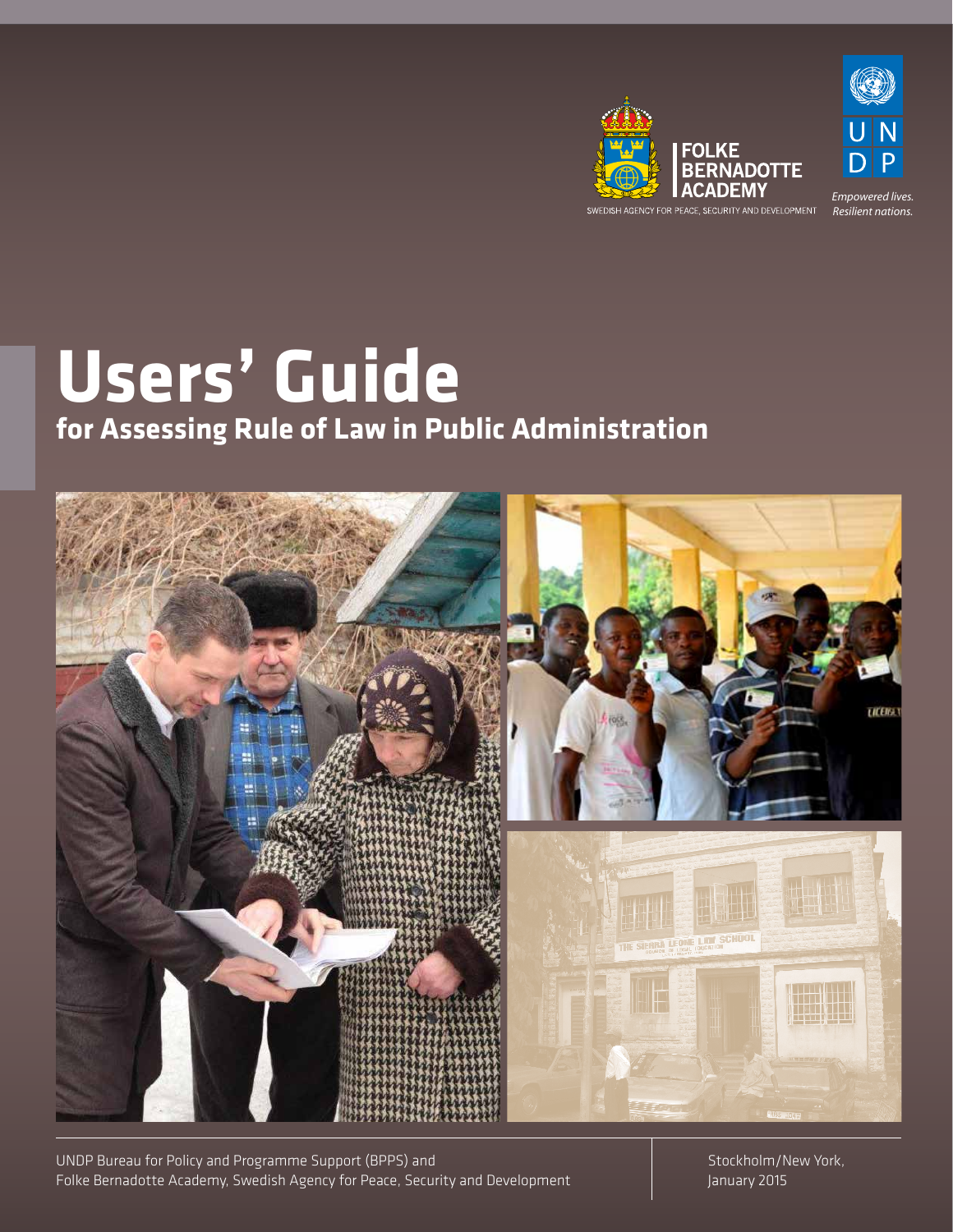#### **Copyright © 2014**

by the United Nations Development Programme Bureau for Policy and Programme Support (BPPS) 1 UN Plaza, New York, New York, 10017, USA

All rights reserved. No part of this publication may be reproduced, stored in a retrieval system or transmitted, in any form or by any means, electronic, mechanical, photocopying, recording or otherwise, without prior written permission.

#### **LAYOUT AND DESIGN**

Phoenix Design Aid, Ostergarde 19, 8900 Randers C, Denmark www.phoenixdesignaid.com/en/

#### **COVER PHOTO**

- 1. Property rights and legal aid © UNDP Ukraine
- 2. Capacity building on the rule of law principles in public service delivery is necessary for ensuring a transparent and responsive administration © UN Photo, Sierra Leone
- 3. Improved access to identification papers in Sierra Leone has been crucial to registering voters © UN Photo, UNIPSIL

#### **DISCLAIMER**

The analyses and policy recommendations of this report do not necessarily reflect the views of the United Nations Development Programme Executive Board or its Member States.

Any errors or omissions in the report are the sole responsibility of the authors and should not be attributed to any of the acknowledged individuals or represented institutions.

The Folke Bernadotte Academy (FBA) is the Swedish government agency for peace, security and development, and has the overall mission to support international peace and crisis management operations. The FBA is part of Sweden's contribution to international peace and security, and its efforts to improve the lives of people living in conditions of poverty and repression.

UNDP partners with people at all levels of society to help build nations that can withstand crisis, and drive and sustain the kind of growth that improves the quality of life for everyone. On the ground in more than 170 countries and territories, we offer global perspective and local insight to help empower lives and build resilient nations.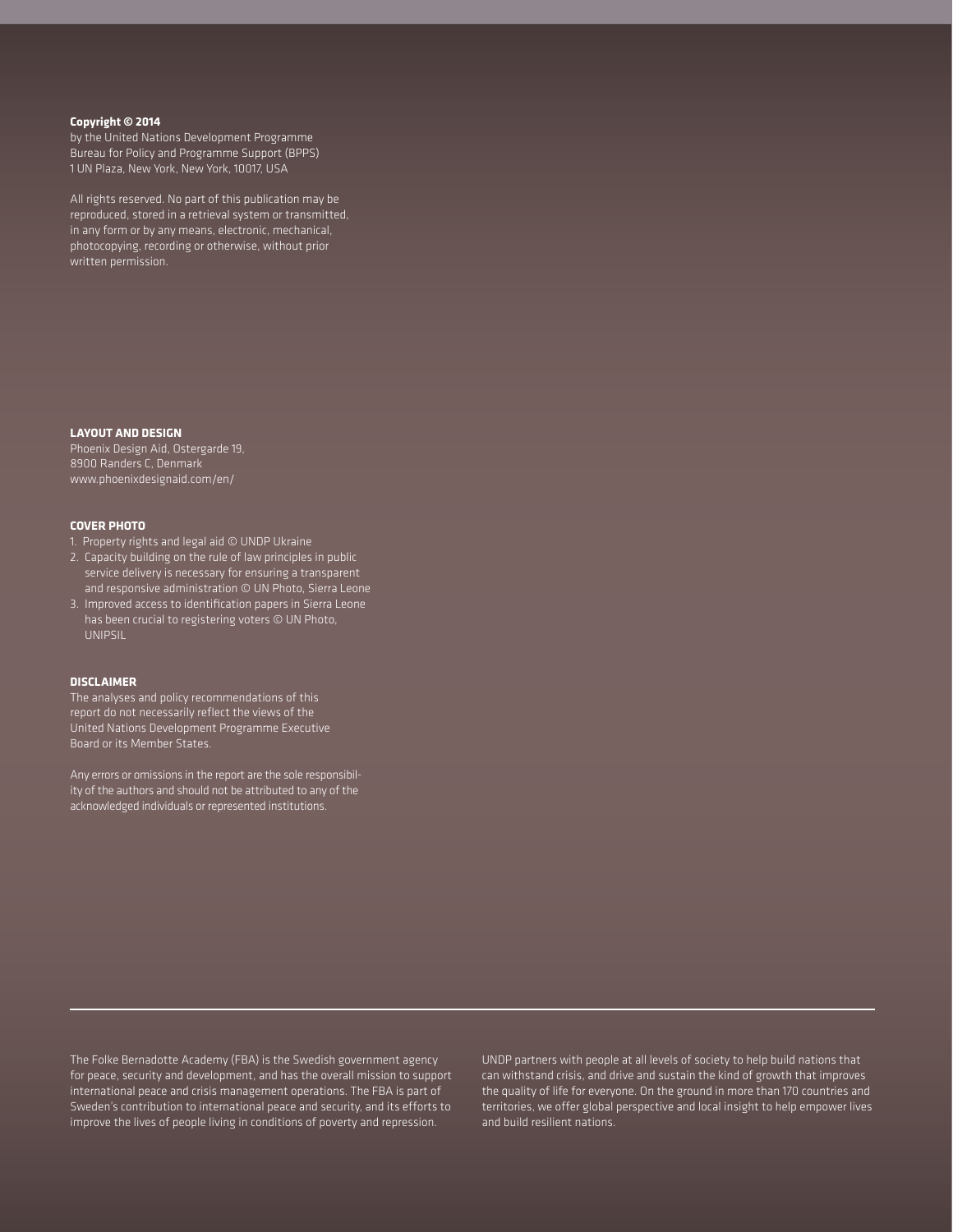# Table of contents

| The six rule of law principles that form the basis of the self-assessment |  |
|---------------------------------------------------------------------------|--|
|                                                                           |  |
|                                                                           |  |
|                                                                           |  |
|                                                                           |  |
|                                                                           |  |
|                                                                           |  |
|                                                                           |  |
|                                                                           |  |
|                                                                           |  |
|                                                                           |  |
|                                                                           |  |
|                                                                           |  |
|                                                                           |  |
|                                                                           |  |
|                                                                           |  |
|                                                                           |  |
|                                                                           |  |
|                                                                           |  |
|                                                                           |  |
|                                                                           |  |
|                                                                           |  |
|                                                                           |  |
|                                                                           |  |
|                                                                           |  |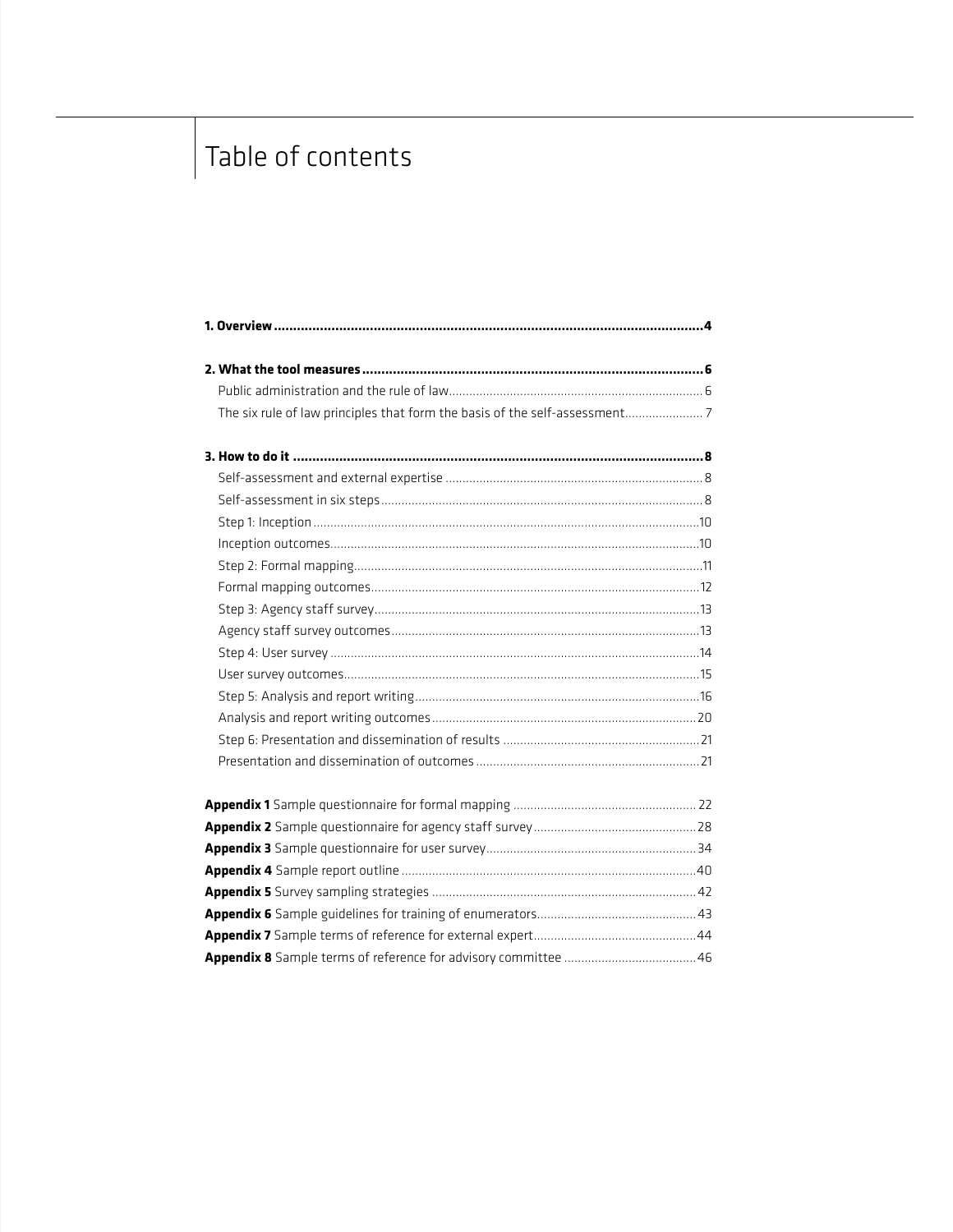### 1 | Overview

*The six rule of law principles are derived from international and human rights law in addition to national laws, established practice, legal precedent and jurisprudence: legality, accessibility, the right to be heard, the right to appeal, transparency and accountability.* 

This Users' Guide for assessing rule of law in public administration (hereinafter the Users' Guide) helps policymakers and assistance providers identify specific challenges, strengths and weaknesses related to the rule of law in the service delivered by a specific public agency to its end users. The Users' Guide is a self-assessment tool that has been developed with a particular focus on local governance of service delivery and on public service providers with a high degree of interaction with and decision-making that affects the rights and interests of individuals.

The self-assessment allows an analysis of the degree of respect for the principles of the rule of law in public administration. The self-assessment is based on six commonly accepted rule of law principles that are fundamental to effective, transparent and accountable public sector governance and service delivery.

The six rule of law principles are derived from international and human rights law in addition to national laws, established practice, legal precedent and jurisprudence: legality, accessibility, the right to be heard, the right to appeal, transparency and accountability. The self-assessment enables the identification and categorisation of the findings and results as structural, institutional and access-related challenges, and serves as the basis for practical recommendations and the formulation of specific follow-up strategies.

The self-assessment is in three parts. The first part is a questionnaire that allows a formal mapping of laws and regulations, and a description of the institutional environment in which a particular administrative agency operates. The second part is a **perception-based questionnaire** that examines the specific challenges civil servants at the administrative agency face with regard to, for example, providing timely and accessible services or responding to queries on time, as well as the functioning of accountability mechanisms in their working environment. The third part of the self-assessment is a perception-based survey targeted at the service users of the administrative agency or those who are affected by the decisions taken by the agency. The questions are similar to those which the civil servants answer, that is, to what extent users think that the administration treats different groups of citizens, regardless of their sex/ethnicity/religion or other social status equally, whether it is easy to contact the agency and argue your case before a decision is taken, and whether they think that appealing against a decision or complaining about the administrative agency is likely to be successful.

The main focus of the tool is on key qualitative rights and justice issues for the individual in relation to public administration. The self-assessment, and the six rule of law principles on which it is based, emphasises the demand side of public administration, that is, the services that individual service users consider essential and the aspects they consider problematic, in addition to the issues that civil servants see as the most challenging.

*Ensuring accountability in public administration strengthens participation in decision-making processes* © UN Photo by Eskinder Debebe

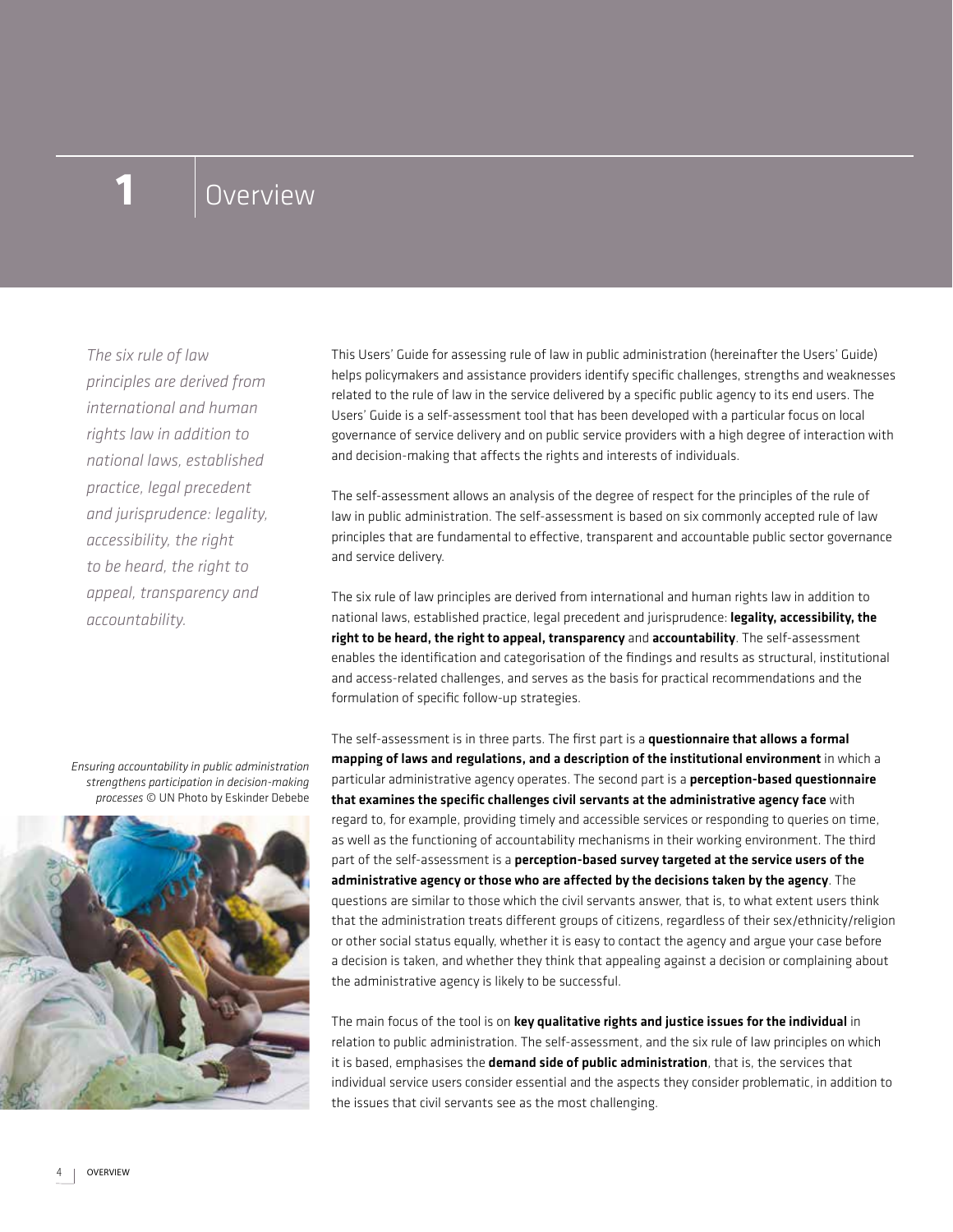The self-assessment is designed to be flexible and relatively inexpensive to use, and can be rolled out in a matter of months. It can be applied to a single administrative agency at the local level, providing one particular service – for example, land registration – or to several administrative agencies at the regional or national level. The self-assessment can also be adapted to many contexts and assessment purposes in relation to public administration, for example, in order to quickly assess rule of law-related challenges in newly established administrative agencies, or to create baseline data for longer term quality control and assurance. The different questionnaires can be used separately or in combination to these ends.

The Users' Guide was piloted in 2011 in Quezon City, the Philippines, on issues related to the urban poverty, and in 2011–2012 in Lviv and Feodosiya, Ukraine, on housing issues. The final pilot was conducted in 2012 in Freetown, Sierra Leone, on the issuance of identity cards.

These pilots confirmed the feasibility of the Users' Guide and provided important feedback on possible improvements. For a more detailed description of the background to the selfassessment, the process of piloting the Users' Guide and an overview of rule of law and public administration generally, and specifically for the importance of safeguarding individual rights and interests, see the *Guidance Note on Assessing Rule of Law in Public Administration*.

The tool is open to further refinement. Users are welcome to send feedback and suggestions to: Richard Zajac Sannerholm, Folke Bernadotte Academy (richard.zajac-sannerholm@fba.se); Shane Quinn, Folke Bernadotte Academy (shane.quinn@fba. se); and Patrick Keuleers, United Nations Development Programme, Bureau for Policy and Programme Support (patrick.keuleers@undp.org).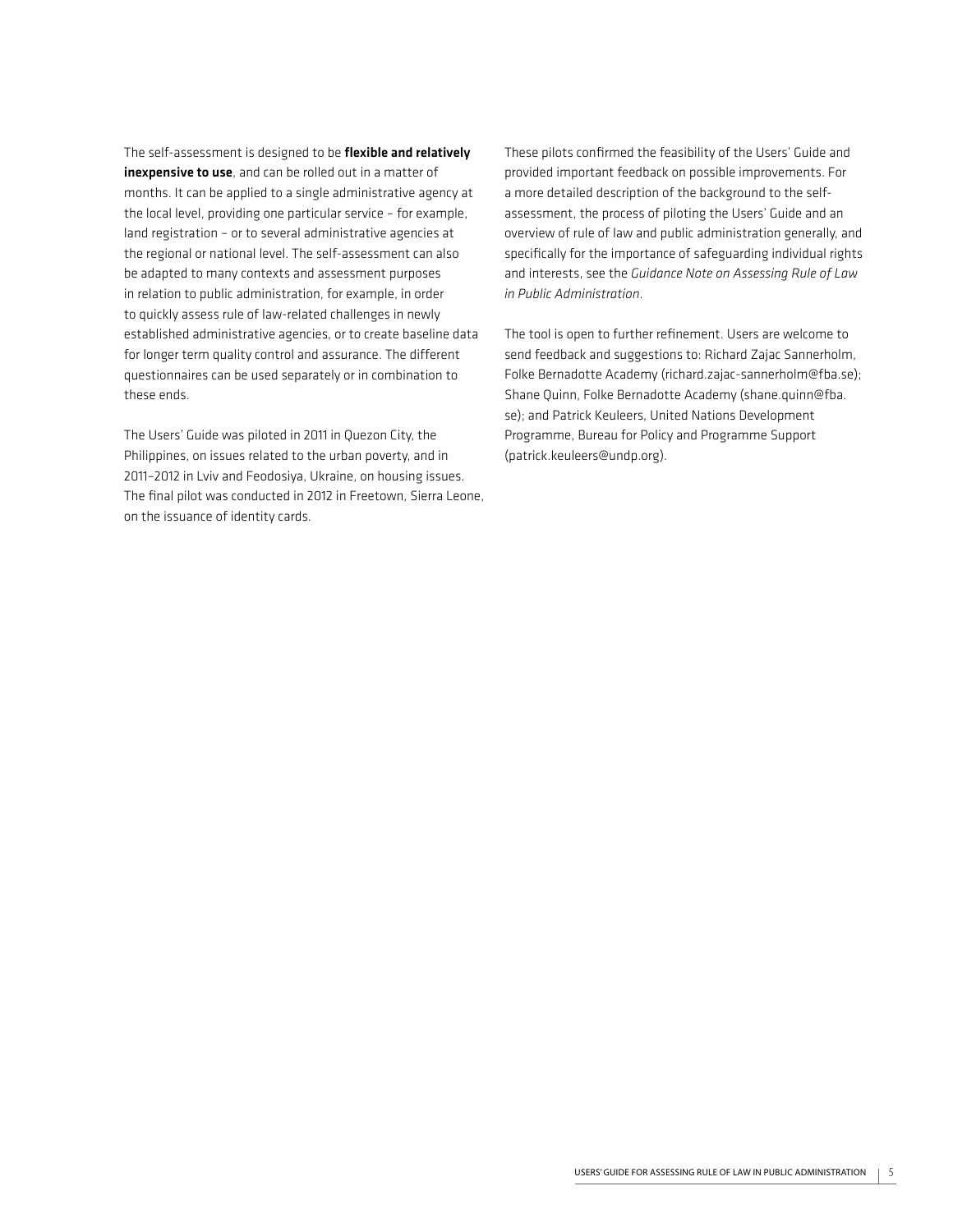# **2** What the tool measures

*In order to properly understand public administration, this Users' Guide combines the views and perspectives of civil servants and service users on the six rule of law principles, and situates these perspectives in a broader analysis of the legal and regulatory environment.*

#### **Public administration and the rule of law**

The Users' Guide recognises that the way in which public administration is structured, regulated and supervised differs between countries. The Users' Guide also recognises that people have different expectations and face different rule of law problems in relation to public administrative agencies, depending on where they live, their gender or ethnicity and their level of general knowledge and awareness, and based on their previous interactions with the agency or public administration in general.

Civil servants also experience different challenges depending on the level of resource allocation and the regulatory environment, the clarity of instructions and mandates, access to technical support and solutions, their training and qualifications, and the complexity of the services they are entrusted to provide. Thus, in order to properly understand public administration, this Users' Guide combines the views and perspectives of civil servants and service users on the six rule of law principles, and situates these perspectives in a broader analysis of the legal and regulatory environment.

#### **Public administration**

For the purpose of this Users' Guide, public administration is understood as the agencies and actions of the executive branch of the state at the central, regional (districts, counties, etc.) and **local levels** (municipalities, cities, towns, etc.).

The specific focus of the self-assessment is not, generally, on civil service management, policy formulation or financial management, but on the service delivery functions of public administrative agencies and the chain of actions and decisions taken by an agency that affects the rights, liberties or interests of individuals.



Public administrative agencies that provide services and interact directly with individuals can include, for example, tax authorities, civic registration offices, land cadastral agencies, the public bodies responsible for the issuance of licences for commercial activity, urban planning entities and agencies making decisions on matters related to health benefits, education, social benefits, and so on. Public administration service providers thus cover broad and often contentious areas closely related to economic development, security and justice.

Within these agencies and in relation to these broad areas of responsibility, it is the frontline staff members, including supervisors and managers, who are of specific interest in the self-assessment. This means that the focus is on those civil servants who receive petitions and requests for services, as well as complaints and appeals, and those directly involved in investigating and deciding on cases that affect the rights and interests of service users.

*One Stop Shop, Ukraine* © Ivano Frankivsk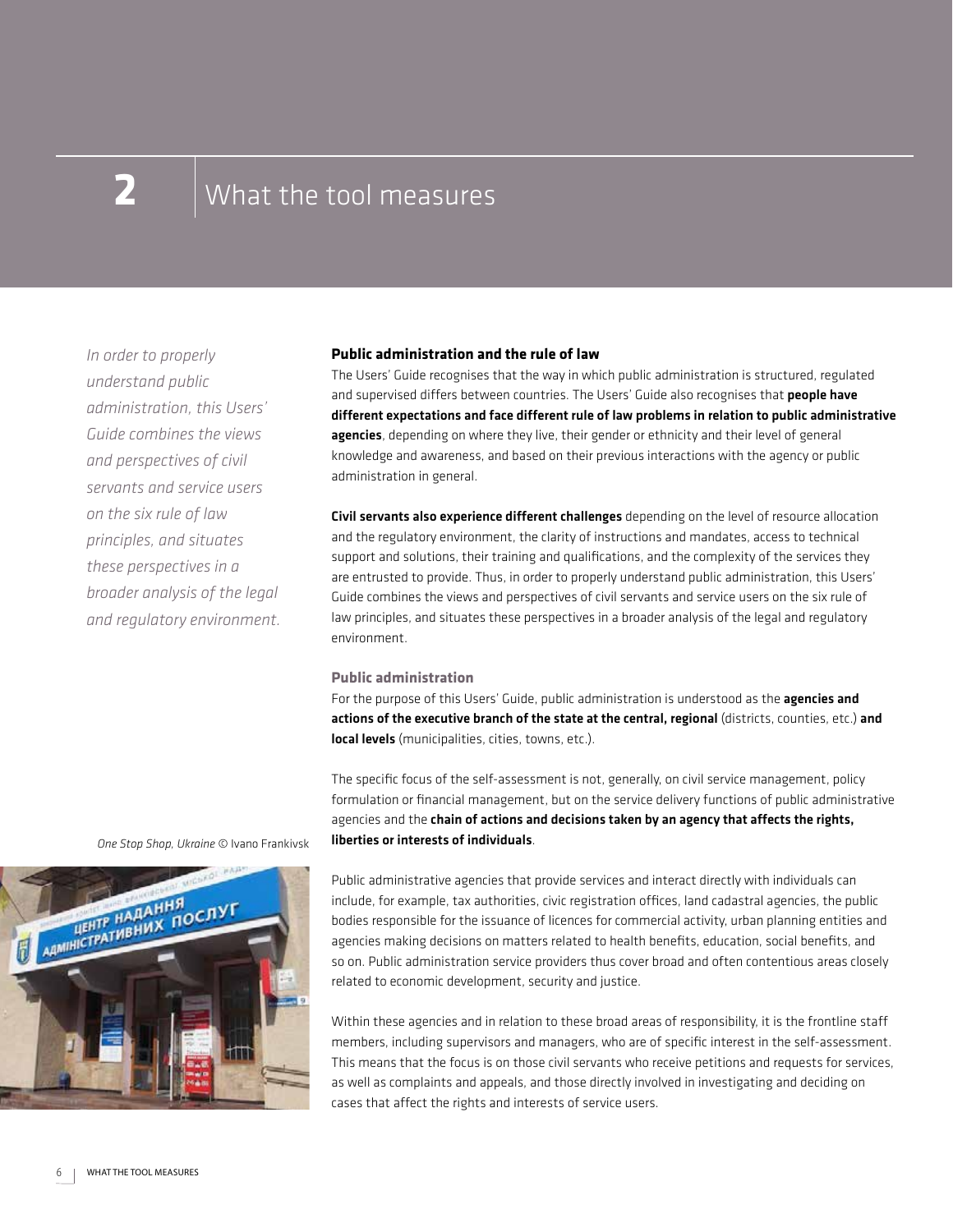#### **The six rule of law principles that form the basis of the self-assessment**

#### **Rule of Law**

The Users' Guide for self-assessment takes as its point of departure the definition of the rule of law suggested in the 2012 strategic report by the United Nations Secretary-General, *Delivering Justice: A Programme of Action to Strengthen the Rule of Law at the National and International levels*. The rule of law is understood as a principle of governance related to human rights and democracy, and as an indispensible component of economic development, poverty reduction and peace and security.

This Users' Guide in particular seizes on the many references in international law and standard-setting practice (treaties, practice, recommendations and doctrine) to a common or similar set of rule of law principles for good administration or good governance, including standard-setting practices at the national level.

The six rule of law principles identified for this Users' Guide thus reflect good practices from national jurisdictions around the world, both civil and common law, as expressed in constitutional provisions, case law, or specific administrative law and administrative procedure law regulations.

| <b>Legality</b>          | The principle requires that public administrative agencies abide by the law, and that all their<br>decisions and content have a basis in law. This includes the equal treatment of different<br>groups of citizens, including women and men. In certain settings, a broad spectrum of laws<br>can exist, and enforcing these laws on a consistent basis can present difficulties.                                                                                                                       |
|--------------------------|---------------------------------------------------------------------------------------------------------------------------------------------------------------------------------------------------------------------------------------------------------------------------------------------------------------------------------------------------------------------------------------------------------------------------------------------------------------------------------------------------------|
| <b>Accessibility</b>     | The principle means that everyone should have access to public administratiion and a duty on<br>public authorities to accept and deal with different groups of citizens' requests and questions<br>properly. The principle also requires practical access for women and men, such as sufficient<br>opening hours or easy means of communication, for example, that an agency uses a language<br>that can be understood by the general public.                                                           |
| <b>Right to be heard</b> | Right to be heard means that the public authorities must hear an individual before taking<br>a decision that affects his or her rights and interests. It also means that a person should<br>have an opportunity to submit facts, arguments or evidence before a decision is taken. The<br>right to be heard means that public authorities must inform the persons concerned of their<br>decision, as well as a duty to take a decision within a reasonable time.                                        |
| <b>Transparency</b>      | The principle of transparency ensures that the work of public authorities and civil servants<br>is conducted openly. Public authorities have a duty to provide information about their work<br>and to ensure access to laws, acts and administrative documents on request. The right to<br>information should only be restricted by the limitations necessary in a democratic society for<br>the protection of legitimate public interests or privacy.                                                  |
| <b>Right to appeal</b>   | The right to appeal allows the individual to seek redress against administrative decisions,<br>through internal review processes, or judicial review by the ordinary courts or specialized<br>administrative courts. The right to appeal is also dependent on substantive aspects, such as<br>a duty on administrative agencies to communicate their decisions as well as the reasons for<br>their decisions to concerned parties, and provide an indication of where and how to appeal.                |
| <b>Accountability</b>    | The principle of accountability ensures that public officials and administrative agencies are<br>held to account for wrongful actions and to improve the way in which an agency conducts its<br>work. The principle further ensures that public officials are held liable as well as responsible for<br>their actions. In order to guarantee accountability, mechanisms such as disciplinary measures,<br>internal reviews, internal audits, ethics boards and external supervision are often involved. |

#### Overview of the six key rule of law principles in public administration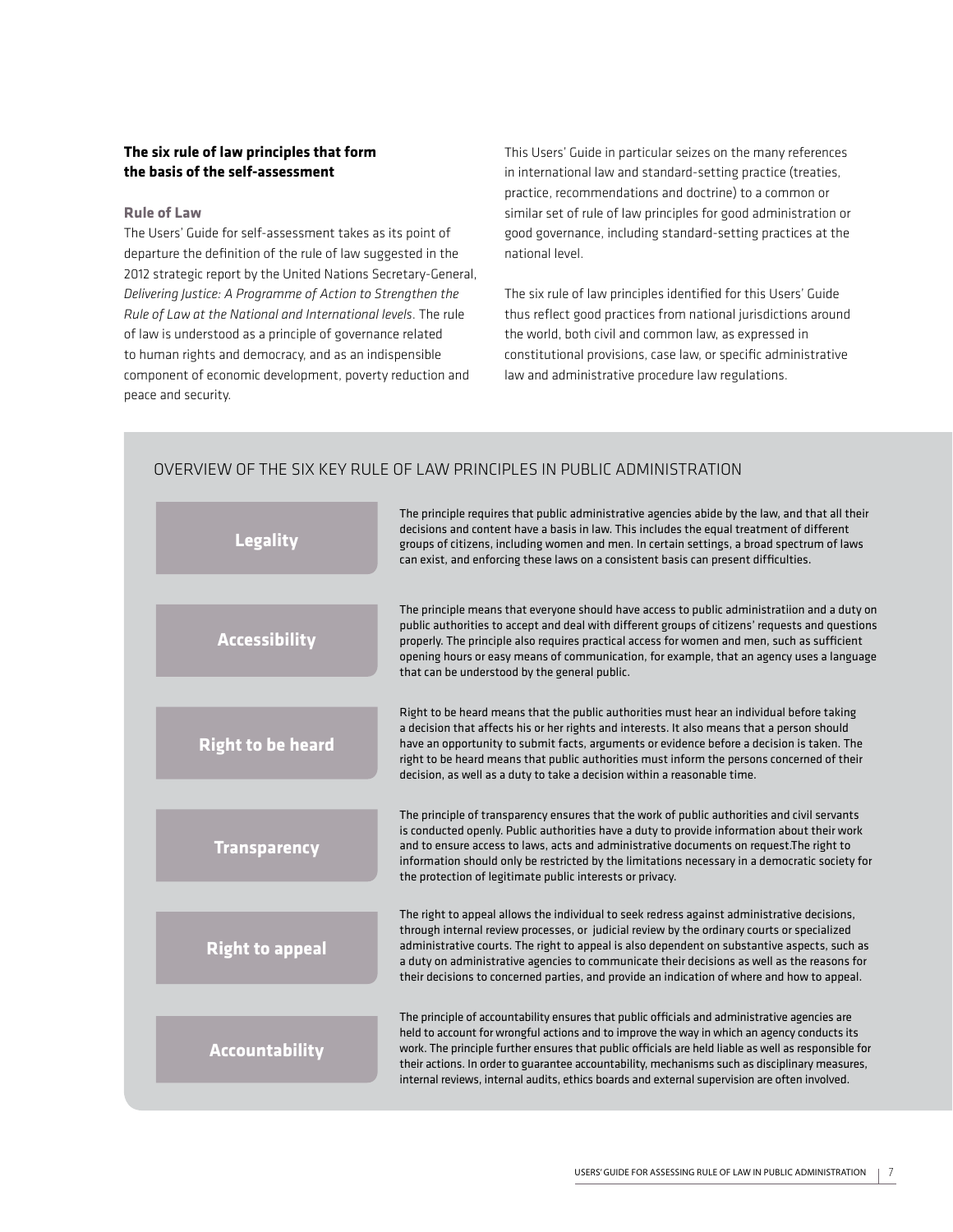## $\mathbf{3}$  | How to do it

*It is a fundamental part of the methodology that the administrative agency owns, leads and participates in all the stages of the selfassessment process.*

#### **Self-assessment and external expertise**

It is a fundamental part of the methodology that the administrative agency owns, leads and participates in all the stages of the self-assessment process. To conduct the self-assessment successfully it is also important that the administrative agency consults and cooperates with external experts.

The capacity, time and resources required to undertake the self-assessment are not generally readily available within administrative agencies, in particular at the local level. In addition, an external actor helps to guarantee the integrity and independence of the assessment process and the findings of the study.

For practical and cultural reasons, and in order to avoid perceptions of bias, it is important that the external expert, in close cooperation with the administrative agency, conduct the agency and the service user survey questionnaires, and the formal mapping. Similarly, the external expert should be primarily responsible for managing the data analysis, report writing and presentation of the results.

The scope of facilitation from external experts will depend on the purpose and the extent of the self-assessment (one or several public service providers). The relationship between the administrative agency and the external expert should be clearly outlined. (For sample terms of reference see Appendix 7.)

External experts could be individual contractors and consultants. External facilitation might also be in the form of institutional cooperation between the administrative agency and a non-governmental organisation with research and analysis capacity, or academic bodies and institutes working in the areas of public administration and good governance. It would be useful if the external expert had prior experience of conducting similar research as well as access to multidisciplinary capacity such as the use of statistics, law or sociology.

#### **Self-assessment in six steps**

The process of assessment is conducted in six steps beginning with *inception*. This is followed by the implementation of a formal mapping of laws, regulations and procedures that apply to the administrative agency. The third step is the implementation of the agency and user surveys. The surveys are followed by data analysis and a preliminary report. The final step is the presentation and identification of follow-up strategies, consisting of feedback, quality control and the presentation of findings and results.

*Easy access to be heard and appeal through the judicial system is key to respecting the rule of law in public administration* © UN Photo

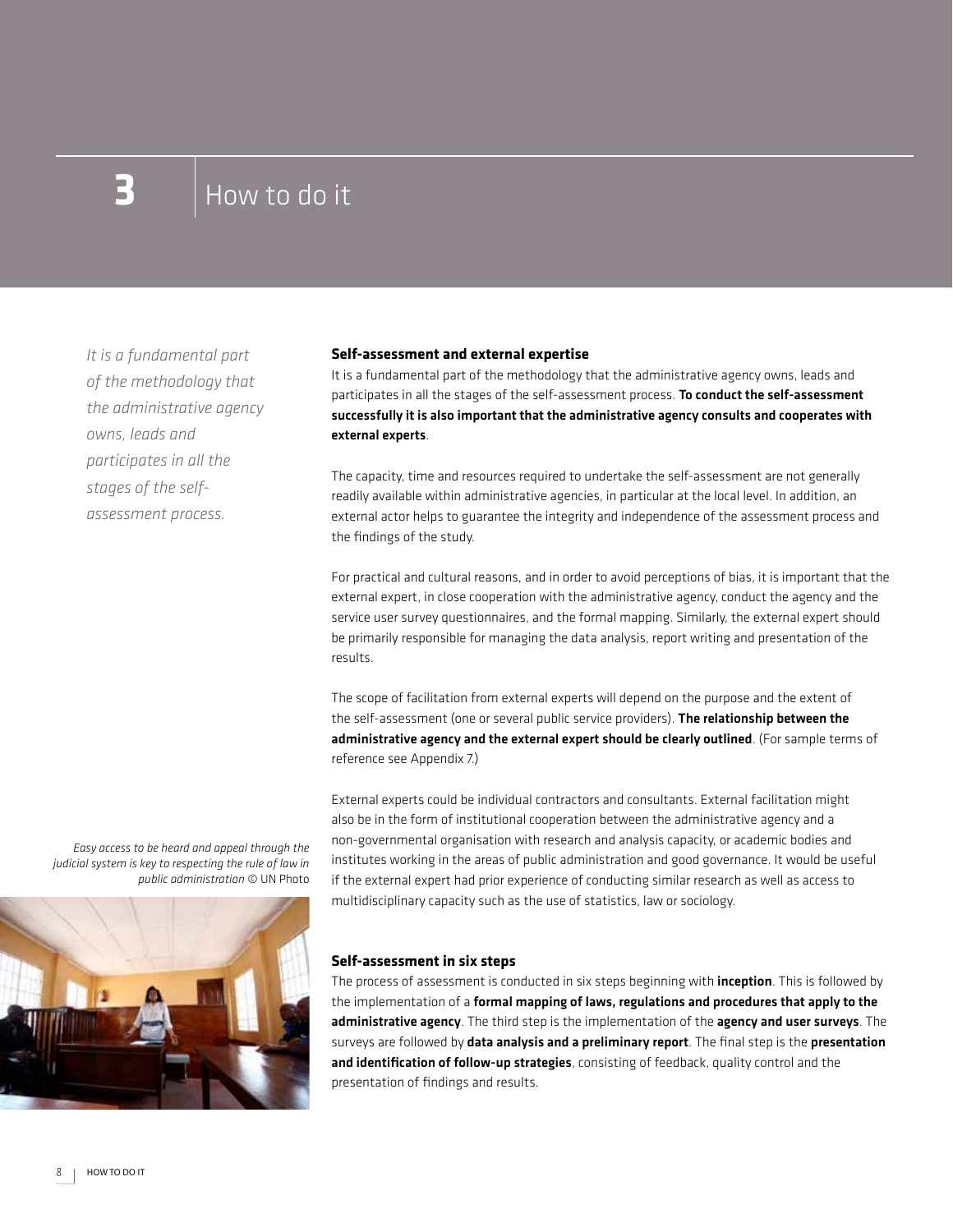After each step of the process, it is advisable that the external expert produce a brief progress report and share this with the advisory committee and any other stakeholders involved in the process. This will be used to guide the project in order to ensure timely and substantive outcomes as well as transparency throughout the self-assessment.

#### **Step Objective Action Time** Inception Institutional and Context Analysis (ICA)<sup>xxx</sup> and Risk Assessment<sup>xxxi</sup> Identify participating agencies, get an understanding of the political economy of the sector by means of an ICA exercise, establish ownership and lead processes and agree on scope and objectives of the assessment. Prepare practical and logistical arrangements (procurement if necessary). Establish an Advisory Committee and identify an external expert. 2–3 weeks Formal mapping **Example 2** Understand the legal and institutional framework applicable to the participating agency. Conduct the formal mapping in close cooperation with external expert and legal experts at the participating agency. 2–4 weeks Agency staff survey Map perceptions of civil servants at the participating agency on rule of law strengths and challenges<sup>xxxii</sup> Administer the *agency survey* including a pre-test survey with adapted questions to suit the context (if necessary). 2–3 weeks User survey Map perceptions of users of the participating agency.<sup>xxxiii</sup> Administer the *user survey* including a pre-test survey with adapted questions to suit the context (if necessary). Employ profiling for selection to ensure the survey targets actual users of the agency's service. 4–6 weeks Data analysis. triangulation and report writing Identify and categorise main findings Prepare *preliminary* report and hold a stakeholder seminar. 4–6 weeks Presentation and dissemination of results Disseminate the findings to target groups and broad audience, including national/ local authorities, NGOs, international organisations etc. Prior to this activity, ensure that a validation process takes place with assessment stakeholders to guarantee credibility of results Publish and disseminate *final report* and organise follow-up events with key stakeholders 2 weeks Follow up actions (training, policy and administrative reforms, etc.) Address the capacity gaps and institutional bottlenecks that have been identified in the selfassessment process Political and administrative action at the municipal level, lobbying and advocacy at higher levels for reforms that improve the mandate and or competency level of local government.

#### **TABLE 1** SELF-ASSESSMENT TIMEFRAME AND ACTIONS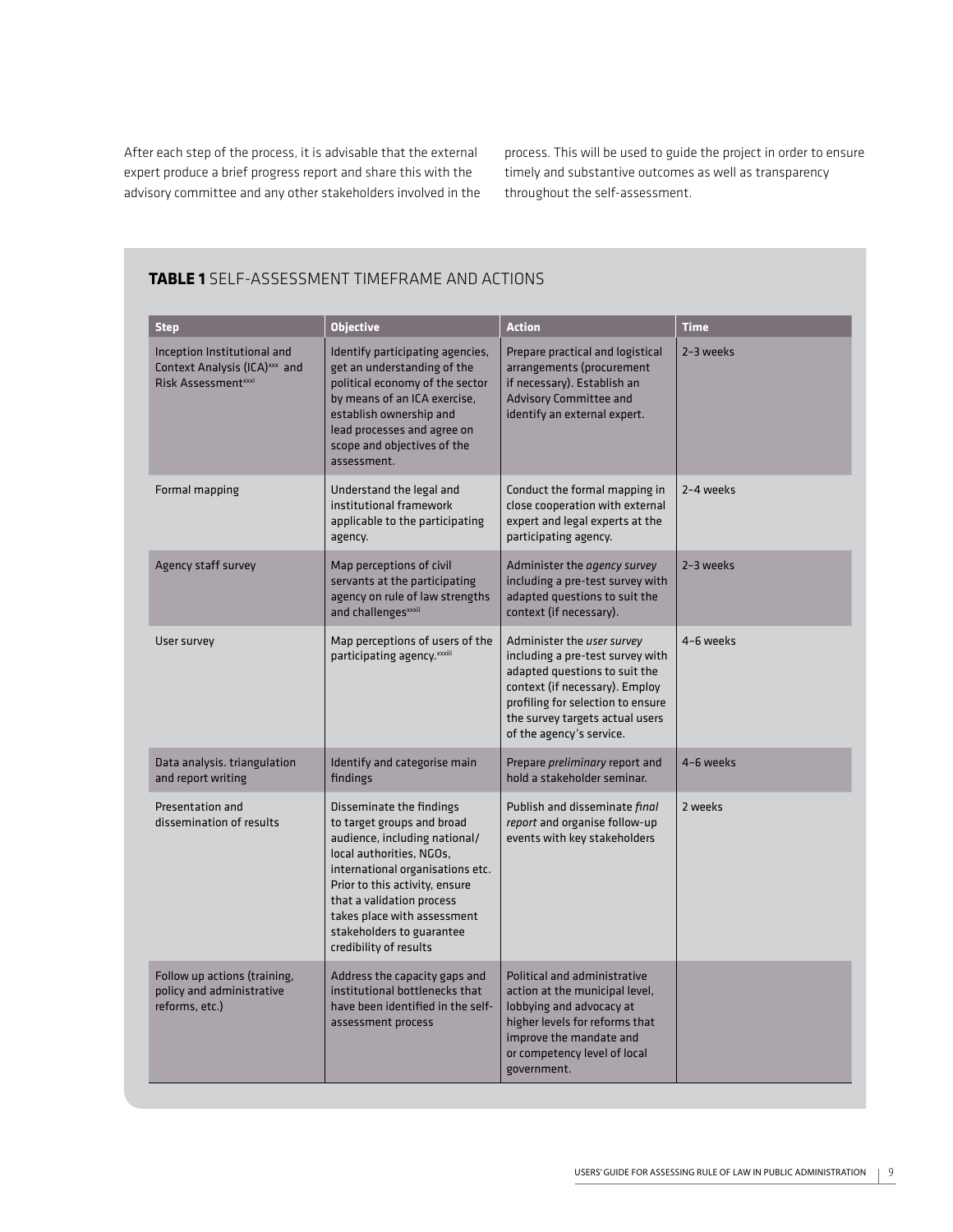#### **Step 1. Inception**

The objective of this step is to make the *initial preparations for* the self-assessment. This includes identifying the administrative agency, agencies or units within agencies that should be part of the self-assessment.

Target groups within the administrative agency, that is, the frontline staff, managers, supervisors and other relevant positions, should also be identified.

It is important that staff members at the agency actively participate in the overall process of assessment, and feel comfortable with the objectives of the assessment and with the survey questionnaires. Before going forward with these steps, however, an Institutional Context Analysis (ICA)<sup>1</sup> should be conducted (incl. a brief risk assessment).

#### **Identify agency coordinator and external expert**

A designated agency coordinator should be appointed to liaise with the external expert. When acting as a liaison, the agency coordinator should take part in all relevant meetings and receive regular updates from the external expert.

#### **Inception dos and don'ts**

**Select a research team that has the requisite multidisciplinary competencies to conduct the assessment.** The team should have a thorough understanding of the strategic goals and the workings of the specific public administration system as well as its legal environment and developmental issues.

**Seek a formal directive from the responsible ministries and/ or other agencies (e.g. mayor's office or city council) and be sure to keep them informed throughout the process.** In certain cases, this may even be mandatory to ensure the legitimacy of the assessment results.

**Where possible, involve CSOs in the assessment process on the basis of specific selection criteria.** This enhances transparency and accountability and allows a participatory approach to be adopted from the start of the assessment.

**Conduct a profiling of respondents.** Respondents' profiles will help to contextualise the responses. The data will also help explain the level of respondents' understanding of the principles of the rule of law and their relevance to service provision.

An external expert should be identified and contracted as soon as possible in order to facilitate during the assessment process (see Appendix 7 for sample terms of reference). The external expert could be a university, an NGO with research capacity, or an individual contractor or consultant.

#### **Establish an Advisory Committee**

The inception stage should also identify members of an Advisory Committee. (See Appendix 7 for sample terms of reference). The Advisory Committee is an informal grouping and has oversight of the process, although the national facilitator together with the host agency is the main driver of the self-assessment and its implementation.

#### **Inception outcomes**

- 1) The agency or agencies participating in the self-assessment are identified. The areas of service delivery included in the selfassessment, and the relevant target group of staff are specified in as much detail as possible.
- 2) Purpose and scope is determined and a general timeframe established.
- 3) An agency coordinator is appointed to liaise with the external expert and the Advisory Committee, and report back to the managerial level of the administrative agency.
- 4) An external expert is identified and contracted to facilitate the self-assessment.
- 5) An Advisory Committee has been formed and has held its first meeting.
- 6) A brief progress report on the inception step has been written by the external expert and submitted to the Advisory Committee.

1 Use should be made of the UNDP Guidance Note on the Institutional and Context Analysis. (2012)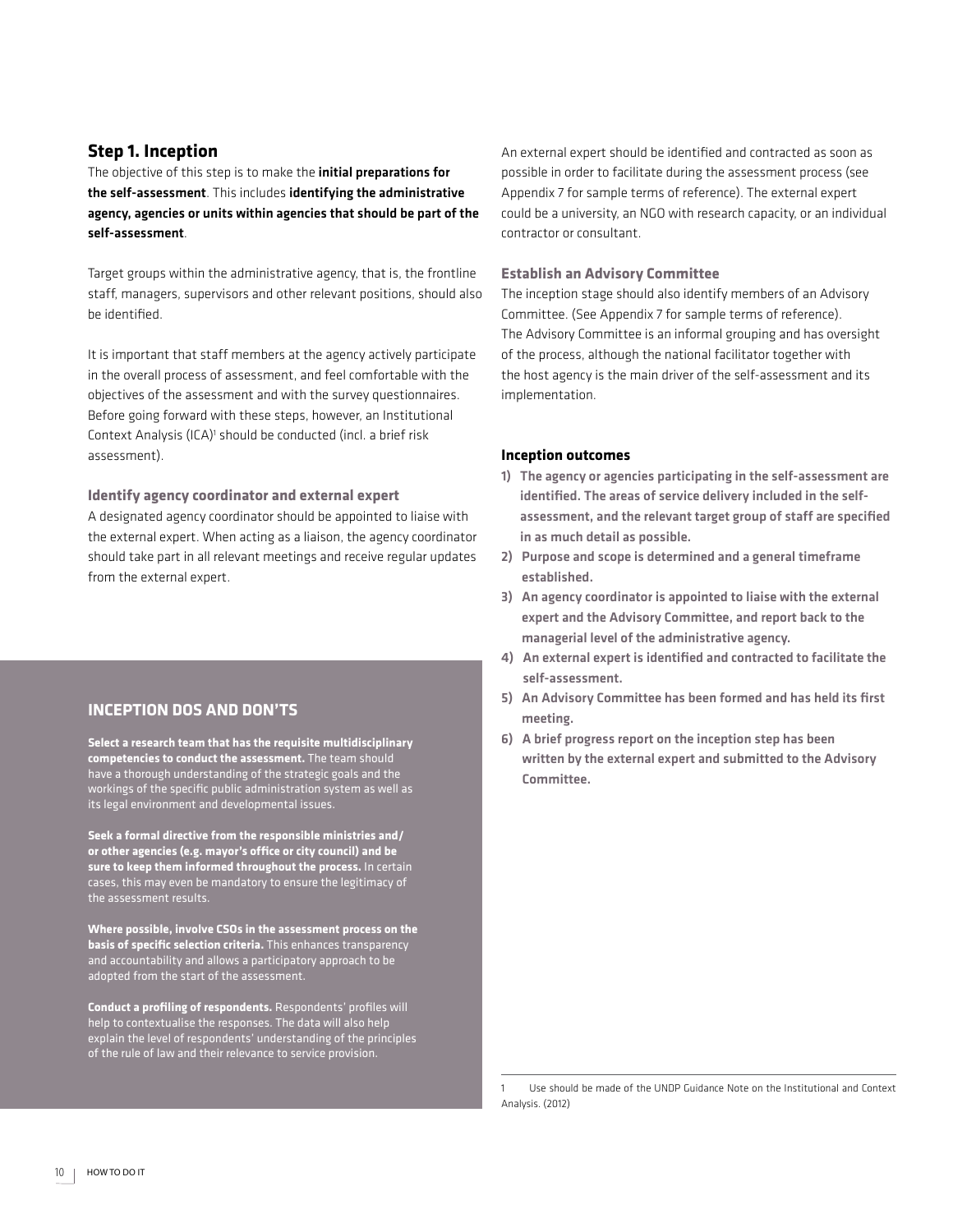#### **Step 2. Formal mapping**

The second step in the assessment process, formal mapping, establishes basic data on the legal and administrative system in general by identifying relevant national laws and regulations, local government codes, executive orders and memos for the specific public agency participating in the selfassessment.

The above list is not exhaustive, as the formal mapping should be tailored to focus on a specific entry point for the selfassessment – for example, housing, social protection or civil registration, to name but a few subject areas.

Sufficient time should be allocated to the formal mapping at the national, district, municipal and/or city levels. Conducting a comprehensive mapping of *all* existing laws could be cumbersome and too general in its application. Only those laws and regulations directly relevant to the agency and its functions, as determined during the inception step, should be included in the formal mapping. (See Appendix 1 for a sample questionnaire on formal mapping.) Special attention should also be paid to identify laws and regulations that may be discriminatory towards vulnerable groups such as women and children, or in other way excludes other groups of citizens.

Specifically, the information sought in this step serves to establish whether there are formal safeguards guaranteeing the principles of the rule of law in the work of the public agency. This relates in particular to services that determine the rights and entitlements of individuals.

The **formal mapping** should enable the agency to gain a better understanding of its legal environment and explain any possible differences in the responses generated by the agency and the service user surveys.

The **formal mapping** should be conducted in successive steps, in which laws, regulations, instructions, decrees, and so on, are first compiled and then narrowed down to reflect the role and function of the specific public agency. It is advisable to select a specific function – or frontline unit – within the public agency in order capture the agency-citizen interface clearly.

If the selected function of an agency is housing, for example, then it will be necessary to agree on a specific entry point for the self-assessment, for example, maintenance, a citizen resource centre or housing associations, and collate the array of laws relevant to this area according to the agency's mandate. If the self-assessment is mainly aimed at the local level, it might not be necessary to include all the national housing laws in the formal mapping, beyond central constitutional provisions and other central legal frameworks.

The formal mapping is not a survey so it is not necessary to interview the staff from the agency or staff from other agencies at this stage. Instead, if interviews are used they should be targeted and be conducted only with those staff who work directly with the selected entry point, for instance, housing, social protection or civil registration, as well as the agency's legal support services.

As a way of ensuring the core rule of law focus of the selfassessment, legal experts from the agency or administrative legal support services can be invited to sit on the Advisory **Committee** (see Inception above).

The sample questionnaire focuses on the six rule of law principles for public administration: legality, accessibility, the right to be heard, transparency, the right to appeal and accountability. The questions probe both general legal topics, such as the existence of key laws and other normative instruments, and specific institutional aspects, for example, whether there are established procedures for regularly updating civil servants on new legislative initiatives.

Where relevant, the questions on whether there are certain laws, institutions or other regulatory instruments should be

#### **Formal mapping dos and don'ts**

**Adhere as closely as possible to the mandate of the agency being assessed and the service it provides to service users.** In some cases, national laws will be relevant, but this step should not be used to conduct a general legal analysis of a country's national and regional laws.

**If there is a lack of written records, data should be collected first through consultations with the host agency legal officer or support desk** and next from legal professionals.

**Avoid highlighting challenges or issues of coordination between agencies in this step**, even if some laws and codes overlap with how other agencies are governed, such as civil registration and immigration.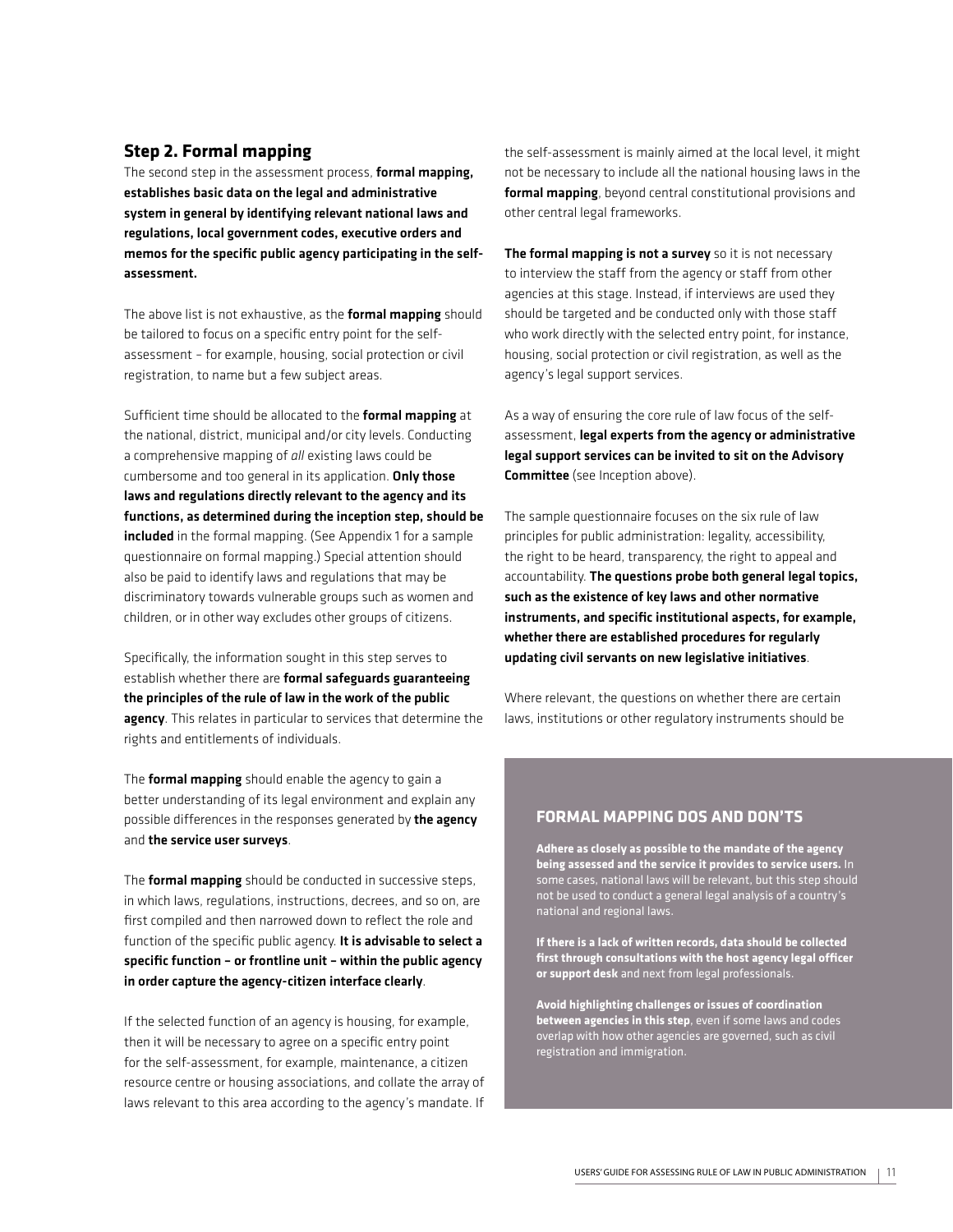complemented by space to add comments. This adds a qualitative element and is important in order to contextualise the results from the formal mapping. Such comments might include, for example, whether a specific law or regulation is about to be changed, or if it is under review by a court and the decision might change its application.

The **formal mapping** must be finalised before embarking on the agency and user surveys. The results of the formal mapping may be used to contextualise the survey questions and to make them more relevant and targeted to the agency's specific functions. (See the sample report outline in Appendix 1 for an overview of the formal mapping as an integral part of the self-assessment results.)

#### **Formal mapping outcomes**

- 1) The sample questionnaire at Appendix 1 has been adjusted to the specific context of self-assessment, including decisions on specific entry-points for the assessment.
- 2) The necessary legal expertise has been obtained either from legal staff at the administrative agency or from outside.
- 3) Comments on the laws, regulations and institutions from the comment boxes have been compiled and analysed.
- 4) A brief progress report written by the external expert, summarising the findings of the formal mapping, has been submitted to the Advisory Committee.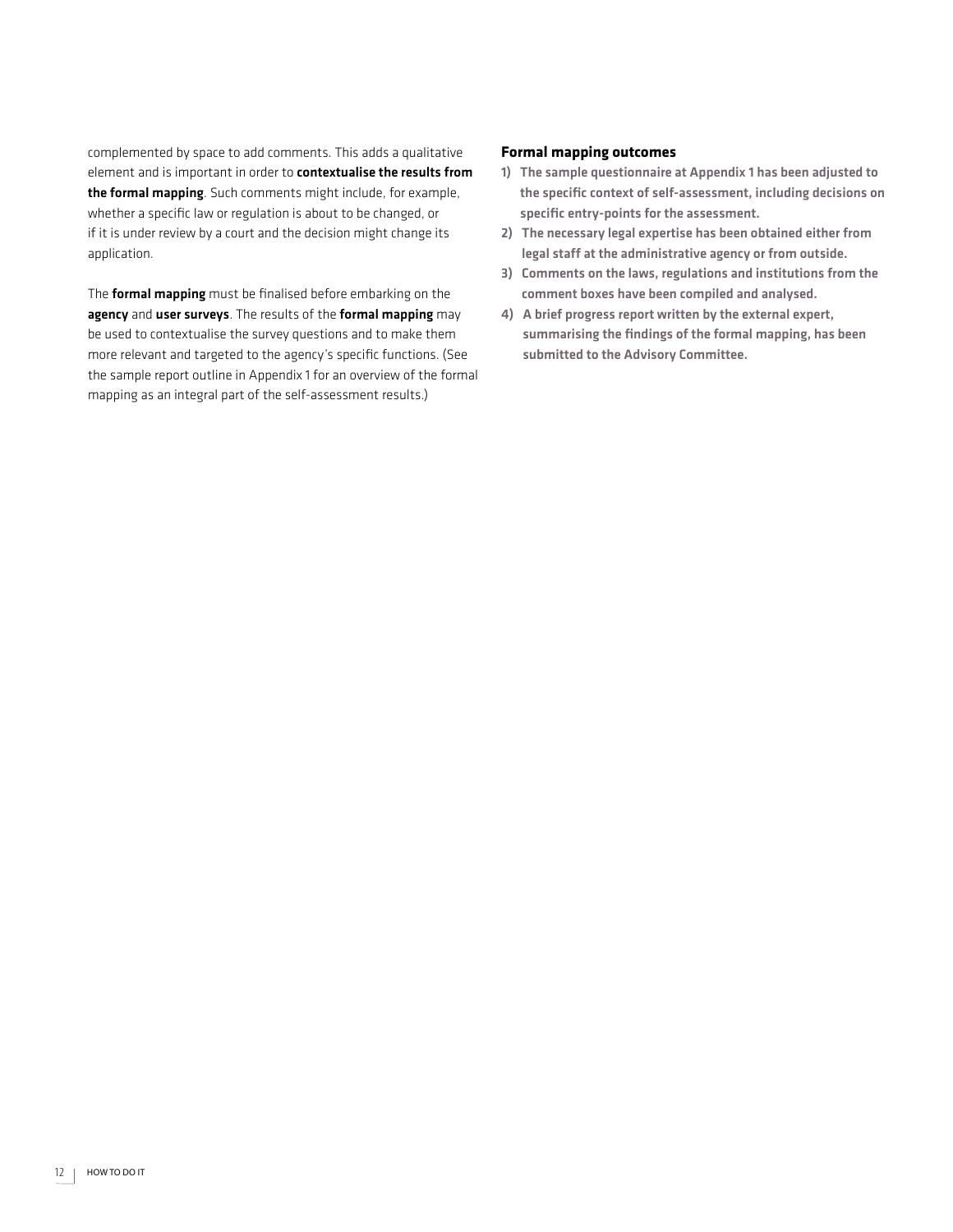#### **Step 3. Agency staff survey**

The third step, the agency staff survey, contrasts the data from the formal mapping with civil servants' views and opinions on the rule of law-related challenges at the agency conducting the self-assessment.

The survey is perception-based and asks civil servants questions on the six rule of law principles, for example, whether they are informed about new laws and regulations, if it is difficult to handle requests from users within established timeframes, and how well complaints and appeals are handled at the administrative agency (see Appendix 2 for a sample questionnaire for agency staff). The agency staff survey is conducted through face-to-face interviews to allow for more effective information gathering.

**Customising the agency staff survey** Before initiating the survey, the survey questions must be customised and adapted. This means adjusting the questions to the specific public agency's functions and services. The results of the formal mapping can serve as first entry points for customising the agency staff questions.

Sample questions will need refinement and context adjustment to adequately cover the roles and responsibilities of the agency staff participating in the self-assessment (e.g. frontline staff, supervisors, decision makers). In addition, an equal division between women and men should be promoted among the participating agency staff. The primary set of rule of law principles and correlating questions presented in Appendix 2 should be reviewed by the external expert in cooperation with the agency coordinator. It might also be necessary to reduce the number of questions, add questions of local relevance or adjust the options for scoring the questions to reflect local conditions or issues. The reworking of the questions has the potential to either greatly enhance the value of the exercise or introduce bias. Great care and deliberation must be exercised in this process. Customisation also means translating the questionnaire where necessary.

After customisation, the survey should be pre-tested, which gives the external expert and the public agency an opportunity to further adapt the questions in the survey. A focus group of civil servants could be employed to ensure proper customisation of the questionnaire. Ideally, the civil servants in the focus group should not participate as respondents to the questionnaire at a later stage in order to avoid issues of bias.

The agency staff survey questions focus on the six principles, which are to be used as a guideline for writing a cumulative rule of law analysis.

Four measurement units are used in the questionnaire: *not at all, a small extent, a large extent* and a very large extent. The measurement unit, *don't know*, is a silent option not given to the respondent but used by the interviewer where the respondent cannot answer a question. This one to four scale may encounter challenges depending on the cultural and linguistic nuances in each context. It is advisable to consult a statistics expert or sociologist when customising the survey measurement units.

The external expert should, in the brief progress report summarising the agency staff survey, take careful note of how the questionnaire was customised and adapted.

#### **Agency staff survey outcomes**

- 1) Questionnaire is adjusted and customised according to the purpose and scope of the self-assessment and on the basis of data from the formal mapping.
- 2) Questionnaire is translated, where necessary.
- 3) The customised and adjusted questionnaire is pre-tested using focus group discussions.
- 4) A brief progress report written by the external expert summarises the agency staff survey step and is submitted to the Advisory Committee.

#### **Agency survey dos and don'ts**

**Assess job descriptions within the agency.** Ensure that frontline and other related staff form the bulk of those interviewed.

**Cluster sampling should be used for the survey of agency personnel in most cases.** For example, if the agency is not too large, all its employees should be surveyed.

**Conduct the interviews with the personnel at the workplace, in a specially designated room where employees can be invited for faceto-face interviews.** This allows the employees the time and privacy to adequately answer the survey, avoids bias and prevents managers from influencing the responses. Do not offer the employees the choice of selfadministering the survey, as they may not prioritise it and may have a number of questions on the content.

**The importance of the assessment and the approach to conducting the survey with the help of enumerators should be well anchored within the management of the agency or agency unit being assessed.** Otherwise, the initial planned number of staff participating may decrease owing to the prioritisation of other agency-related work.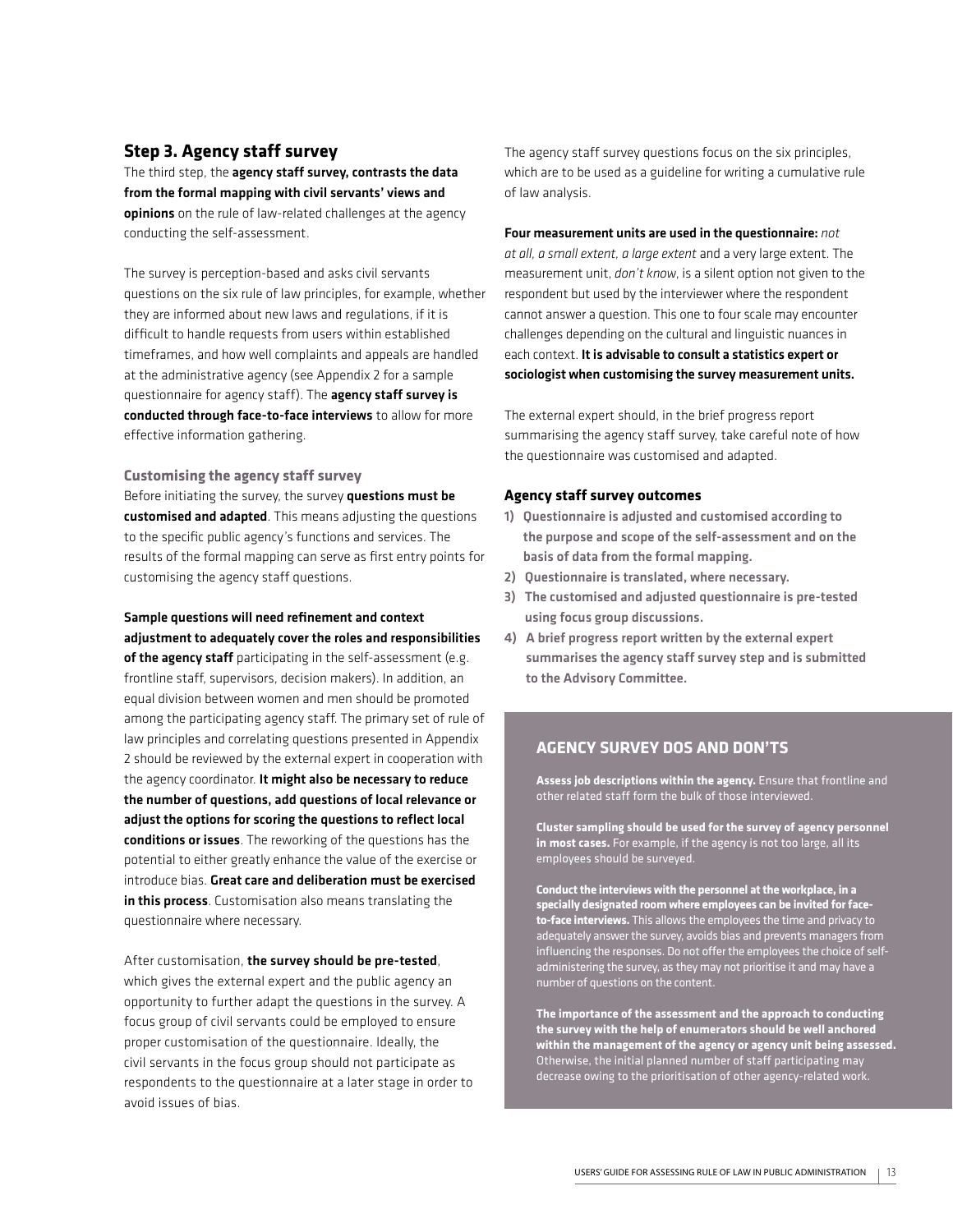#### **Step 4. User survey**

The objective of step four is to contrast the **formal mapping** and agency staff survey results with the views and expectations on rule of law issues of the users of the public administration's services.

Views and expectations matter in their own right, but citizens also take actions based on their perceptions of problems and opportunities. It is therefore important to probe gaps between the laws on the books and the law in reality, for instance, how laws are applied and enforced according to the functions and mandate of the administrative agency undertaking the self-assessment.

#### **Customising the user survey**

Before initiating the user survey, the questions must be customised. Sample questions will need refinement and context adjustment to adequately reflect the interactions, level of awareness and

#### **User survey dos and don'ts**

**Adapt and test the language, grammar and cultural aspects of the Users' Guide to each setting.** For example, the term 'rule of law' can mean 'legality' or 'strict adherence to the law' in Ukrainian and Russian and is largely associated with criminal justice.

**It is recommended to use the purpose sampling method for the user survey.** This means that respondents are selected using a screening or filter questions, such as: Have you ever used the service provided by the housing department? Conduct the interviews at the agency where the service is provided or at a resource centre to ensure maximum contact with relevant users.

**With a sample size of 500 people, about 10–12 interviewers are needed.** Before starting, it is necessary to conduct special training with the interviewers and prepare documents, such as questionnaires, instructions for interviewers, route sheets and identification cards.

**Consider using the Focus Group Discussion (FGD) approach** to supplement the data or information generated by the structured survey instrument. This approach can provide deeper insights and interpretation of the survey responses, and validate the data produced by the survey.

**It is useful to identify users/respondents outside of those endorsed or identified by the agency being assessed.** Other respondents would allow greater inclusiveness and reduce bias, should there be any, on the part of the agency.

**Conduct a pre-test of the survey.** A pre-test of the survey questionnaire is optional but it can help to identify how the questions may be tweaked or improved before conducting the fullscale survey.

expectations citizens have of a specific public agency. Results from the formal mapping and agency staff survey can be used as entry points for the customisation of user questions.

The sample questionnaire for the user survey (see Appendix 3) gives examples of questions divided into the six rule of law principles, but there may be a need to reduce the number of questions, add questions of local relevance, or adjust the options for scoring the questions to reflect local conditions or issues.

The reworking of the questions has the potential to either greatly enhance the value of the exercise or introduce bias. Great care and deliberation must be exercised in this process. Above all, it is necessary to ensure that the questions are in an appropriate language and level of detail in order to be properly understood by service user respondents.

Like the agency staff survey, customisation of the user survey can also include translating the questionnaire if necessary. After customisation, the survey should be pre-tested to give the external expert and the public agency an opportunity to further adapt the questions in the survey, and to specifically gauge how well the questions are understood and the type of answers they generate. Focus groups can be used for this purpose.

#### **Conducting the user survey**

The user survey is implemented in face-to-face interviews. A profiling of the respondents is required to determine active and passive users and what the margin of error will be by dividing up respondents into these respective groups (see Appendix 5 on sampling survey strategy). The number of respondents depends on the scope of the self-assessment undertaken, the number of agency users, and the number of agencies participating in the self-assessment. Smaller scale assessments should include a minimum of 500 respondents in order to minimise margins of error. Statistical consultation may be needed when estimating the best sample size for user respondents.

Records and decided cases should be used to select a random sample of respondents. If records are not reliable or accessible for other reasons, interviews with users at the frontline (i.e. agency service centre) should be conducted in order to reach 'real' users. If interviewing on the streets, the 'snowball' approach may be used where existing study subjects recruit future subjects from among their acquaintances or colleagues. As the sample size is increased, enough data will be collected to be useful for the research. Random sampling is a last resort if profiling proves to be too difficult. Samples can be drawn from a part of the population where it may be expected a significant number have been in contact with the particular agency.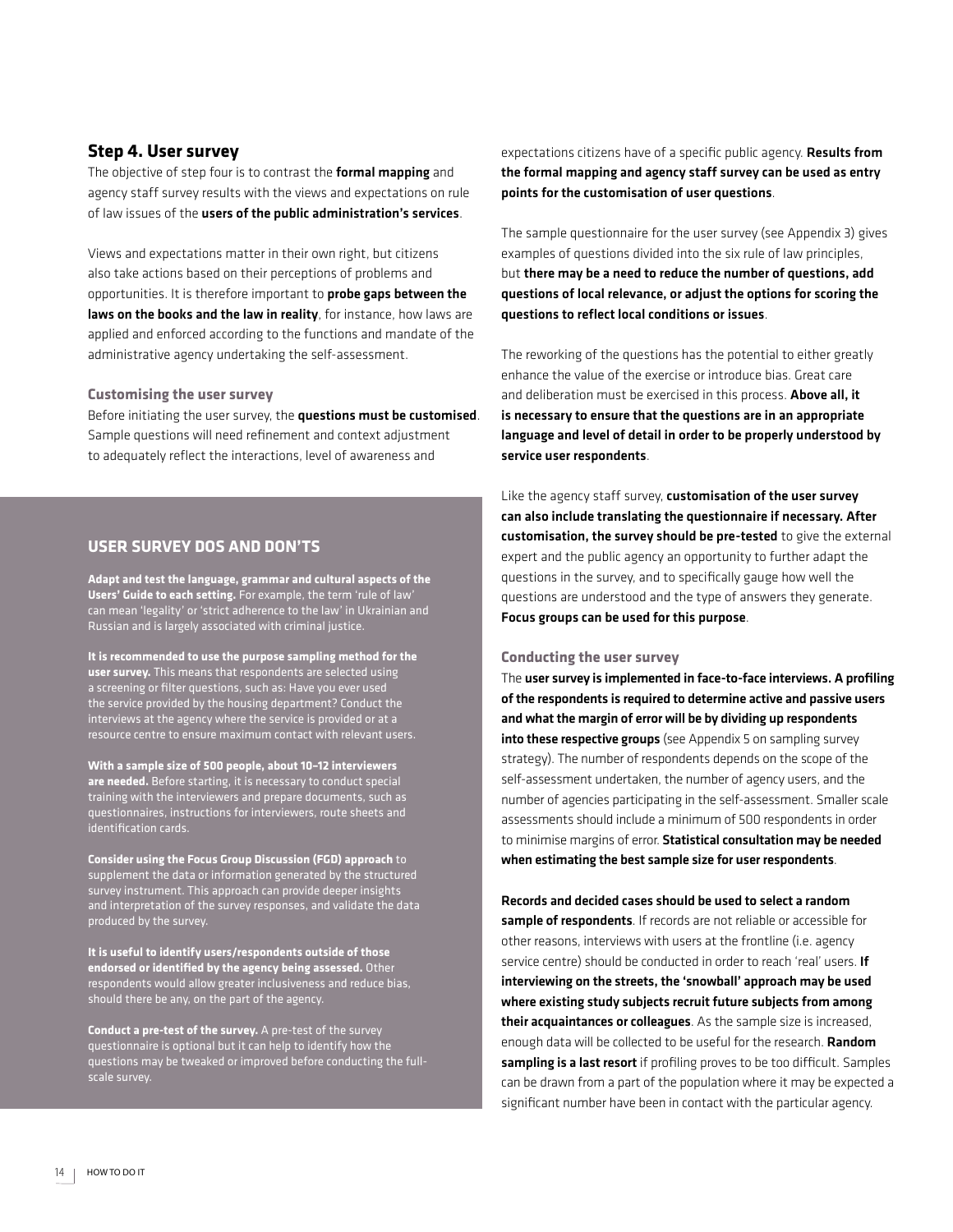During the process of identifying respondents, or determining methods for reaching respondents, it is important to strive for an equal division between women and men in order to gain valuable data on possible discriminatory differences perceived by the service users. The respondents are asked questions from a structured questionnaire focusing on the six principles of the rule of law (see Appendix 3 for a sample questionnaire for user survey).

#### The same four measurement categories used in the agency

staff survey are employed for the user survey: *not at all, a small extent, a large extent, a very large extent*. Similarly, the category *don't know* is a silent option not given to the respondent but used by the interviewer where the respondent cannot answer a question.

#### **Training of enumerators**

The external expert should organise a workshop to train enumerators. Training should cover the methodology and objectives of the assessment, how to ask questions and survey techniques.

To ensure a high quality survey, all the different aspects must work and inaccuracies be avoided to the largest extent possible. This is particularly important when the data collection is based on interviews, since errors can occur at every stage of a survey. Interviewers must be informed about possible errors and how to minimise them.

The external expert will be responsible for training and guiding the enumerators. The tasks will include assigning locations for interviews, planning and organising the data collection work, supplying enumerators with all the necessary field materials, visiting the enumerators to monitor progress, resolving data collection problems, receiving completed questionnaires, and ensuring that the questionnaires have been completed correctly.

#### **User survey outcomes**

- 1) The questionnaire is adjusted and customised according to the purpose and scope of the self-assessment and on the basis of data from the formal mapping and agency staff survey.
- 2) The user questionnaire is translated, where necessary.
- 3) Focus groups are conducted to ensure an appropriate level of detail and language in the questions for service users.
- 4) Respondent size decided and respondents identified or methods for reaching respondents determined.
- 5) External expert has trained and prepared the enumerators.
- 6) Face-to-face interviews conducted.
- 7) A brief progress report summarising the user survey step is written by external expert and submitted to advisory committee.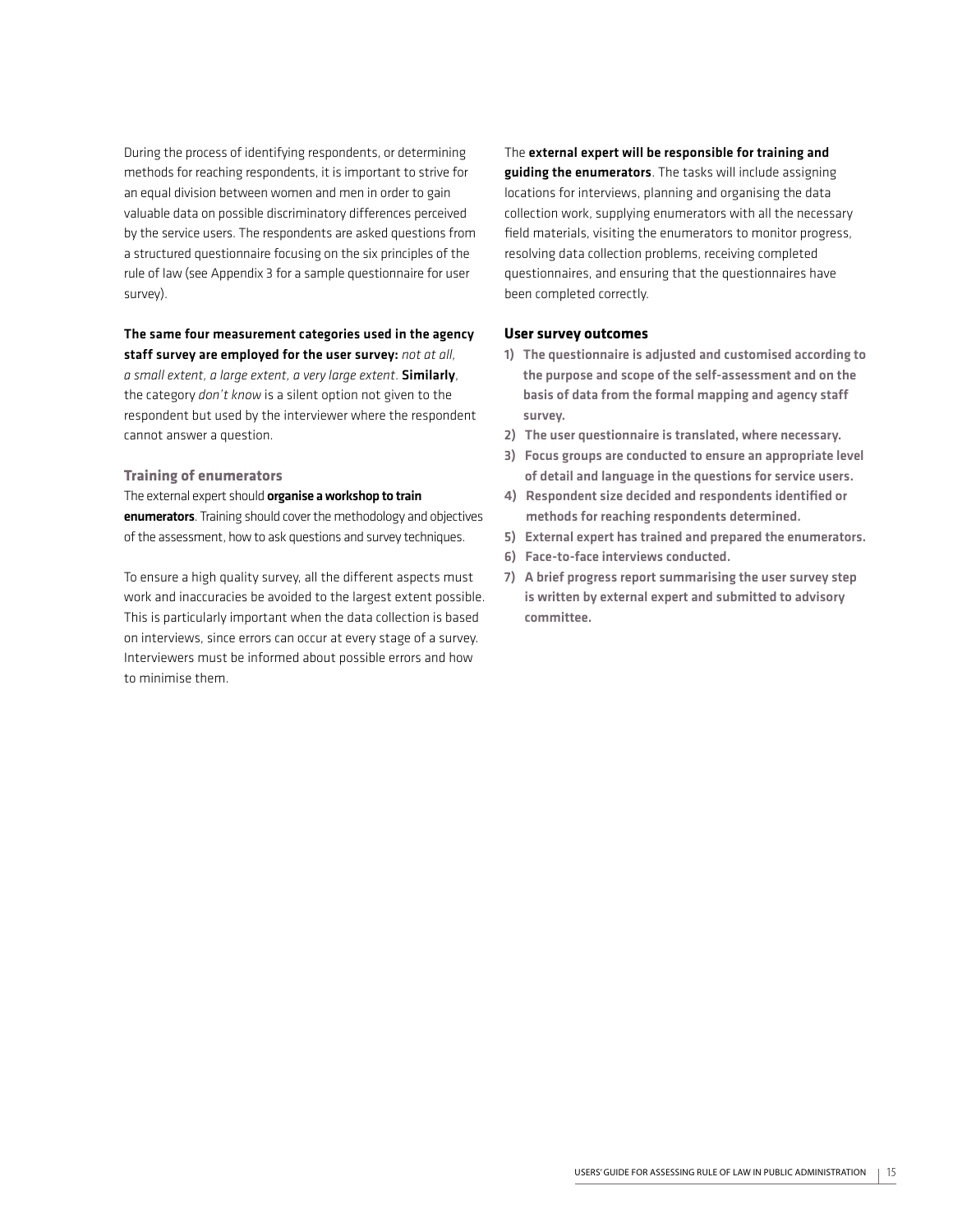#### **Step 5. Analysis and report writing**

The analysis and report writing aim to ensure that the final result is an easy to understand report, highlighting the main findings and suggesting concrete and actionable recommendations as well as potential follow-up strategies. The report should not only emphasise the shortcomings of the agency, but also identify strengths on which to build any planned policy reform.

The external expert has the main responsibility for analysing the data from the formal mapping, agency staff and service user survey, and for drafting a preliminary report. The external expert should liaise with the agency coordinator during the report writing process to ensure agreed final results according to the report outline (see Appendix 4 for a sample report outline).

The data collected from the surveys can be described numerically as well as graphically, using different background variables such as gender, age, education and year of employment (see Appendix 2 and 3 for background variables in relation to each survey).

**Using background variables, tables and charts** The choice of background variables to present in the preliminary report has to be made with regard to the context and assessment purpose, and the data generated. It might be more interesting to follow one variable, or to compare two variables, for example, how men and women answered the same question on access to the administrative agency.

#### **Analysis and report writing dos and don'ts**

When writing the report, ensure that the model report outline in the Users' Guide is followed, with recommendations and actions at the policy level clearly outlined.

The analysis of the survey results should be done using the SPSS program or similar software, which allows for the most comprehensive data processing and analysis.

The report should show a cumulative flow of measuring the application of the rule of law in the agency being assessed.

Although the six principles vary in scope, they must be used as guidelines for an overarching rule of law analysis and not in isolation. This is essential when presenting the final report (see Step 6 below) and for formulating the policy recommendations. Similarly, it might be interesting to compare years of work experience and the ability to decide on matters within the given timeframe for civil servants at the administrative agency.

The exact content of the report depends on the purpose and scope of the assessment process, but should contain the main findings and conclusions in an easy to understand format. It is important that graphs, figures and other visual illustrations of the data are clearly described and explained in a narrative context, and not presented without proper analysis of what they mean or how to interpret them.

Complete tables, that is, including all the questions in a theme, are best presented in an appendix rather than directly in the text of the report. Use smaller, selected samples of tables to illustrate or emphasise a finding, and refer back to the appendix where the complete table can be found.

It might also be interesting to "stack" all variables in order to identify problems in relation to different areas. This presents an overview of principles and variables.

An alternative is to "double stack" variables, for example, by examining the group that answered "not at all". In order to make the table easy to read it is useful to present background variables and the questions based on "to a small extent", as the following example illustrates.

After the tables of background variables have been created, a cross tabulation can be made. This is done in order to compare how variables are distributed among subgroups, and to examine the relation between variables. Such tables are often referred to as contingency tables or pivot tables. Below is an example of cross tabulation.

When using cross tabulation it is important to distinguish between dependent and independent variables. In the table on the next page, for example, of the group that has answered that they have access to laws and regulations "to a small extent", 45.3 per cent also answered "not at all" about their ability to respond to queries and requests from persons within a reasonable time.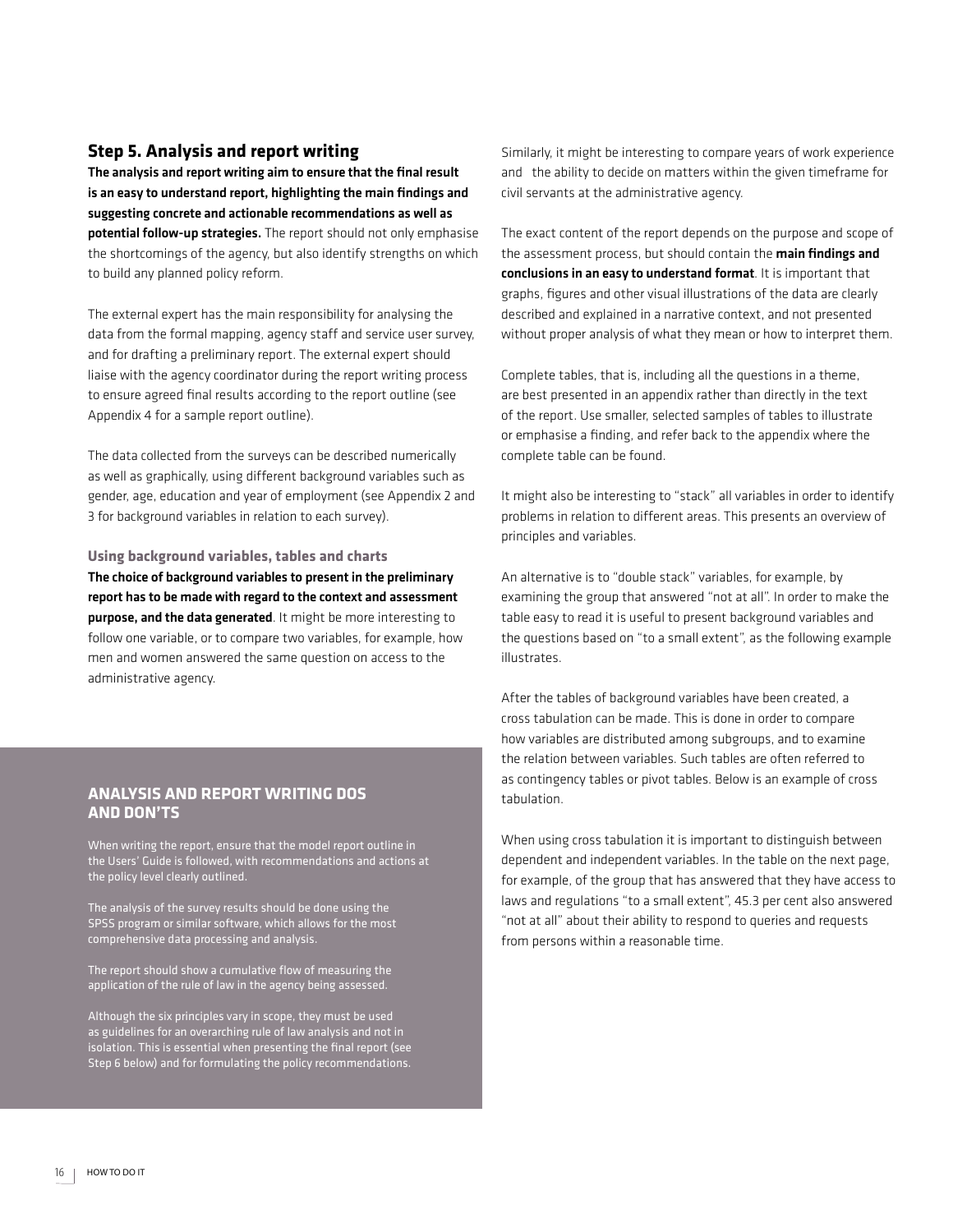#### **Example of how to double stack background variables with survey questions**

| <b>User survey</b><br><b>Answering</b><br>category: to a<br>small extent | Q1.2<br>$\overline{}$ name of<br>agency]<br>follow the law | Q1.3<br>civil servants at<br>[name of agency]<br>have access to<br>laws, regulations<br>and instructions to<br>guide their work | Q1.4<br>civil servants at<br>[name of agency]<br>are sufficiently<br>trained on the laws<br>and procedures<br>that guide their<br>work. | Q1.5<br>civil servants at<br>[name of agency]<br>would decide in a<br>case in which he/<br>she or a friend or<br>relative are directly<br>concerned. | Q1.6<br>treats everybody<br>the same way |
|--------------------------------------------------------------------------|------------------------------------------------------------|---------------------------------------------------------------------------------------------------------------------------------|-----------------------------------------------------------------------------------------------------------------------------------------|------------------------------------------------------------------------------------------------------------------------------------------------------|------------------------------------------|
| Age groups                                                               |                                                            |                                                                                                                                 |                                                                                                                                         |                                                                                                                                                      |                                          |
| -24 years                                                                |                                                            |                                                                                                                                 |                                                                                                                                         |                                                                                                                                                      |                                          |
| $25-44$ years                                                            |                                                            |                                                                                                                                 |                                                                                                                                         |                                                                                                                                                      |                                          |
| $45 + \gamma$ ears                                                       |                                                            |                                                                                                                                 |                                                                                                                                         |                                                                                                                                                      |                                          |
| <b>Sex</b>                                                               |                                                            |                                                                                                                                 |                                                                                                                                         |                                                                                                                                                      |                                          |
| Men                                                                      |                                                            |                                                                                                                                 |                                                                                                                                         |                                                                                                                                                      |                                          |
| Women                                                                    |                                                            |                                                                                                                                 |                                                                                                                                         |                                                                                                                                                      |                                          |
| <b>Sex and age</b><br>groups                                             |                                                            |                                                                                                                                 |                                                                                                                                         |                                                                                                                                                      |                                          |
| Men-24 years                                                             |                                                            |                                                                                                                                 |                                                                                                                                         |                                                                                                                                                      |                                          |
| Men 25-44 years                                                          |                                                            |                                                                                                                                 |                                                                                                                                         |                                                                                                                                                      |                                          |
| Men $45 + \gamma$ ears                                                   |                                                            |                                                                                                                                 |                                                                                                                                         |                                                                                                                                                      |                                          |
| Women -24 years                                                          |                                                            |                                                                                                                                 |                                                                                                                                         |                                                                                                                                                      |                                          |
| Women<br>$25-44$ years                                                   |                                                            |                                                                                                                                 |                                                                                                                                         |                                                                                                                                                      |                                          |
| Women<br>$45 + \gamma$ ears                                              |                                                            |                                                                                                                                 |                                                                                                                                         |                                                                                                                                                      |                                          |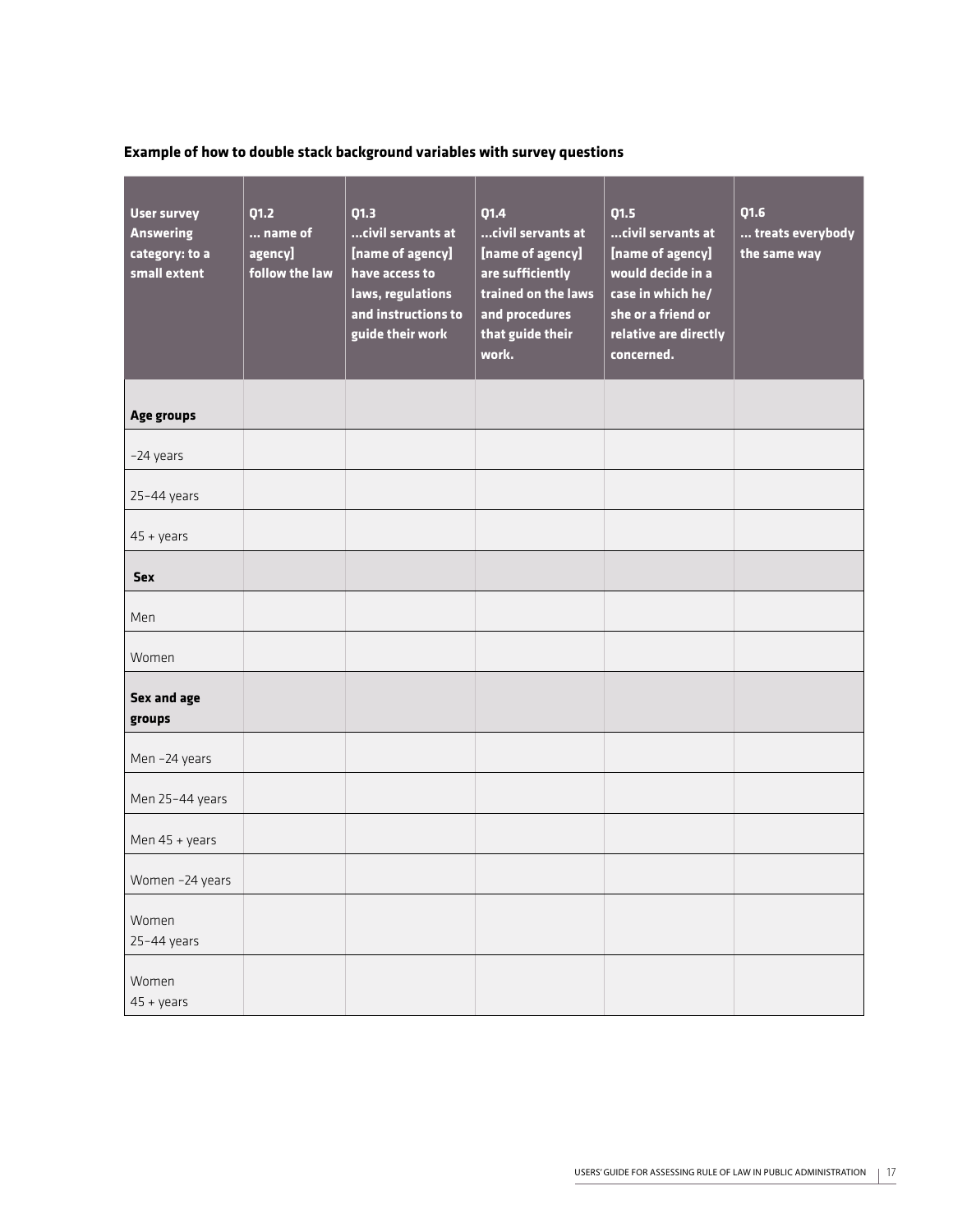#### **Example of cross tabulation**

| 2.2 Respond in reasonable<br>time | $\overline{\phantom{a}}$ 1.2 Access $\overline{\phantom{a}}$ Not at all | <b>Small extent</b> | Large extent | Very large extent | Don't know |
|-----------------------------------|-------------------------------------------------------------------------|---------------------|--------------|-------------------|------------|
| Not at all                        |                                                                         | 45.3                |              |                   |            |
| Small extent                      |                                                                         |                     |              |                   |            |
| Large extent                      |                                                                         |                     |              |                   |            |
| Very large extent                 |                                                                         |                     |              |                   |            |
| Percentage                        | 100.0                                                                   | 100.0               | 100.0        | 100.0             | 100.0      |



#### **Cumulative description and analysis of strengths and challenges**

The analysis of rule of law challenges, and the strengths and weaknesses of the administrative agency undertaking the selfassessment should take into account the six different principles individually, but also provide a comprehensive description of challenges and opportunities as a whole in a narrative, drawing on the formal mapping, agency staff survey and service user survey cumulatively. This means making an overall assessment in the report of the rule of law challenges and opportunities for the administrative agency.

Describing rule of law strengths and challenges holistically requires that the external expert cumulatively assesses responses and data from the formal mapping, agency staff survey and user survey, including comments made at the formal mapping, and comments by respondents to the surveys. The report does not have to cover all the data that is reported, but should focus specifically on contentious issues, for example, where there are divergent views between agency staff and users on a certain principle, high response rates (i.e. on not at all), or differences identified based on the background variables. Attention should also be paid to information about possible discriminatory administrative laws and regulations or practices regarding gender, ethnicity, religion or any other social status in public service delivery.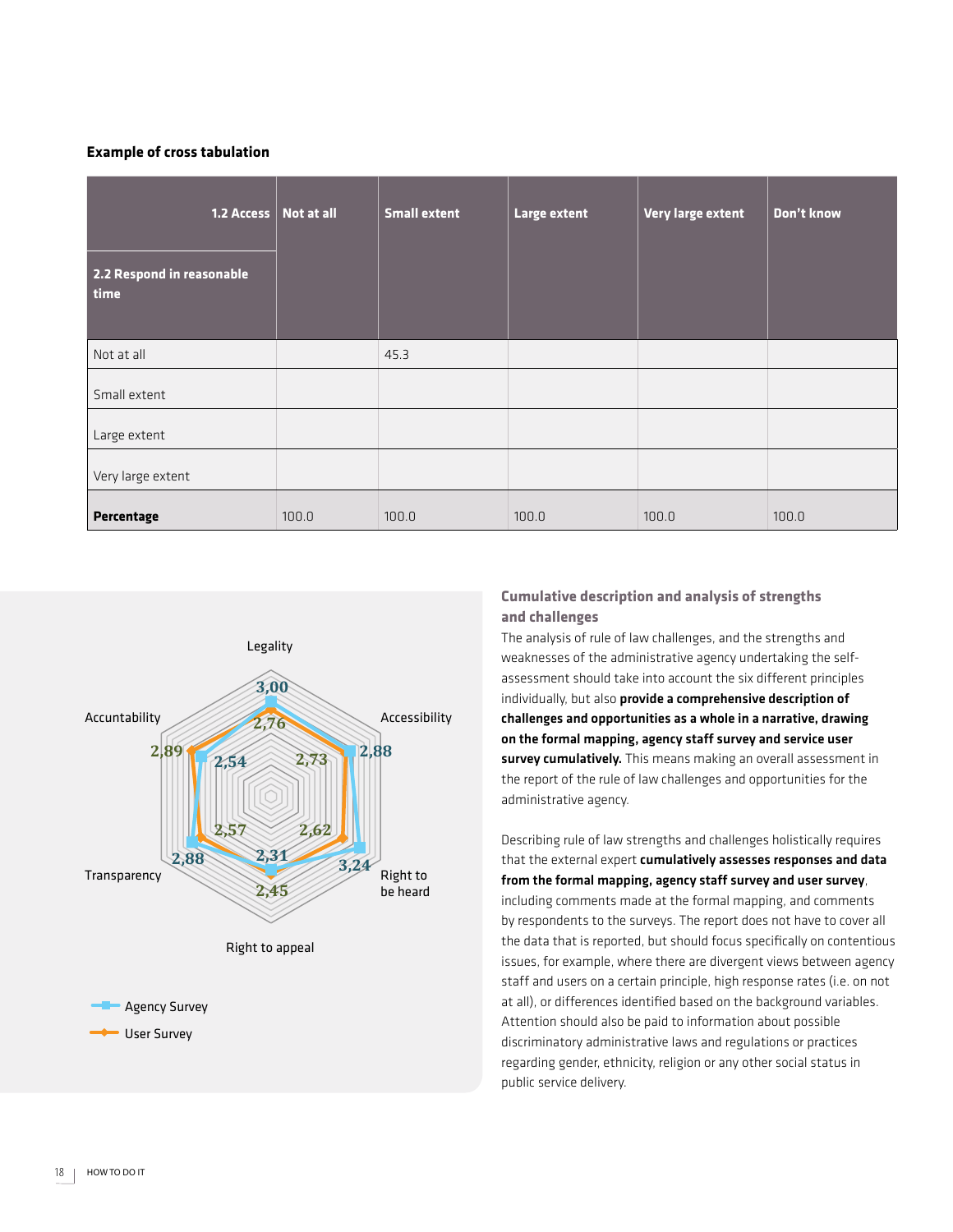

**Recommendations and follow-up actions** The recommendations and follow-up actions should identify problems and challenges that require different approaches. This could mean, for example: (a) structural challenges, such as a lack of understanding of laws, the complexity of laws, contradictions in the laws, and limited training on or low level of access to laws; (b) institutional challenges, such as few formal mechanisms for complaints, weak institutional structures for ensuring accountability and transparency, limited physical access; or (c) capacity-related challenges, such as a lack of understanding of how to access the services provided by the administrative agency,

difficulties in understanding written procedures and difficulties acting within established time-frames.

Follow-up activities might include efforts aimed at producing updated policies or legislation, improving implementation of existing policies and laws, building the capacities of agency staff, increasing accountability mechanisms, and improving outreach and communication with users.

It is important that the report distinguishes between problems which the agency can address on its own, and problems that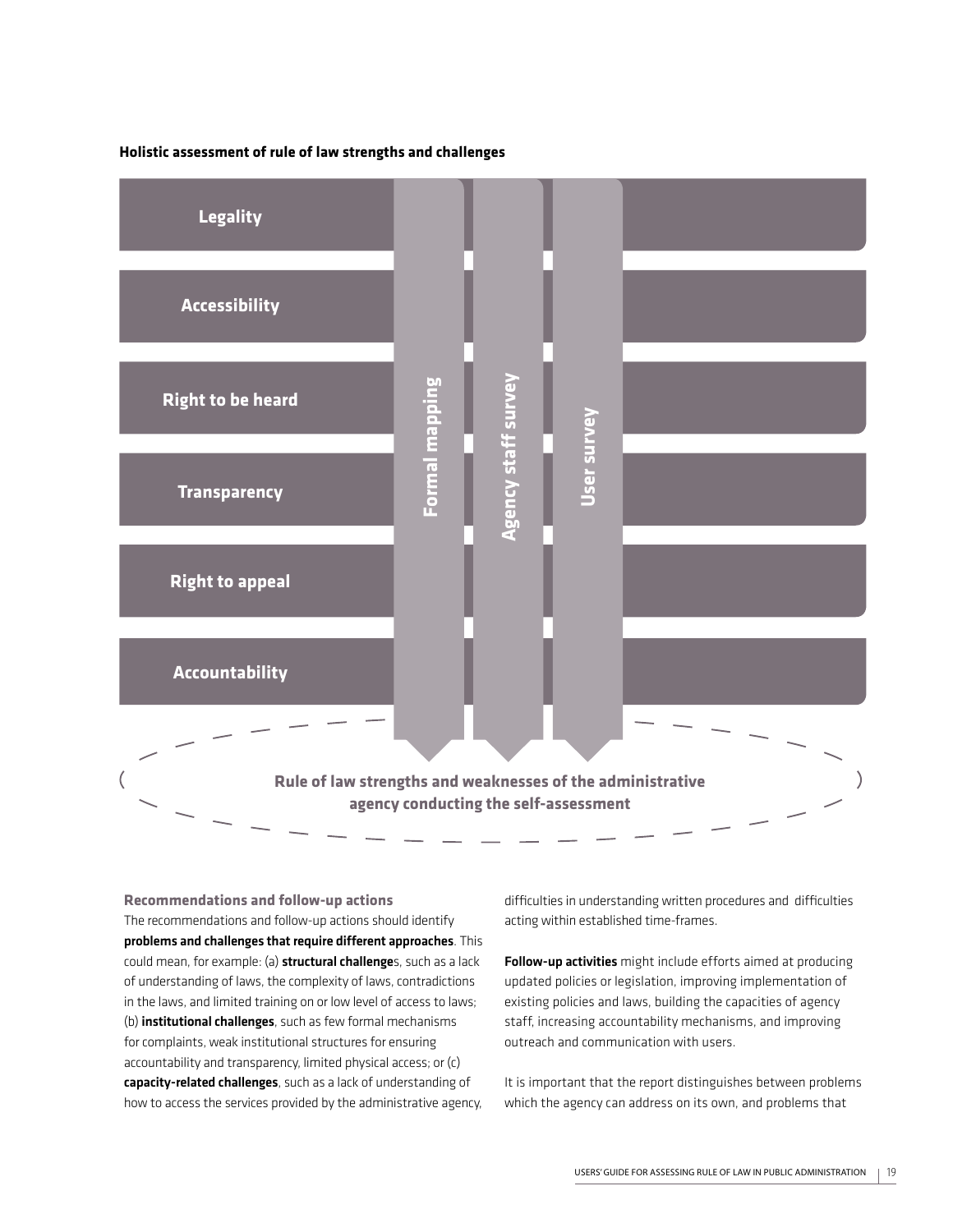require the involvement of any other multi-level stakeholders participating in the self-assessment. Often, specifically at the local governance level, an administrative agency's service provision is dictated by laws, regulations and institutional mechanisms at the regional and central level of state. Highlighting difficulties related to regional or national level control and guidance can serve advocacy purposes.

#### **Analysis and report writing outcomes**

- 1) Collation of data and analysis using SPSS or a similar program.
- 2) Charts, graphs and tables produced, with descriptive text and analysis explaining their meaning.
- 3) Preliminary report drafted and submitted to agency coordinator for review and comments.
- 4) Recommendations and follow-up actions drafted and included in the report.
- 5) A brief progress report on the reporting and analysis step written by the external expert and submitted to the Advisory Committee.

.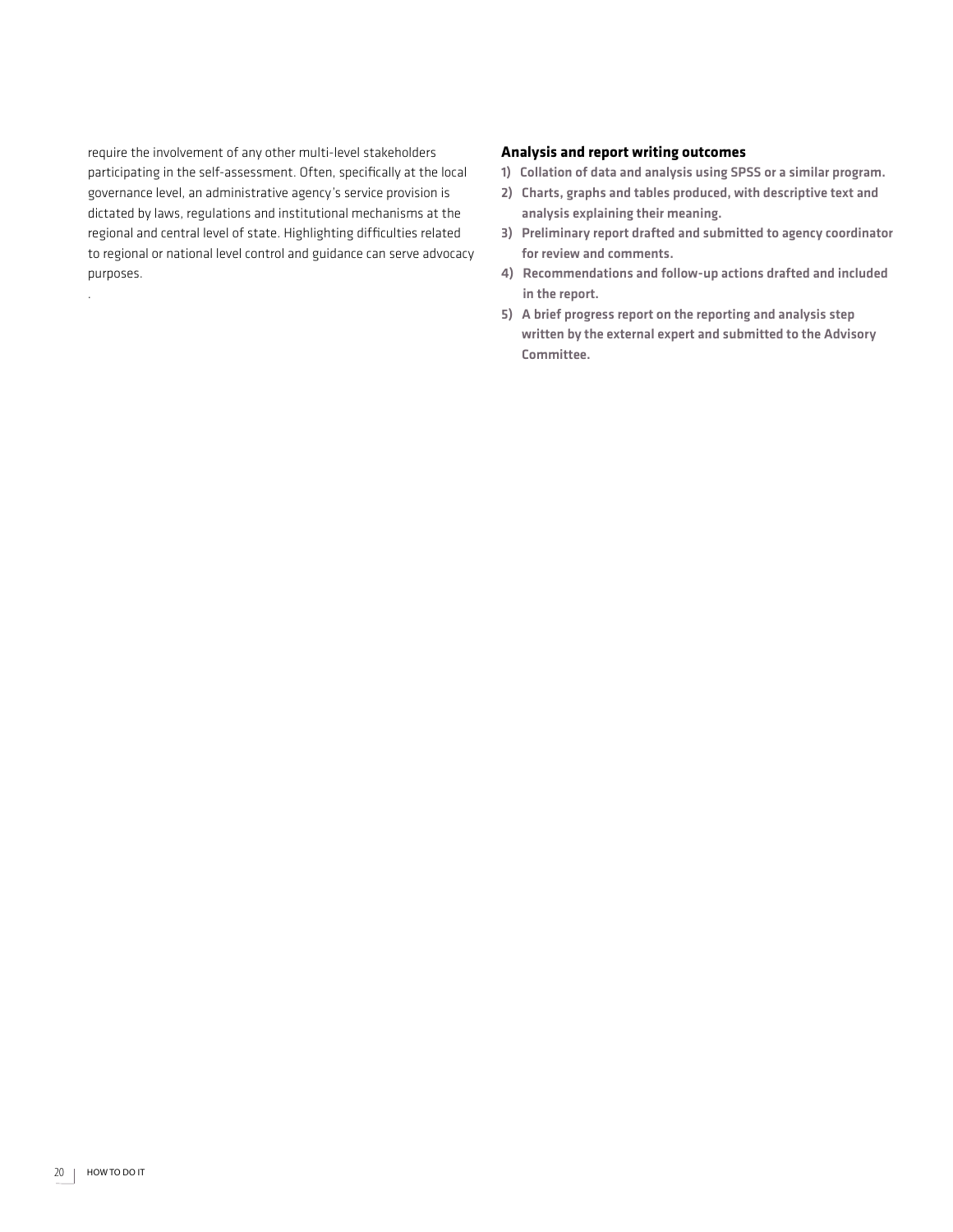#### **Step 6. Presentation and dissemination of results**

After the analysis and the completion of a draft report, the external expert will communicate with the agency coordinator to discuss the major findings, and to seek input, comments and suggestions from key stakeholders such as agency managers, unit heads and members of the Advisory Committee.

With a draft report in hand, the participating agency together with the external expert should organize a stakeholder workshop.

The comments and additional information received from these stakeholders can be inserted into the final version of the report. The agency management, together with the external expert, can co-chair the stakeholder workshop.

Communication between the external expert and members of the Advisory Committee will improve the analysis of the results and generate advice and policy on how to present the results, as well as additional strategies for dissemination. It may not be possible to invite all the stakeholders to the workshop. Those invited should reflect a gender balanced representation and a varied sample of stakeholders. A reasonable number of non-governmental stakeholders must be included so that no single interest dominates the workshop.

#### **Presentation and dissemination of results outcomes**

- 1) Agency coordinator and Advisory Committee consulted for feedback and suggestions on the draft report.
- 2) Stakeholder workshop conducted and views collected from agency staff, non-governmental organisations, other administrative agencies and interested parties.
- 3) Report is updated and finalised.
- 4) Report is disseminated to concerned parties, and communicated to agency staff, the media and nongovernmental organizations.

#### **Presentation and dissemination of results dos and don'ts**

The results and conclusions should be presented at different levels to ensure a systemic approach, for example: (a) discussion of the results with the management of the agency; (b) presentation and discussion of the report at a meeting of the Advisory Committee; and (c) presentation of the final report at a session of the city council/meeting of all departments of the municipality.

As part of (c) above, a draft action plan should be developed to address the problems / challenges of applying the rule of law to the service delivery within the municipality and / or the city council, including the short-term objective of developing specific actions that improve the rule of law in service delivery and, in the long-term, introduce the self-assessment Users' Guide into the local government performance assessment system.

The plan should be comprehensive and be approved at the relevant decision-making level to ensure the necessary **buy-in (order of the mayor, city council session, etc.).**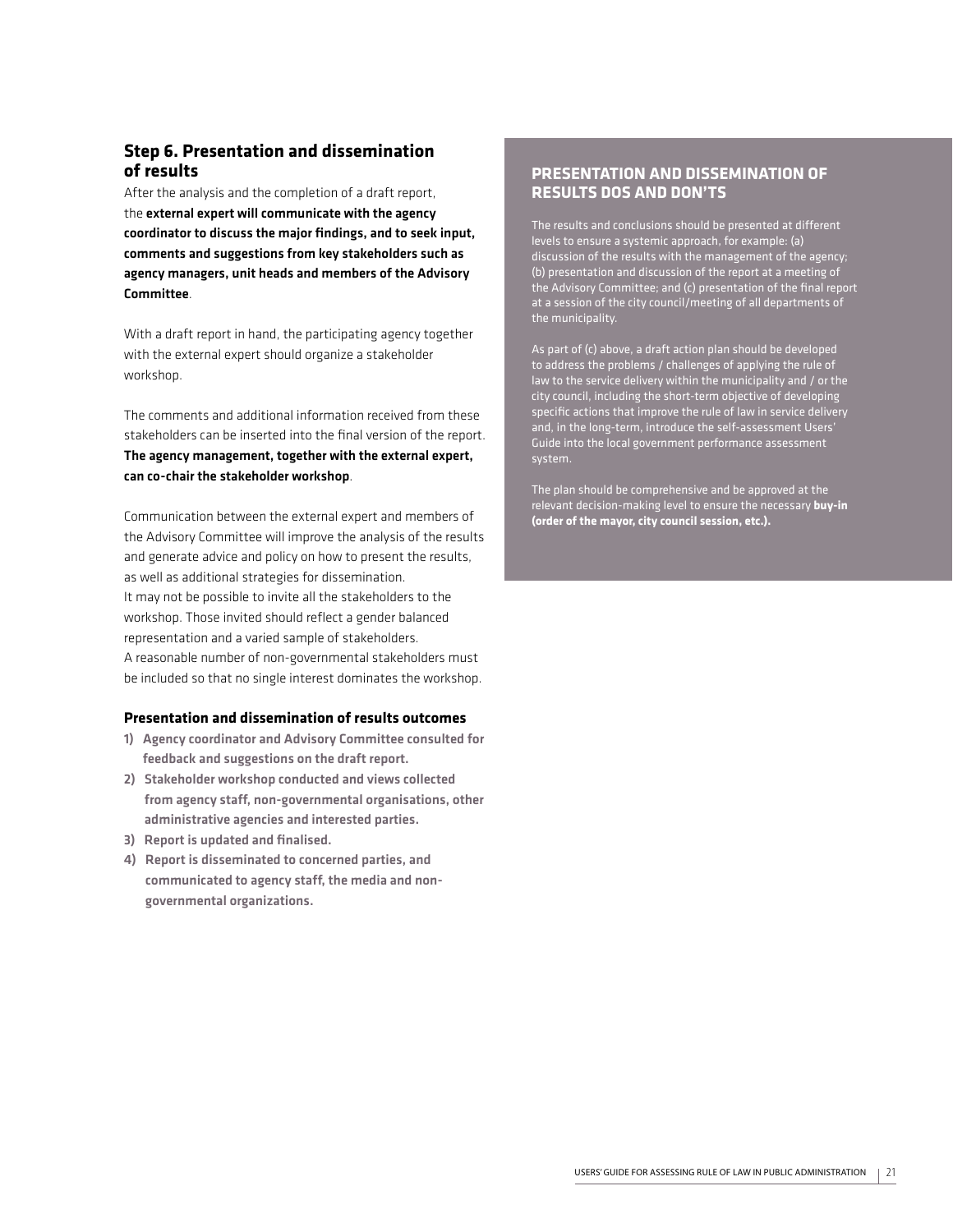**1**

### Sample questionnaire for formal mapping

This questionnaire describes the laws, normative instruments, institutions and processes relevant to public administration in general and the participating agency or agencies in particular. A majority of the questions can be answered "yes" or "no". A minority of the questions seek to establish a baseline of applicable laws, normative instruments and case law as a general description of a particular agency, service or process.

When the question asks for laws and other normative instruments this includes, for example, constitutional rules, statutes, case law, bylaws, rules, decrees and regulations, as well as internal rules of practice within the agencies.

In the right margin of the questionnaire is a box for comments. Comments can include, for example, information on when a particular law was enacted or if a particular area is regulated through case law instead of statutes, or vice versa. Comments may also elaborate on and specify the content of laws.

Be as specific and comprehensive as possible when writing the comments, and include year, publication number (e.g. in the Official Gazette or similar), case number and status when referring to laws or other normative instruments. Review and ask questions on documents such as:

- A. legal documents (e.g. constitution, laws, regulations, decrees and instructions, judicial rulings and administrative decisions and acts, internal orders of the administrative agency);
- B. statistics (e.g. number of civil servants, number of claims, petitions and representations received by administrative agencies, (including gender-specific statistics));
- C. reports from supervisory bodies (e.g. supreme audit institutions and annual reports from ombudsmen institutions).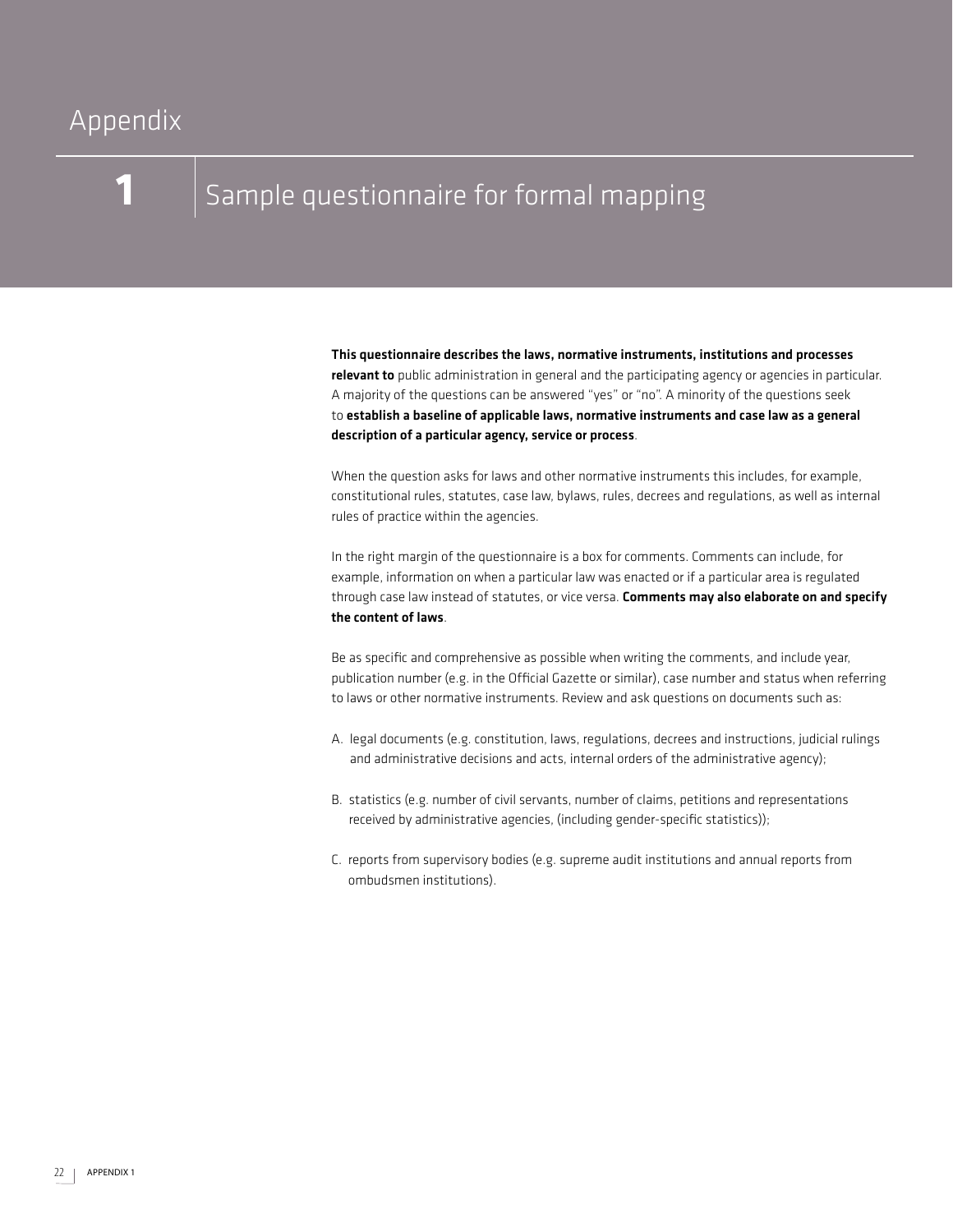#### **General information**

**1. Name of the agency:** 

**2. Year of establishment:** 

**3. Administrative or jurisdictional status of the agency (e.g. national, district, local/city/municipal):** 

**4. Principal areas of responsibility of the agency:**

**5. Geographical location of the agency:**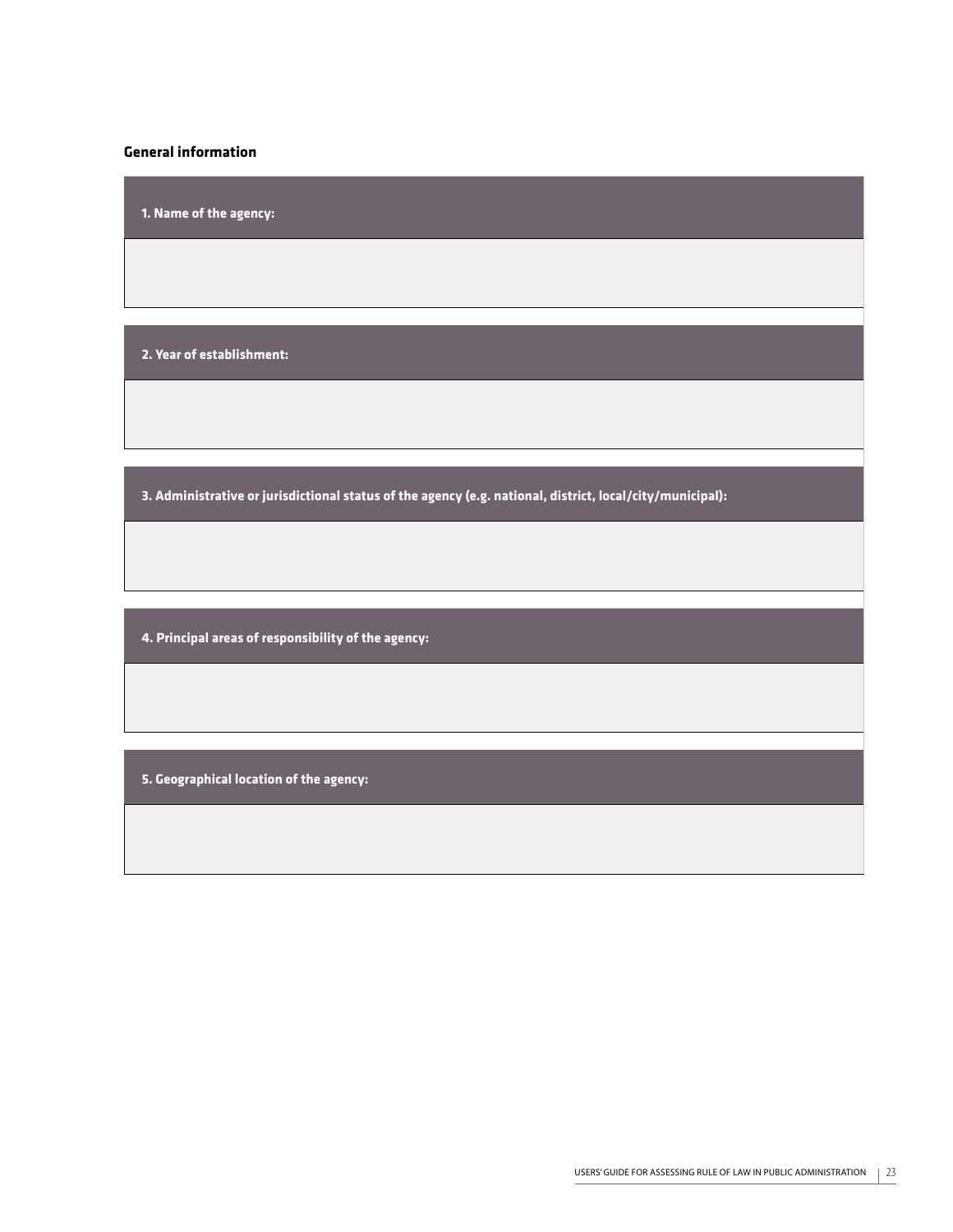| <b>Principle 1: Legality</b>                                                                                                                                                                               |            |           |                 |
|------------------------------------------------------------------------------------------------------------------------------------------------------------------------------------------------------------|------------|-----------|-----------------|
| Questions                                                                                                                                                                                                  | <b>Yes</b> | <b>No</b> | <b>Comments</b> |
| (1) Is there a clear hierarchy between the laws and regulations guiding the<br>work of [name of the agency]?                                                                                               |            |           |                 |
| (2) Are there established procedures at [name of the agency] ensuring that<br>civil servants receive updates and amendments on the laws and normative<br>instruments that govern their area of competence? |            |           |                 |
| (3) Can unlawful administrative decisions by [name of the agency] be<br>withdrawn?                                                                                                                         |            |           |                 |
| (4) Are there laws or other normative instruments on how the [name of the<br>agency] decides in matters of administrative discretion?                                                                      |            |           |                 |
| (5) Are there laws or other normative instruments on conflict of interest?                                                                                                                                 |            |           |                 |
| (6) Are there established procedures at [name of the agency] for ensuring<br>equality before the law, regardless of sex/ethnicity/religion or other social<br>status?                                      |            |           |                 |
| <b>Principle 2: Accessibility</b>                                                                                                                                                                          |            |           |                 |
| Questions                                                                                                                                                                                                  | <b>Yes</b> | <b>No</b> | <b>Comments</b> |
| (7) Are there laws or other normative instruments defining who can initiate an<br>administrative procedure at [name of the agency]?                                                                        |            |           |                 |
| (8) Are there laws or other normative instruments regulating different groups<br>of citizens' access to [name of the agency]?                                                                              |            |           |                 |
| (9) Are there laws or other normative instruments specifying that [name of<br>the agency] has to be open to the public during a certain period of time?                                                    |            |           |                 |
| (10) Are there laws or other normative instruments on the proper use of<br>language when [name of the agency] communicates with citizens (e.g.<br>appropriate, clear and understandable)?                  |            |           |                 |
| (11) Are there laws or other normative instruments requiring [name of the<br>agency] to examine petitions even if they do not respect formal standards for<br>petitions?                                   |            |           |                 |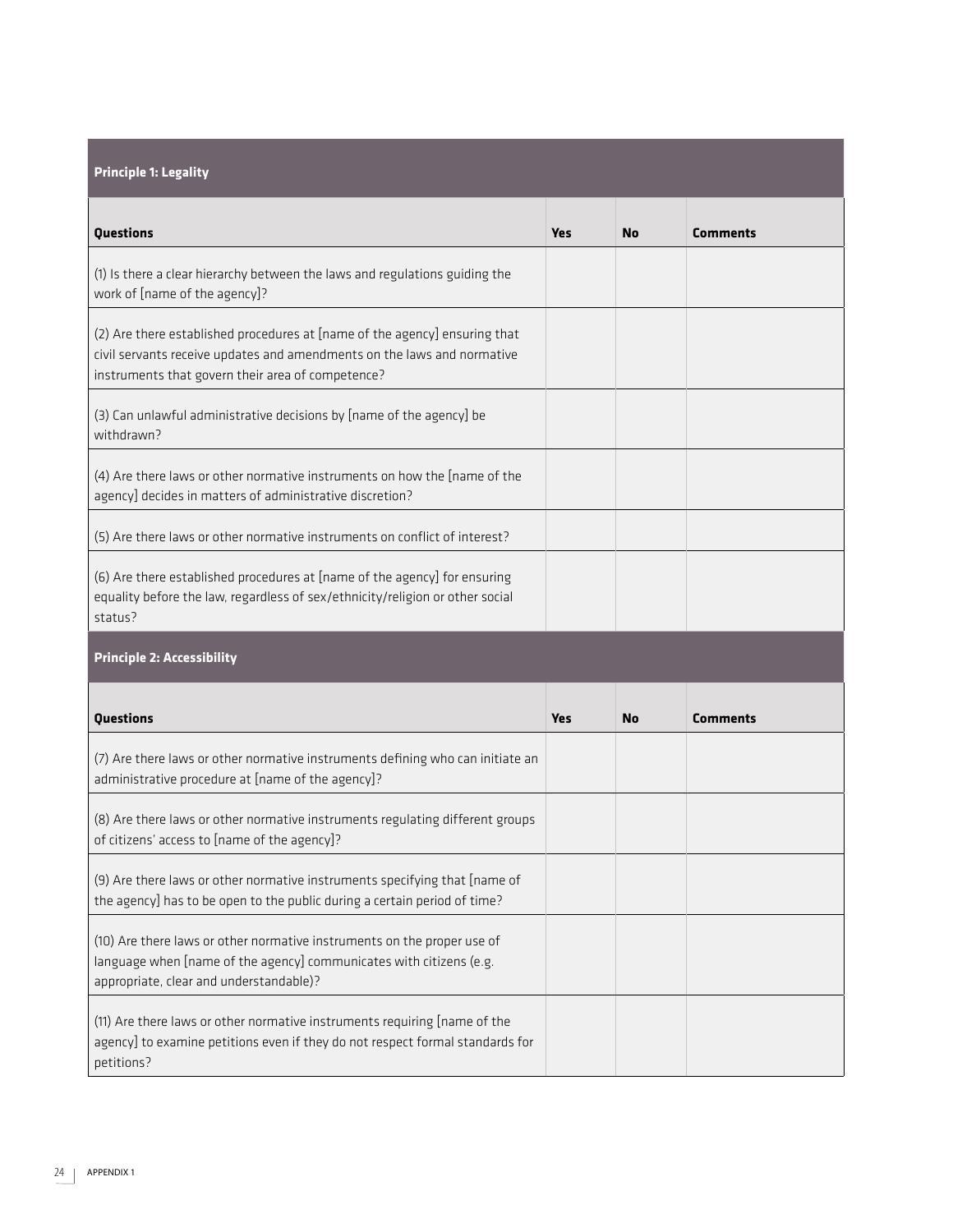| (12) Are there laws or other normative instruments stating that costs for<br>administrative services at the [name of the agency] have to be reasonable,<br>e.g. covering only expenses?               |            |           |                 |
|-------------------------------------------------------------------------------------------------------------------------------------------------------------------------------------------------------|------------|-----------|-----------------|
| (13) Are there fees and other administrative costs related to the service<br>provision of [name of the agency]?                                                                                       |            |           |                 |
| (14) Are there laws or other normative instruments allowing for requests or<br>petitions to the [name of the agency] in minority languages?                                                           |            |           |                 |
| (15) Are there laws or other normative instruments requiring [name of the<br>agency] to assist citizens in cases of obvious mistakes (e.g. when a request is<br>sent to the wrong agency)?            |            |           |                 |
| Principle 3: Right to be heard                                                                                                                                                                        |            |           |                 |
| Questions                                                                                                                                                                                             | <b>Yes</b> | <b>No</b> | <b>Comments</b> |
| (16) Are there laws or other normative instruments requiring the [name of the<br>agency] to hear concerned persons before taking a decision?                                                          |            |           |                 |
| (17) Are there certain decisions at the [name of the agency] that specifically<br>require the participation of concerned persons?                                                                     |            |           |                 |
| (18) Are there laws or other normative instruments providing a duty for the<br>[name of the agency] to inform concerned persons about new facts added to<br>their case?                               |            |           |                 |
| (19) Are there laws or other normative instruments regulating how the agency<br>should communicate with a person?                                                                                     |            |           |                 |
| (20) Are there established procedures within the [name of the agency] on how<br>to communicate with a large group of people affected by its decisions?                                                |            |           |                 |
| (21) Are there established procedures allowing persons to communicate orally<br>with the [name of the agency] about administrative procedures?                                                        |            |           |                 |
| (22) Are there laws or other normative instruments stipulating maximum<br>time lines for when the [name of the agency] has to take a decision?                                                        |            |           |                 |
| (23) Are there laws or other normative instruments that the [name of the<br>agency] must consider all relevant facts of a case before it takes a decision?                                            |            |           |                 |
| (24) Are there laws or other normative instruments defining who bears<br>the main responsibility for producing facts and evidence in administrative<br>procedures involving the [name of the agency]? |            |           |                 |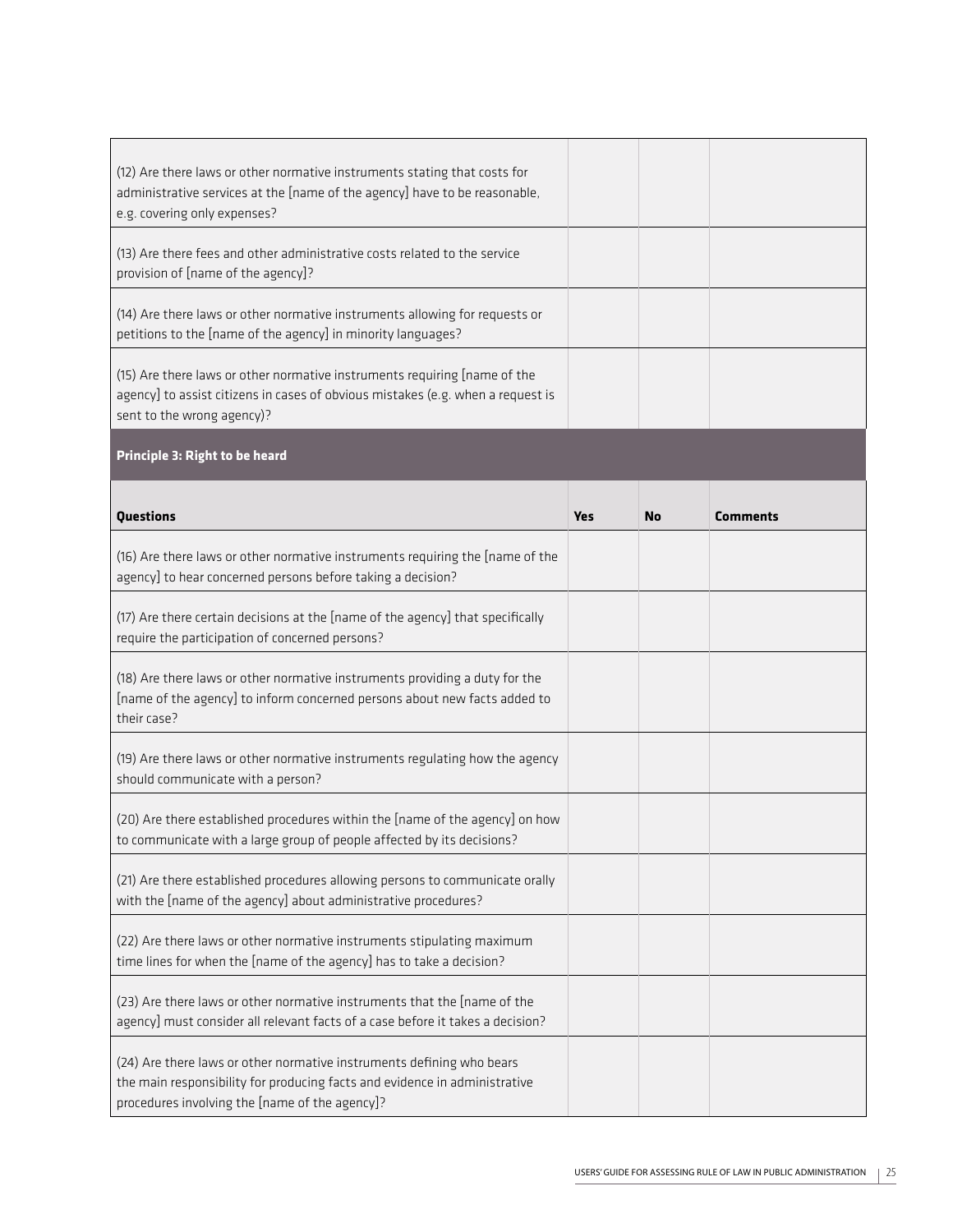| (25) Are there laws or other normative instruments on the recording of<br>administrative procedures of the [name of the agency]?                                               |            |           |                 |
|--------------------------------------------------------------------------------------------------------------------------------------------------------------------------------|------------|-----------|-----------------|
| <b>Principle 4: Transparency</b>                                                                                                                                               |            |           |                 |
| Questions                                                                                                                                                                      | <b>Yes</b> | <b>No</b> | <b>Comments</b> |
| (26) Are there laws or other instruments on access to information concerning<br>laws, standards and procedures governing the work of the [name of the<br>agency]?              |            |           |                 |
| (27) Does a request for access to official documents held by the [name of the<br>agency] have to be made in writing?                                                           |            |           |                 |
| (28) If a request to access information is denied by the [name of the agency],<br>can that decision be appealed?                                                               |            |           |                 |
| (29) Are there any fees involved in gaining access to official documents from<br>the [name of the agency]?                                                                     |            |           |                 |
| (30) Are there laws or other normative instruments on access to information<br>on specific applications and petitions submitted by individuals to the [name<br>of the agency]? |            |           |                 |
| (31) Are there laws or other normative instruments concerning restrictions on<br>access to information that concerns the privacy and integrity of persons?                     |            |           |                 |
| (32) Are there laws or other normative instruments requiring that all<br>correspondence and case documents of [name of the agency] shall be<br>recorded and archived?          |            |           |                 |
| <b>Principle 5: Right to appeal</b>                                                                                                                                            |            |           |                 |
| Questions                                                                                                                                                                      | <b>Yes</b> | <b>No</b> | <b>Comments</b> |
| (33) Are there laws or other normative instruments defining who may appeal<br>a decision by the [name of the agency]?                                                          |            |           |                 |
| (34) Are there laws or other normative instruments on how the [name<br>of the agency] should formulate its decisions (e.g. precise, adequate and<br>understandable)?           |            |           |                 |
| (35) Are there laws or other normative instruments on when the [name of the<br>agency] has to notify its decision to a concerned person (e.g. without undue<br>delay)?         |            |           |                 |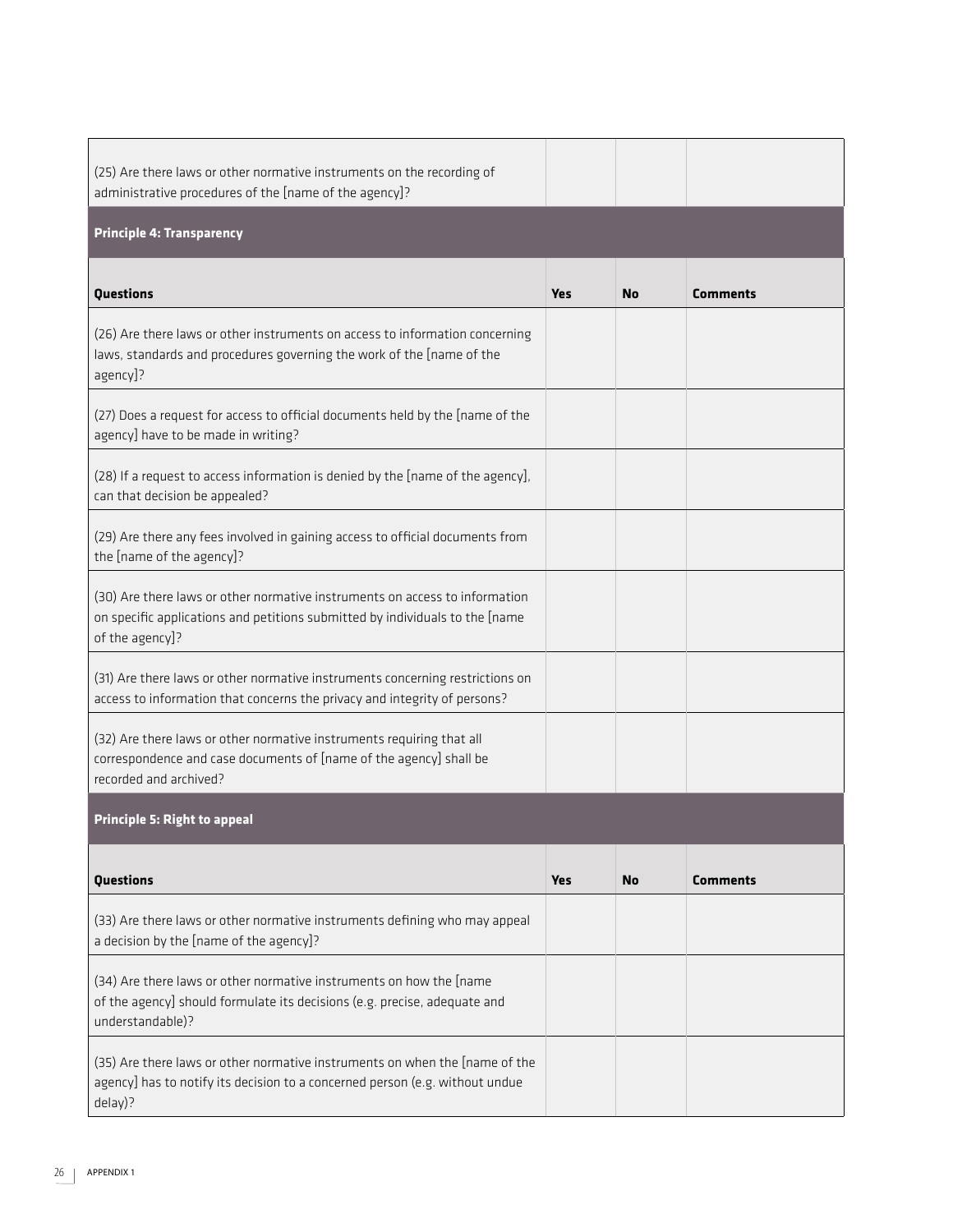| (36) Are appeals of the agency's decisions first reviewed by the [name of the<br>agency] itself?                                                                                                                                |            |           |                 |
|---------------------------------------------------------------------------------------------------------------------------------------------------------------------------------------------------------------------------------|------------|-----------|-----------------|
| (37) Is there a separate system of courts or tribunals dealing with appeals of<br>the [name of the agency] decisions?                                                                                                           |            |           |                 |
| (38) Are administrative appeals procedures at the [name of the agency]<br>mainly conducted in written form?                                                                                                                     |            |           |                 |
| (39) Are there laws or other normative instruments allowing for an individual<br>to request an oral hearing when appealing a decision by the [name of the<br>agency]?                                                           |            |           |                 |
| (40) Are there laws or other normative instruments allowing a person to be<br>represented by counsel if he or she wishes in the appeals procedure?                                                                              |            |           |                 |
| (41) Are there any fees or other payments required of the person appealing the<br>[name of the agency]'s decision?                                                                                                              |            |           |                 |
| <b>Principle 6: Accountability</b>                                                                                                                                                                                              |            |           |                 |
|                                                                                                                                                                                                                                 |            |           |                 |
| Questions                                                                                                                                                                                                                       | <b>Yes</b> | <b>No</b> | <b>Comments</b> |
| (42) Are there ethical codes, charters or similar instruments guiding the work<br>of civil servants at the [name of the agency]?                                                                                                |            |           |                 |
| (43) Are there laws or other normative instruments on evaluation and review<br>(performance, audit, etc.) of the [name of the agency] by an independent<br>body?                                                                |            |           |                 |
| (44) Are there laws or other normative instruments on the liability of the<br>[name of the agency] for wrongful decisions?                                                                                                      |            |           |                 |
| (45) Is there a national human rights institution, ombudsman, anti-corruption<br>or similar body to which citizens may submit complaints on violations of rights<br>or discriminatory performances of the [name of the agency]? |            |           |                 |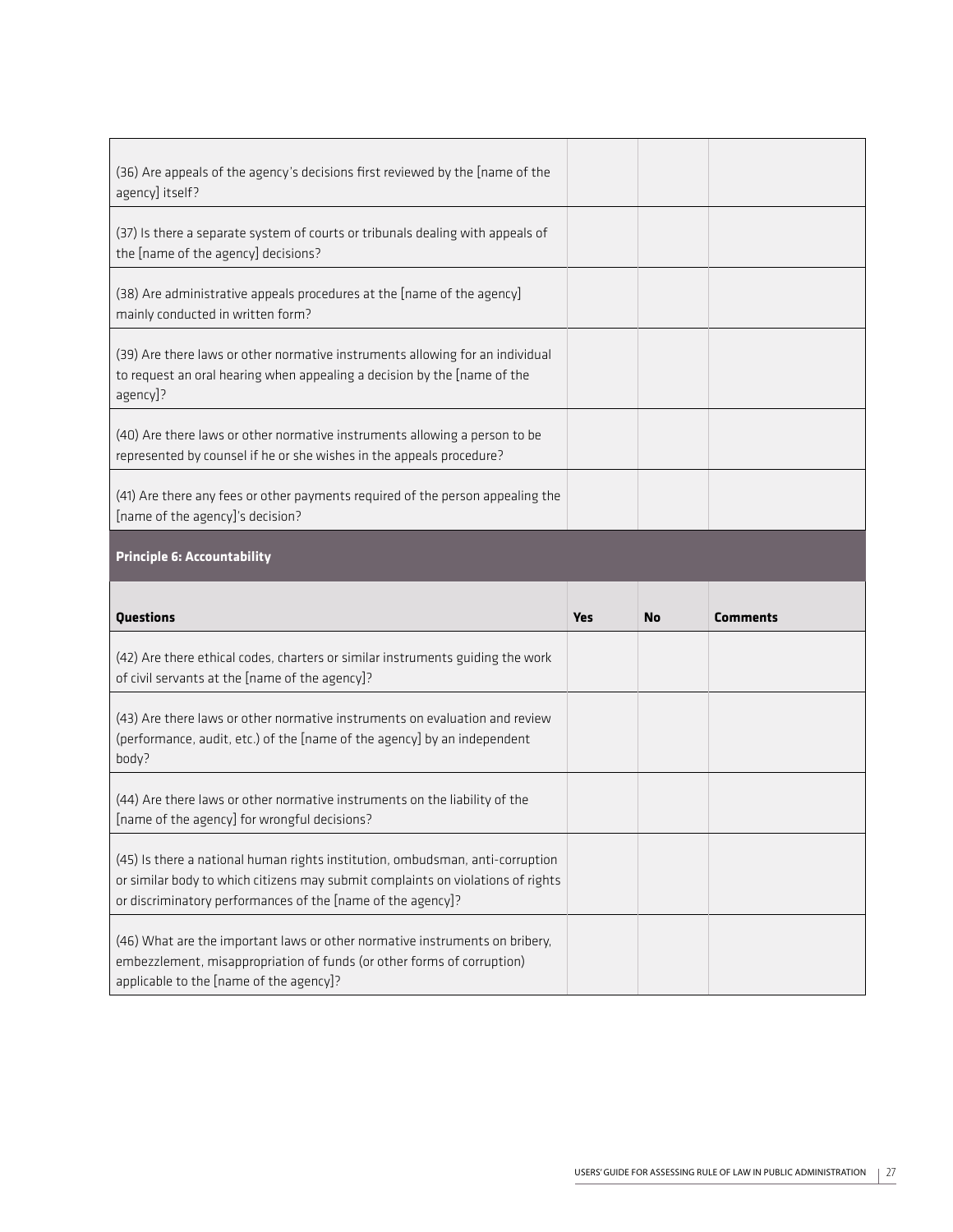### $\overline{\mathsf{Appendix}}$

# **2**

## Sample questionnaire for agency staff survey

#### The following introductory text could be used when starting the interview with civil servants.

"[Name of agency/agencies or responsible actor] is conducting an assessment of the rule of law in public administration. The purpose of this assessment is to identify strengths and weaknesses in the [name of agency].

This survey is about your views, opinions and awareness as a civil servant. It will take approximately 40 minutes. We would like to ask you some questions on how, in your professional capacity, you think that [the agency] performs in relation to the following principles: legality, accessibility, right to be heard, transparency, right to appeal and accountability.

We do not need to know your name and we will not be recording anything that will identify you on the questionnaire.

The participation of you and your colleagues is important for this assessment and for improving the work of your agency.

May I start reading the first question?"

Interviewer:

Date: \_\_\_\_\_\_\_\_\_\_\_\_ / \_\_\_\_\_\_\_\_\_\_\_\_ / \_\_\_\_\_\_\_\_\_\_\_\_ Time: \_\_\_\_\_\_\_\_\_\_\_\_\_\_\_\_\_\_\_\_\_\_\_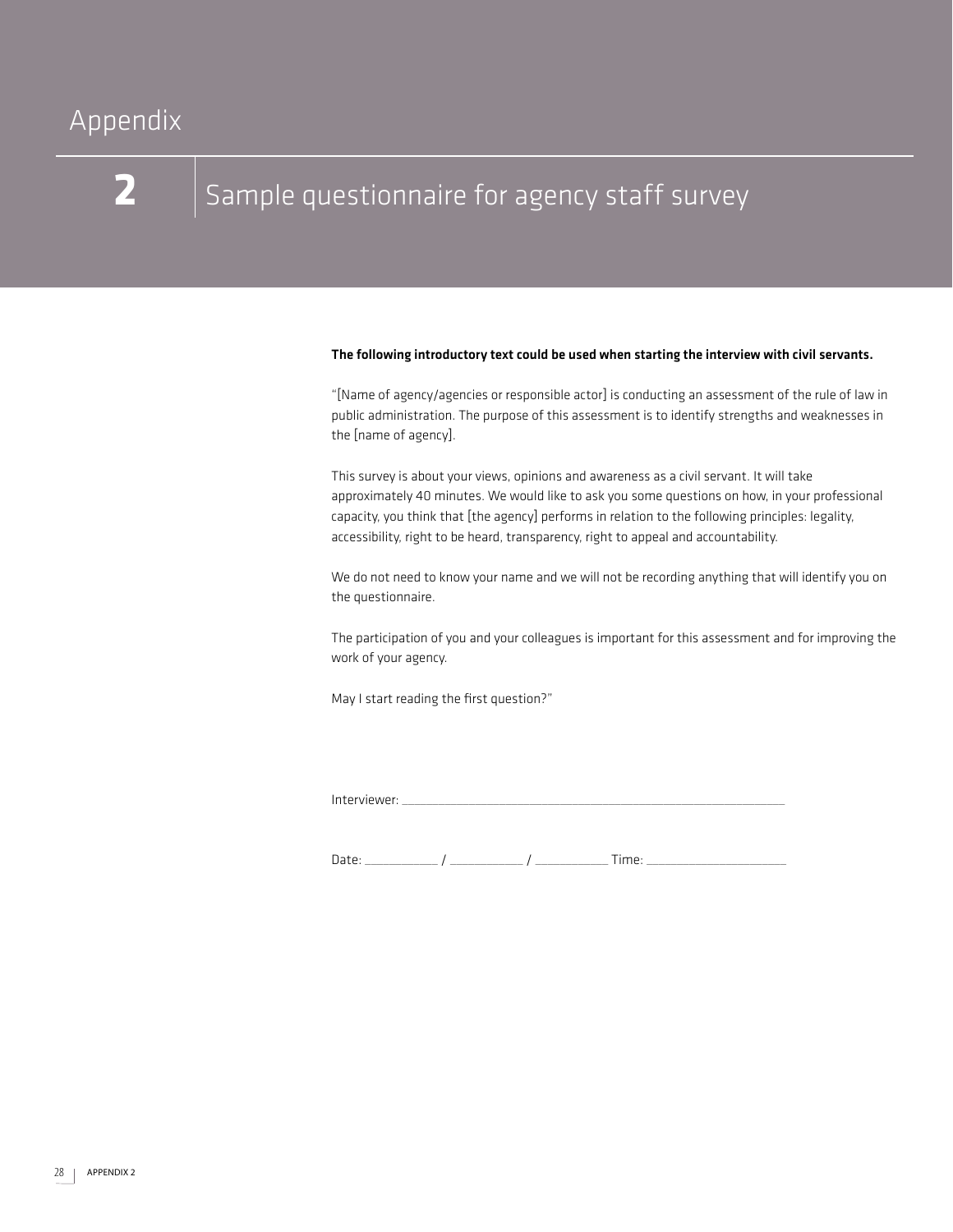#### **General background variables**

| $b.$ $\_\_\_\$ Male                                   |
|-------------------------------------------------------|
|                                                       |
| b. __ Don't know<br>c. __ Declined to answer          |
|                                                       |
| b. __ between three and eight<br>c. _ more than eight |
|                                                       |
| b. __ Contract (short term)                           |
|                                                       |
|                                                       |
|                                                       |
|                                                       |
|                                                       |
|                                                       |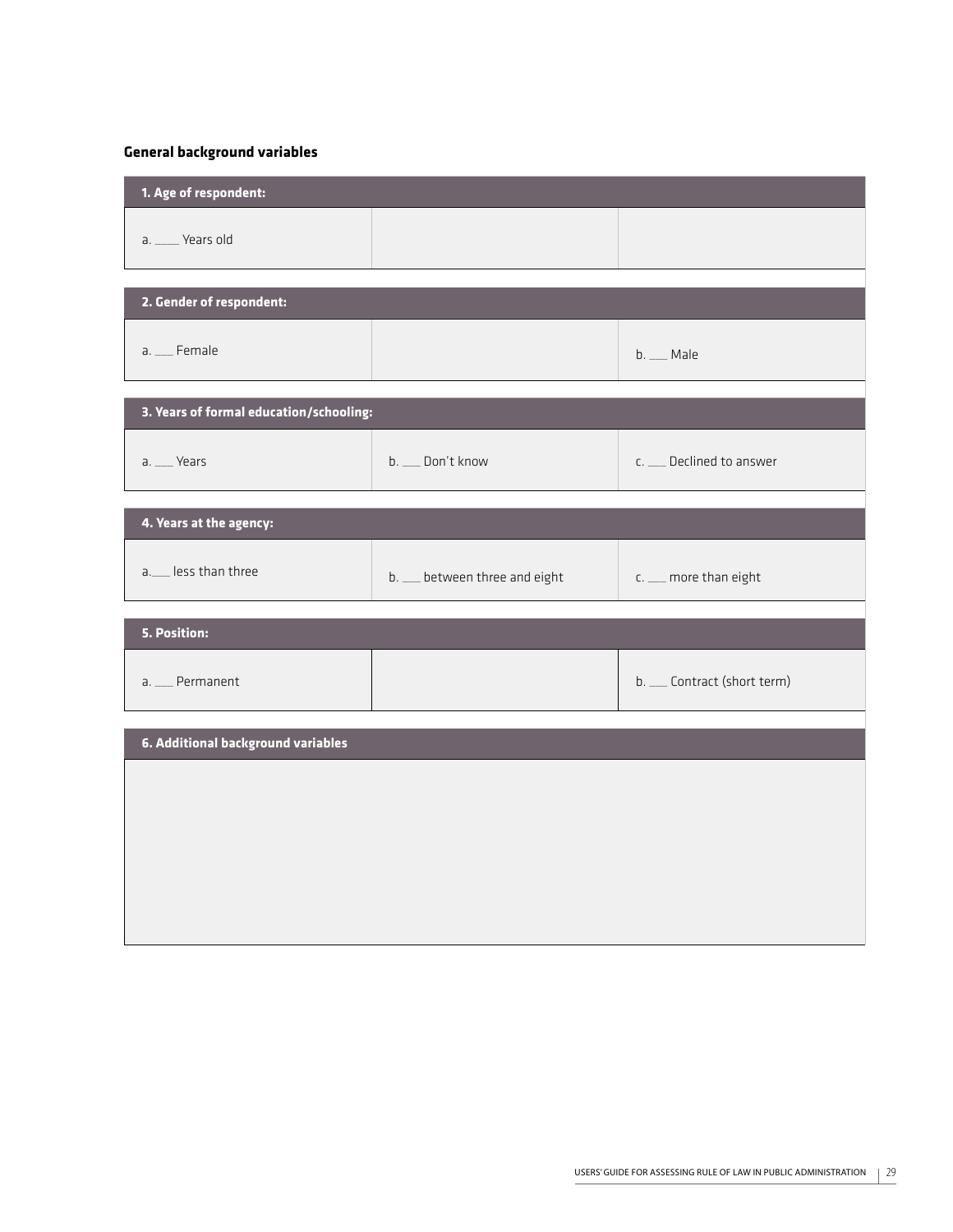| <b>Principle 1: Legality</b>                                                                                                                    |                      |                        |                 |                                |               |
|-------------------------------------------------------------------------------------------------------------------------------------------------|----------------------|------------------------|-----------------|--------------------------------|---------------|
| <b>Please indicate to what extent:</b>                                                                                                          | <b>Not</b><br>at all | <b>Small</b><br>extent | Large<br>extent | <b>Very</b><br>large<br>extent | Don't<br>know |
| (1.1) You find that the rules defining the powers and mandate of the<br>[name of the agency] and your responsibilities are understandable.      |                      |                        |                 |                                |               |
| (1.2) You encounter situations where the law provides insufficient<br>guidance on how to decide in [example of decisions].                      |                      |                        |                 |                                |               |
| (1.3) You have access to the latest laws, regulations and instructions in<br>your area of work.                                                 |                      |                        |                 |                                |               |
| (1.4) You receive training on new legislative instruments in your area of<br>work.                                                              |                      |                        |                 |                                |               |
| (1.5) You have instructions on how to deal with situations where there is<br>a conflict of interest.                                            |                      |                        |                 |                                |               |
| (1.6) There are guarantees that people of different sex/ethnicity/religion<br>or social status are treated equally by the [name of the agency]. |                      |                        |                 |                                |               |
| Additional respondent comments on legality                                                                                                      |                      |                        |                 |                                |               |
|                                                                                                                                                 |                      |                        |                 |                                |               |
| <b>Principle 2: Accessibility</b>                                                                                                               |                      |                        |                 |                                |               |
| <b>Please indicate to what extent:</b>                                                                                                          | <b>Not</b><br>at all | <b>Small</b><br>extent | Large<br>extent | Very<br>large<br>extent        | Don't<br>know |
| (2.1) It is possible to respond to queries from persons within a reasonable<br>time.                                                            |                      |                        |                 |                                |               |
| (2.2) It is possible to handle queries in other languages than the official<br>(for example, in a minority language).                           |                      |                        |                 |                                |               |
| (2.3) You have instructions on how to assist citizens in cases of obvious<br>mistakes (for example, queries sent to the wrong agency).          |                      |                        |                 |                                |               |
| (2.4) You have clear instructions on the charges for services provided by<br>[name of the agency].                                              |                      |                        |                 |                                |               |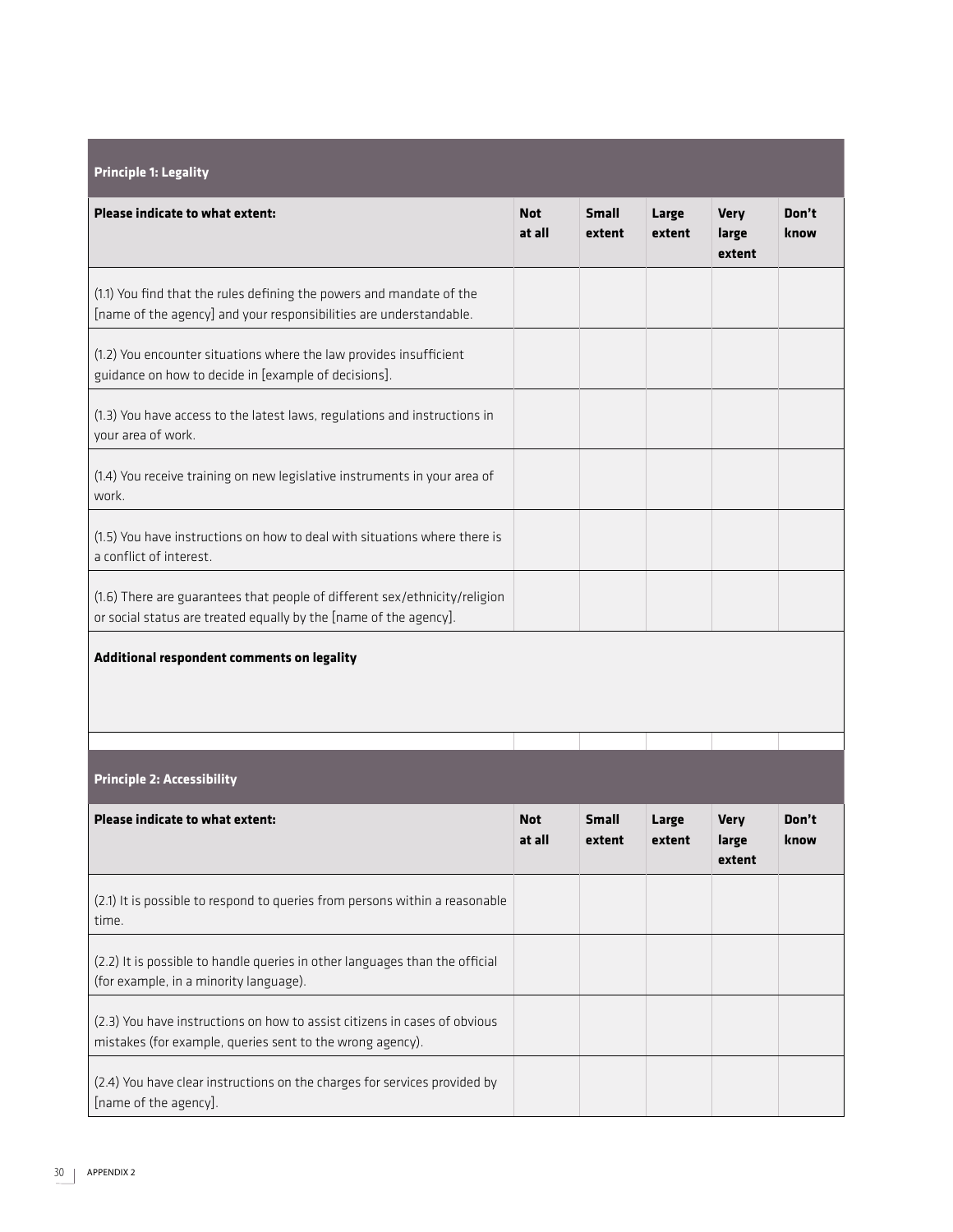| (2.5) You have equal access to information regardless of sex/ethnicity/<br>religion or other social status on the services provided by [name of the<br>agency].   |                      |                        |                 |                                |               |
|-------------------------------------------------------------------------------------------------------------------------------------------------------------------|----------------------|------------------------|-----------------|--------------------------------|---------------|
| Additional respondent comments on accessibility                                                                                                                   |                      |                        |                 |                                |               |
|                                                                                                                                                                   |                      |                        |                 |                                |               |
| <b>Principle 3: Right to be heard</b>                                                                                                                             |                      |                        |                 |                                |               |
| <b>Please indicate to what extent:</b>                                                                                                                            | <b>Not</b><br>at all | <b>Small</b><br>extent | Large<br>extent | <b>Very</b><br>large<br>extent | Don't<br>know |
| (3.1) There are established procedures for hearing a person before taking<br>a decision that affects him or her.                                                  |                      |                        |                 |                                |               |
| (3.2) You have established procedures for hearing persons orally or<br>through interviews before taking a decision.                                               |                      |                        |                 |                                |               |
| (3.3) You have instructions on time limits for when decisions must be<br>taken.                                                                                   |                      |                        |                 |                                |               |
| (3.4) You encounter situations where it is difficult to follow time limits<br>on when decisions must be taken.                                                    |                      |                        |                 |                                |               |
| Additional respondent comments on the right to be heard:                                                                                                          |                      |                        |                 |                                |               |
|                                                                                                                                                                   |                      |                        |                 |                                |               |
|                                                                                                                                                                   |                      |                        |                 |                                |               |
| <b>Principle 4: Transparency</b>                                                                                                                                  |                      |                        |                 |                                |               |
| <b>Please indicate to what extent:</b>                                                                                                                            | <b>Not</b><br>at all | <b>Small</b><br>extent | Large<br>extent | <b>Very</b><br>large<br>extent | Don't<br>know |
| (4.1) You have instructions on how to respond to persons seeking<br>information on laws, standards and procedures that guide the work of<br>[name of the agency]. |                      |                        |                 |                                |               |
| (4.2) You have instructions on how to ensure that the access to<br>information is consistent for different groups of citizens, including<br>women and men.        |                      |                        |                 |                                |               |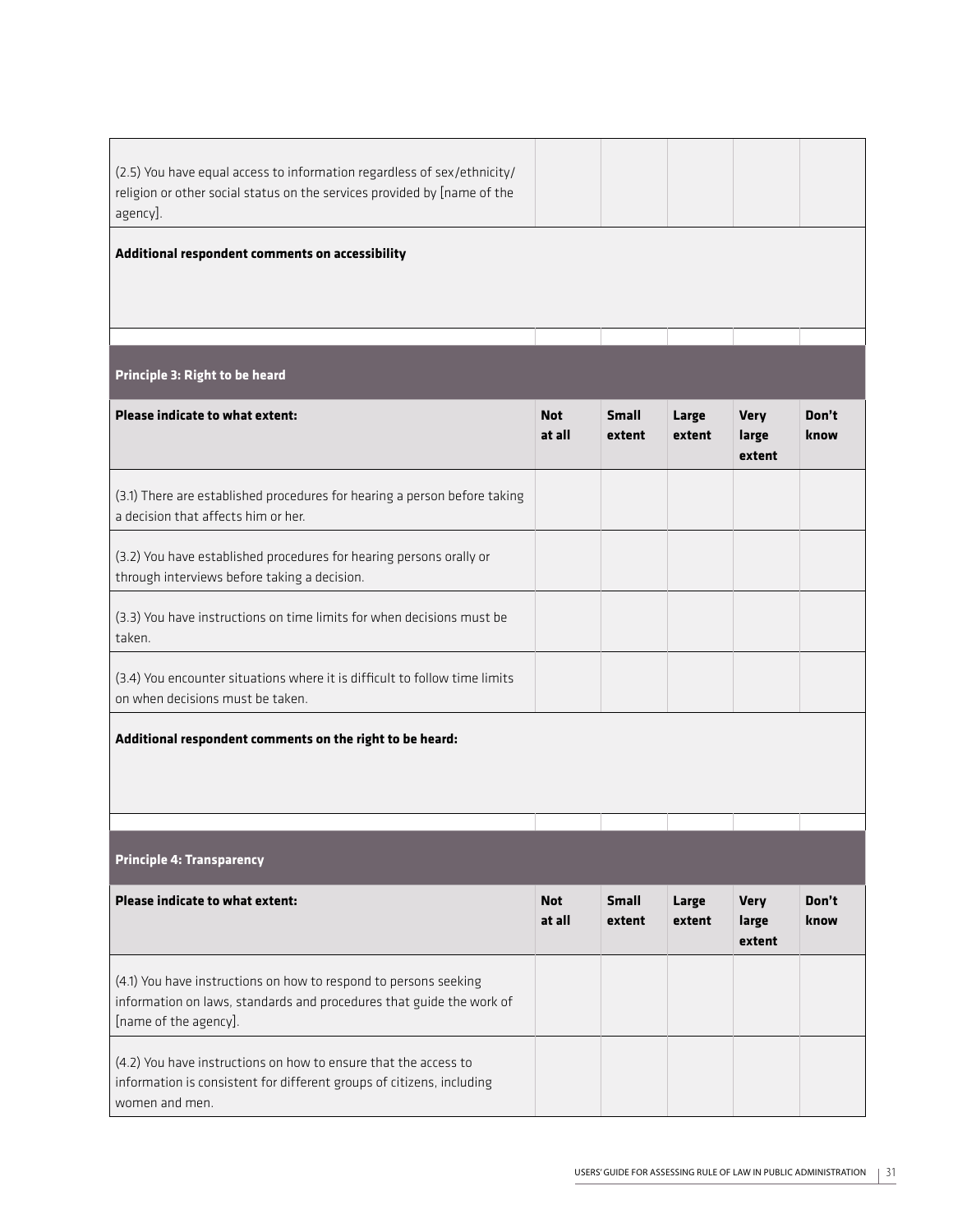| (4.3) You have instructions on how to deal with requests from persons<br>seeking information about their case.        |                      |                        |                 |                                |               |
|-----------------------------------------------------------------------------------------------------------------------|----------------------|------------------------|-----------------|--------------------------------|---------------|
| (4.4) You have instructions on how to handle integrity and privacy data.                                              |                      |                        |                 |                                |               |
| (4.5) You have established procedures for archiving data.                                                             |                      |                        |                 |                                |               |
| Additional respondent comments on transparency:                                                                       |                      |                        |                 |                                |               |
|                                                                                                                       |                      |                        |                 |                                |               |
|                                                                                                                       |                      |                        |                 |                                |               |
| <b>Principle 5: Right to appeal</b>                                                                                   |                      |                        |                 |                                |               |
| <b>Please indicate to what extent:</b>                                                                                | <b>Not</b><br>at all | <b>Small</b><br>extent | Large<br>extent | <b>Very</b><br>large<br>extent | Don't<br>know |
| (5.1) You have instructions on what your decision should include (for<br>example, reasoning, indication of remedies). |                      |                        |                 |                                |               |
| (5.2) You have instructions on how a person should be informed about a<br>decision.                                   |                      |                        |                 |                                |               |
| (5.3) You have instructions on how to advise a person who wants to<br>appeal against a decision by your agency.       |                      |                        |                 |                                |               |
| (5.4) You have instructions on how to deal with citizens wishing to<br>appeal against a decision.                     |                      |                        |                 |                                |               |
| Additional comments on the right to appeal:                                                                           |                      |                        |                 |                                |               |
|                                                                                                                       |                      |                        |                 |                                |               |
| <b>Principle 6: Accountability</b>                                                                                    |                      |                        |                 |                                |               |
| <b>Please indicate to what extent:</b>                                                                                | <b>Not</b><br>at all | <b>Small</b><br>extent | Large<br>extent | <b>Very</b><br>large<br>extent | Don't<br>know |
| (6.1) Your work is influenced by decisions and instructions from<br>supervisory agencies.                             |                      |                        |                 |                                |               |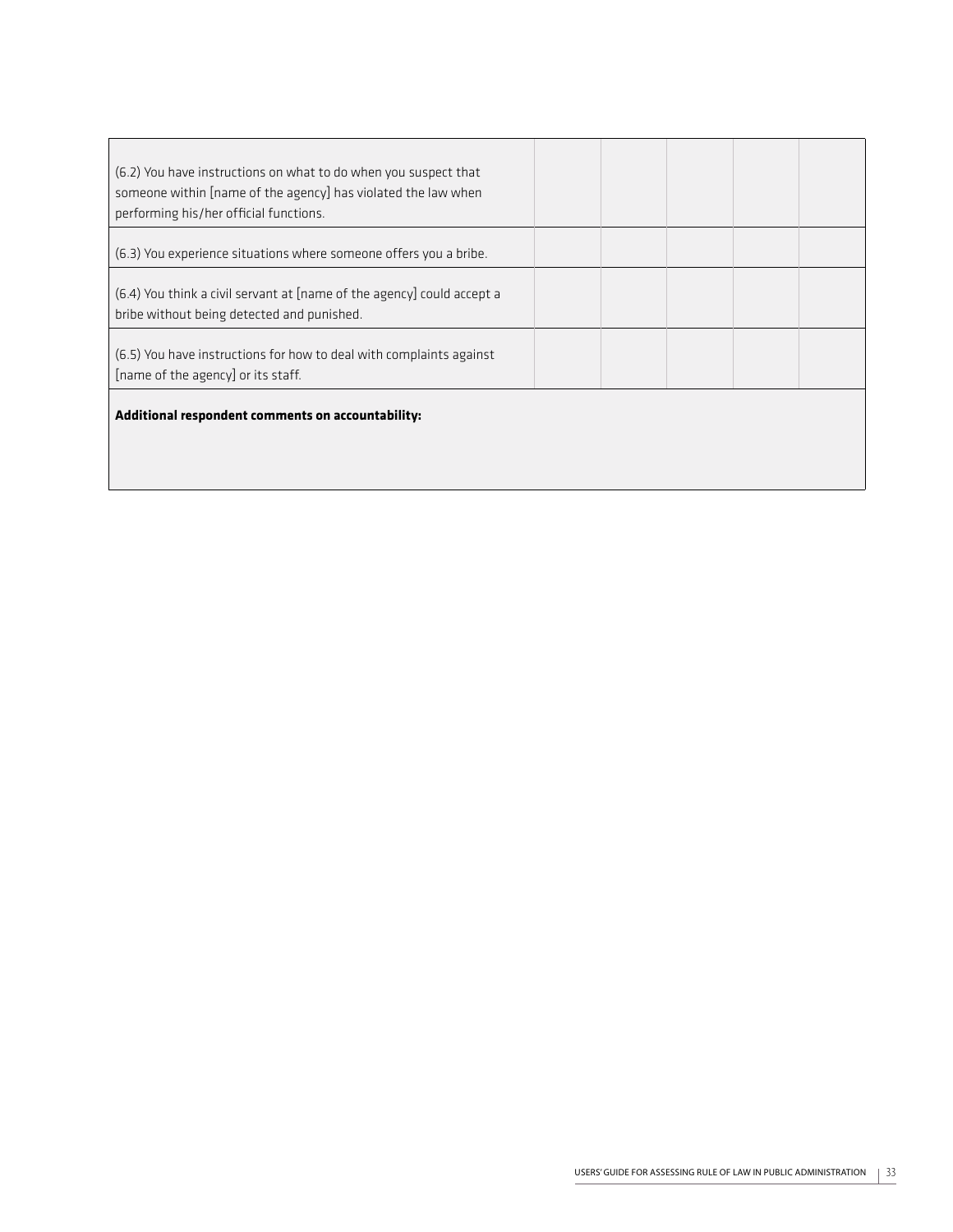### $\overline{\mathsf{Appendix}}$

# **3**

### Sample questionnaire for service user survey

#### The following introductory text could be used when approaching potential respondents.

The following introductory text could be used when approaching potential respondents. "Excuse me; I was wondering if you would have the time to answer a few questions? We are conducting a public opinion survey on behalf of [name of the agency] and would like to ask you to participate.

The survey will take approximately 25 minutes and is about people's views, opinions and awareness of [the agency]. Your participation is important for improving the work of [name of the agency].

We do not need to know your name and we will not be recording anything that will identify you on the questionnaire. Would you like to participate?"

If yes, proceed with, 'May I start reading the first question?

If no, end the interview and say, 'Thank you for your time.' (Note down gender and location of the person declining).

Interviewer:

Date: \_\_\_\_\_\_\_\_\_\_\_\_ / \_\_\_\_\_\_\_\_\_\_\_\_ / \_\_\_\_\_\_\_\_\_\_\_\_ Time: \_\_\_\_\_\_\_\_\_\_\_\_\_\_\_\_\_\_\_\_\_\_\_

Location: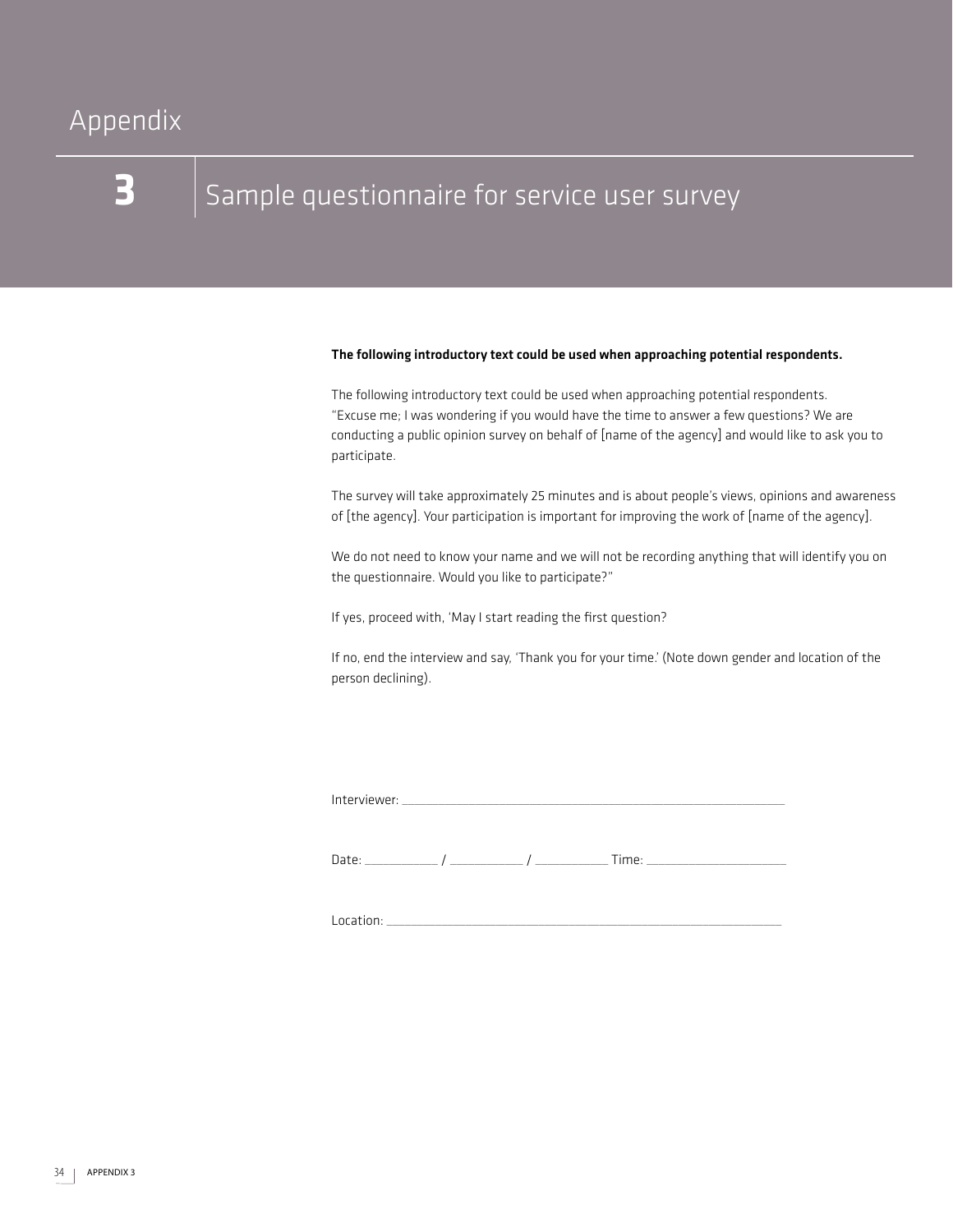#### **General background variables**

| 1. Age of respondent:                                                                     |                                     |                  |                                |  |                                                                                                                                  |
|-------------------------------------------------------------------------------------------|-------------------------------------|------------------|--------------------------------|--|----------------------------------------------------------------------------------------------------------------------------------|
| a. __ Years old                                                                           |                                     | b. __ Don't know |                                |  | c. __ Declined to answer                                                                                                         |
| 2. Gender of respondent:                                                                  |                                     |                  |                                |  |                                                                                                                                  |
| a. _ Female                                                                               |                                     |                  |                                |  | $b.$ ___ Male                                                                                                                    |
| 3. Years of formal education/schooling:                                                   |                                     |                  |                                |  |                                                                                                                                  |
| a. _ Years                                                                                |                                     | b. __ Don't know |                                |  | c. __ Declined to answer                                                                                                         |
| 4. Have you been in contact with [name of agency/agencies, if several, ask to specify]?   |                                     |                  |                                |  |                                                                                                                                  |
| $a.$ Yes                                                                                  |                                     |                  | $b.$ No                        |  |                                                                                                                                  |
|                                                                                           |                                     |                  |                                |  | 5. [If yes on question 4] when was the last time you were in contact with [name of agency/agencies, if several, ask to specify]? |
| a. __ one year<br>or less                                                                 | b. _ between one and<br>three years |                  | c. __ more than<br>three years |  | d. _ don't know                                                                                                                  |
| 6. [If yes on question 4] what was the reason why you contacted the [name of the agency]? |                                     |                  |                                |  |                                                                                                                                  |
| Insert                                                                                    | Insert                              |                  | Insert                         |  | other                                                                                                                            |
| 7. Additional background variables                                                        |                                     |                  |                                |  |                                                                                                                                  |
|                                                                                           |                                     |                  |                                |  |                                                                                                                                  |
|                                                                                           |                                     |                  |                                |  |                                                                                                                                  |
|                                                                                           |                                     |                  |                                |  |                                                                                                                                  |
|                                                                                           |                                     |                  |                                |  |                                                                                                                                  |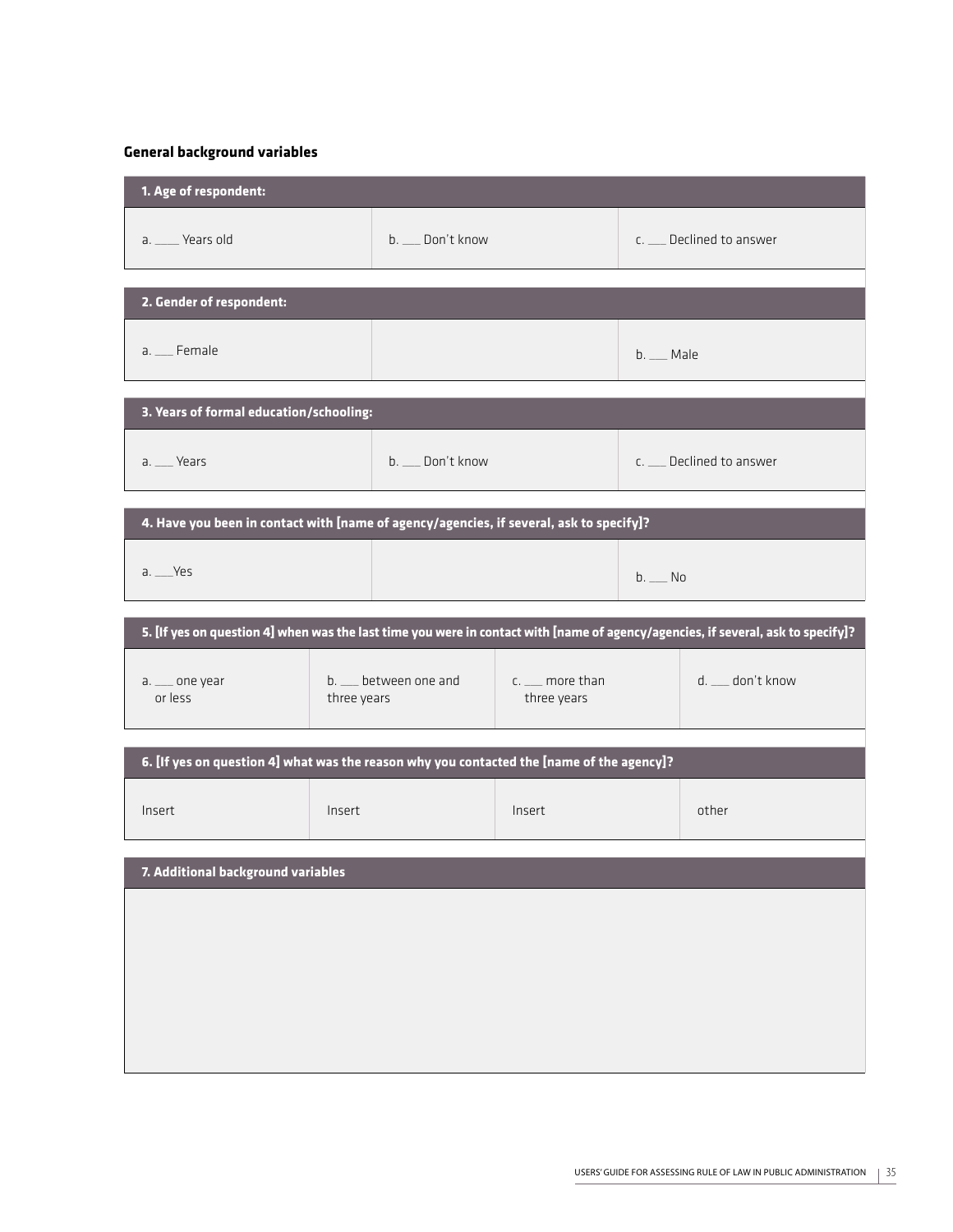| <b>Principle 1: Legality</b>                                                                                                                                                                                                        |                      |                        |                 |                                |               |
|-------------------------------------------------------------------------------------------------------------------------------------------------------------------------------------------------------------------------------------|----------------------|------------------------|-----------------|--------------------------------|---------------|
| <b>Please indicate to what extent:</b>                                                                                                                                                                                              |                      | <b>Small</b><br>extent | Large<br>extent | <b>Very</b><br>large<br>extent | Don't<br>know |
| (1.1) You think that it is clear what [name of the agency/unit or<br>department within the agency] can do and are allowed to do.                                                                                                    |                      |                        |                 |                                |               |
| (1.2) You think [name of the agency/unit or department within the<br>agency] staff generally follow the law when performing their functions.                                                                                        |                      |                        |                 |                                |               |
| (1.3) You think [name of the agency/unit or department within the<br>agency] staff are professional in providing the service and understand<br>their duties.                                                                        |                      |                        |                 |                                |               |
| (1.4) You think that [name of the agency/unit or department within the<br>agency] staff would try to influence or decide a case where he/she or a<br>close friend or family member was involved.                                    |                      |                        |                 |                                |               |
| 1.5) You think that [name of the agency/unit or department within the<br>agency] treats different groups of citizens, regardless of sex/ethnicity/<br>religion or other social status, the same way in fulfilling its functions.    |                      |                        |                 |                                |               |
| Additional respondent comments on legality:                                                                                                                                                                                         |                      |                        |                 |                                |               |
| <b>Principle 2: Accessibility</b>                                                                                                                                                                                                   |                      |                        |                 |                                |               |
| <b>Please indicate to what extent:</b>                                                                                                                                                                                              | <b>Not</b><br>at all | <b>Small</b><br>extent | Large<br>extent | <b>Very</b><br>large<br>extent | Don't<br>know |
| (2.1) You think it is possible to understand what different administrative<br>units in the agency are responsible for.                                                                                                              |                      |                        |                 |                                |               |
| (2.2) You think [name of the agency/unit or department within the<br>agency] is accessible in terms of visiting and communication.                                                                                                  |                      |                        |                 |                                |               |
| (2.3) You think it is possible to communicate with [name of the agency/<br>unit or department within the agency] in other languages than the<br>official one, that is, in a minority language                                       |                      |                        |                 |                                |               |
| (2.4) You think that the costs of [name of the agency/unit or<br>department within the agency] services are affordable.                                                                                                             |                      |                        |                 |                                |               |
| (2.5) You think that different groups of citizens have equal access to the<br>services provided by [name of the agency/unit or department within the<br>agency], regardless of their sex/ethnicity/religion or other social status. |                      |                        |                 |                                |               |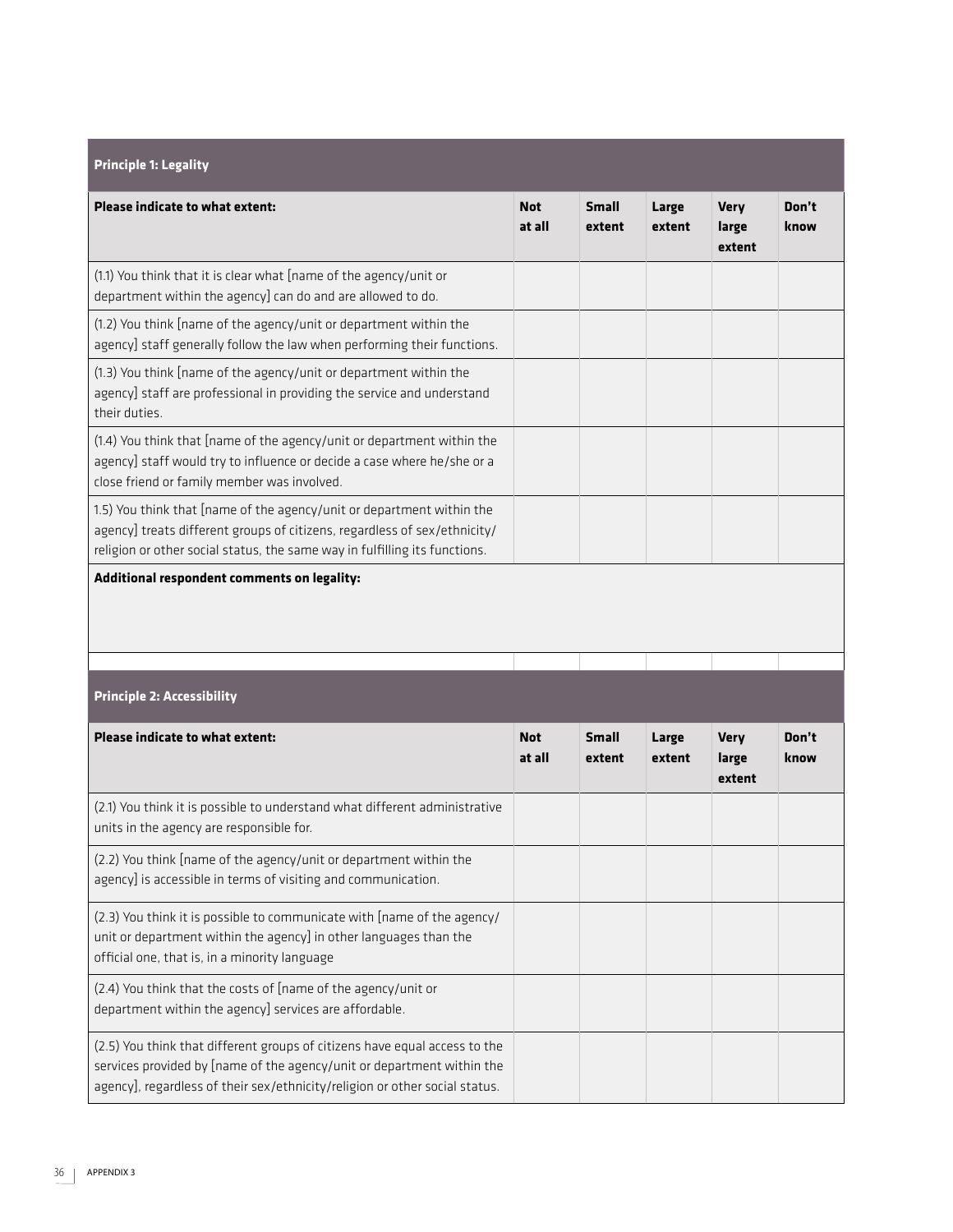**Additional respondent comments on accessibility:**

#### **Principle 3: Right to be heard**

| Please indicate to what extent:                                                                                                                                                    | <b>Not</b><br>at all | Small<br>extent | Large<br>extent | <b>Very</b><br>large<br>extent | Don't<br>know |
|------------------------------------------------------------------------------------------------------------------------------------------------------------------------------------|----------------------|-----------------|-----------------|--------------------------------|---------------|
| (3.1) You think [name of the agency/unit or department within the<br>agency] listens to your views and arguments before they take a decision<br>that affects you.                  |                      |                 |                 |                                |               |
| (3.2) You think [name of the agency/unit or department within the<br>agency] would assist you in cases of obvious mistakes, such as if you<br>send an inquiry to the wrong agency. |                      |                 |                 |                                |               |
| (3.3) You think that there are time limits for when [name of the agency/<br>unit or department within the agency] must take decisions.                                             |                      |                 |                 |                                |               |
| (3.4) You think that [name of the agency/unit or department within the<br>agency] follow time limits when taking decisions affecting your case or<br>more generally.               |                      |                 |                 |                                |               |
| Additional respondent comments on right to be heard:                                                                                                                               |                      |                 |                 |                                |               |

### **Principle 4: Transparency**

| <b>Please indicate to what extent:</b>                                                                                                                                                                                   | <b>Not</b><br>at all | <b>Small</b><br>extent | Large<br>extent | <b>Very</b><br>large<br>extent | Don't<br>know |
|--------------------------------------------------------------------------------------------------------------------------------------------------------------------------------------------------------------------------|----------------------|------------------------|-----------------|--------------------------------|---------------|
| (4.1) You think that you would get information, if requested, on the laws,<br>standards and procedures that guide the work of [name of the agency/<br>unit or department within the agency name of the agency.           |                      |                        |                 |                                |               |
| (4.2) You think that you would get equal access to information from<br>Iname of the agency/unit or department within the agency name of the<br>agency] regardless of your sex/ethnicity/religion or other social status. |                      |                        |                 |                                |               |
| (4.3) You think [name of the agency/unit or department within the<br>agency] will give out sensitive or private information.                                                                                             |                      |                        |                 |                                |               |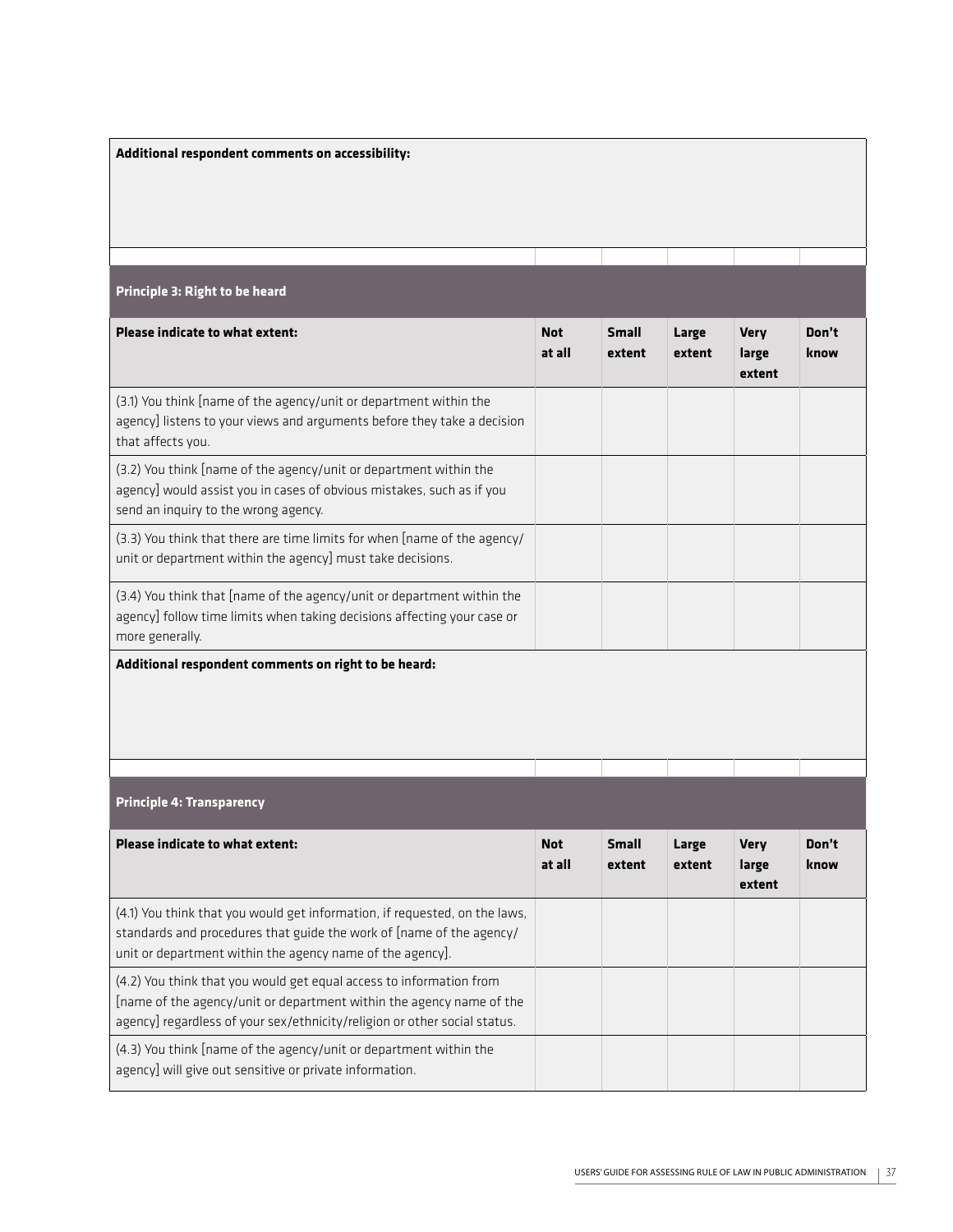| (4.4) You think you could get information on a case that concerns you<br>from [name of the agency/unit or department within the agency].                                                                                 |                      |                        |                 |                                |               |
|--------------------------------------------------------------------------------------------------------------------------------------------------------------------------------------------------------------------------|----------------------|------------------------|-----------------|--------------------------------|---------------|
| Additional respondent comments on transparency:                                                                                                                                                                          |                      |                        |                 |                                |               |
| <b>Principle 5: Right to appeal</b>                                                                                                                                                                                      |                      |                        |                 |                                |               |
| <b>Please indicate to what extent:</b>                                                                                                                                                                                   | <b>Not</b><br>at all | <b>Small</b><br>extent | Large<br>extent | <b>Very</b><br>large<br>extent | Don't<br>know |
| (5.1) You think [name of the agency/unit or department within the<br>agency] must explain the reasons behind their decisions when hearing a<br>case.                                                                     |                      |                        |                 |                                |               |
| (5.2) You think [name of the agency/unit or department within the<br>agency] will inform you when they have taken a decision that concerns<br>you.                                                                       |                      |                        |                 |                                |               |
| (5.3) You think you can appeal decisions by [name of the agency/unit or<br>department within the agency] that have gone against you.                                                                                     |                      |                        |                 |                                |               |
| (5.4) You think [name of the agency/unit or department within the<br>agency] would advise you on how to appeal a decision that they have<br>taken.                                                                       |                      |                        |                 |                                |               |
| (5.5) You think [name of the agency/unit or department within the<br>agency] would review their own decisions in a fair and objective way.                                                                               |                      |                        |                 |                                |               |
| Additional respondent comments on right to appeal:                                                                                                                                                                       |                      |                        |                 |                                |               |
|                                                                                                                                                                                                                          |                      |                        |                 |                                |               |
| <b>Principle 6: Accountability</b>                                                                                                                                                                                       |                      |                        |                 |                                |               |
| <b>Please indicate to what extent:</b>                                                                                                                                                                                   | <b>Not</b><br>at all | <b>Small</b><br>extent | Large<br>extent | <b>Very</b><br>large<br>extent | Don't<br>know |
| (6.1) You think supervisory agencies [examples of supervisory agencies,<br>e.g. Ombudsman, National Human Rights Institutions, etc.] influence<br>the work of [name of the agency/unit or department within the agency]. |                      |                        |                 |                                |               |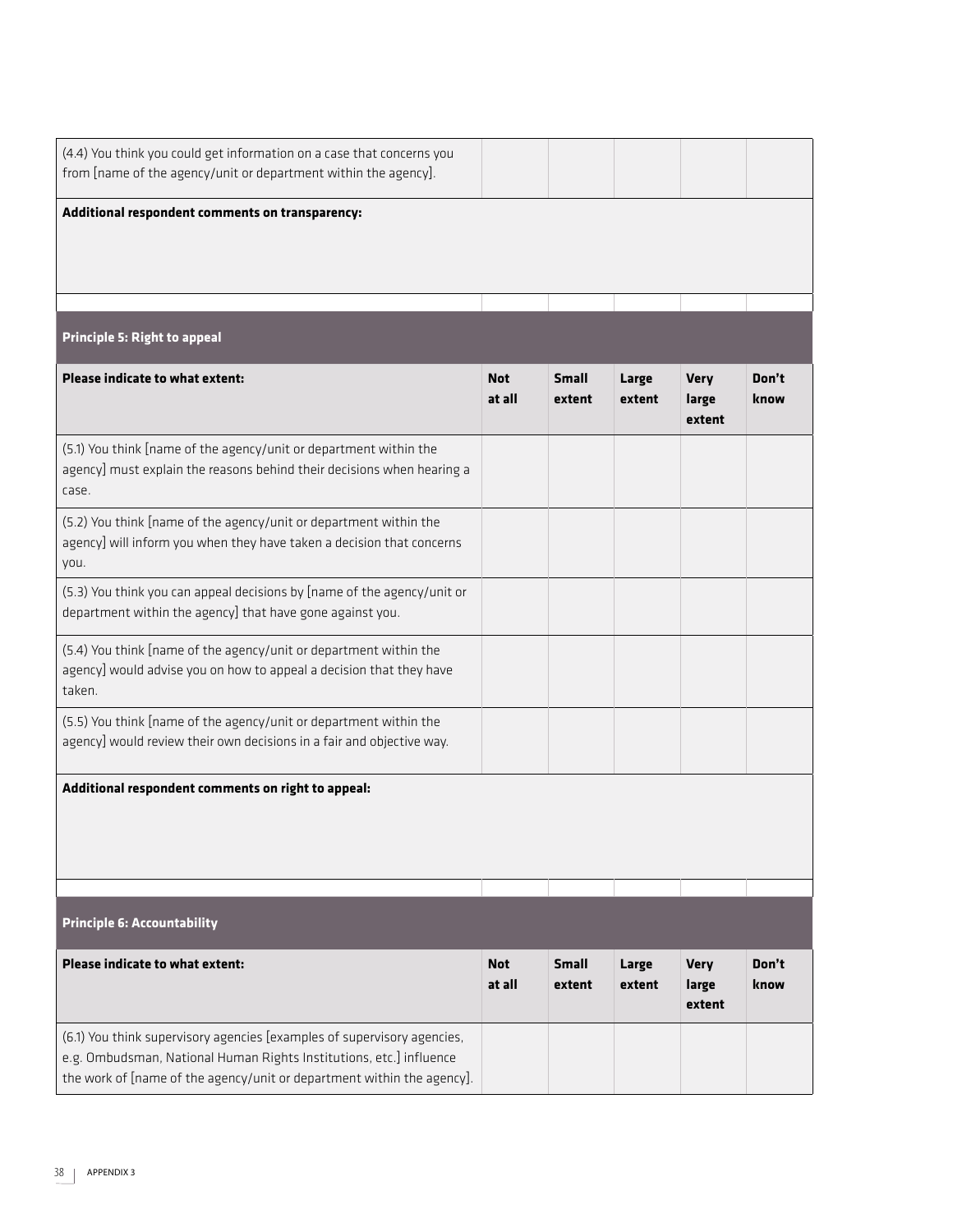| (6.2) You think civil servants at [name of the agency/unit or department<br>within the agency] know how to deal with situations where another civil<br>servant is suspected of breaking the law. |  |  |  |
|--------------------------------------------------------------------------------------------------------------------------------------------------------------------------------------------------|--|--|--|
| $(6.3)$ You think civil servants at [name of the agency/unit or department<br>within the agency] are offered bribes.                                                                             |  |  |  |
| $(6.4)$ You think a civil servant at [name of the agency/unit or department<br>within the agency] could accept a bribe without being detected and<br>punished.                                   |  |  |  |
| (6.5) You think complaints against [name of the agency/unit or<br>department within the agency] are taken seriously and dealt with<br>accordingly.                                               |  |  |  |
| Additional respondent comments on accountability:                                                                                                                                                |  |  |  |

 $\perp$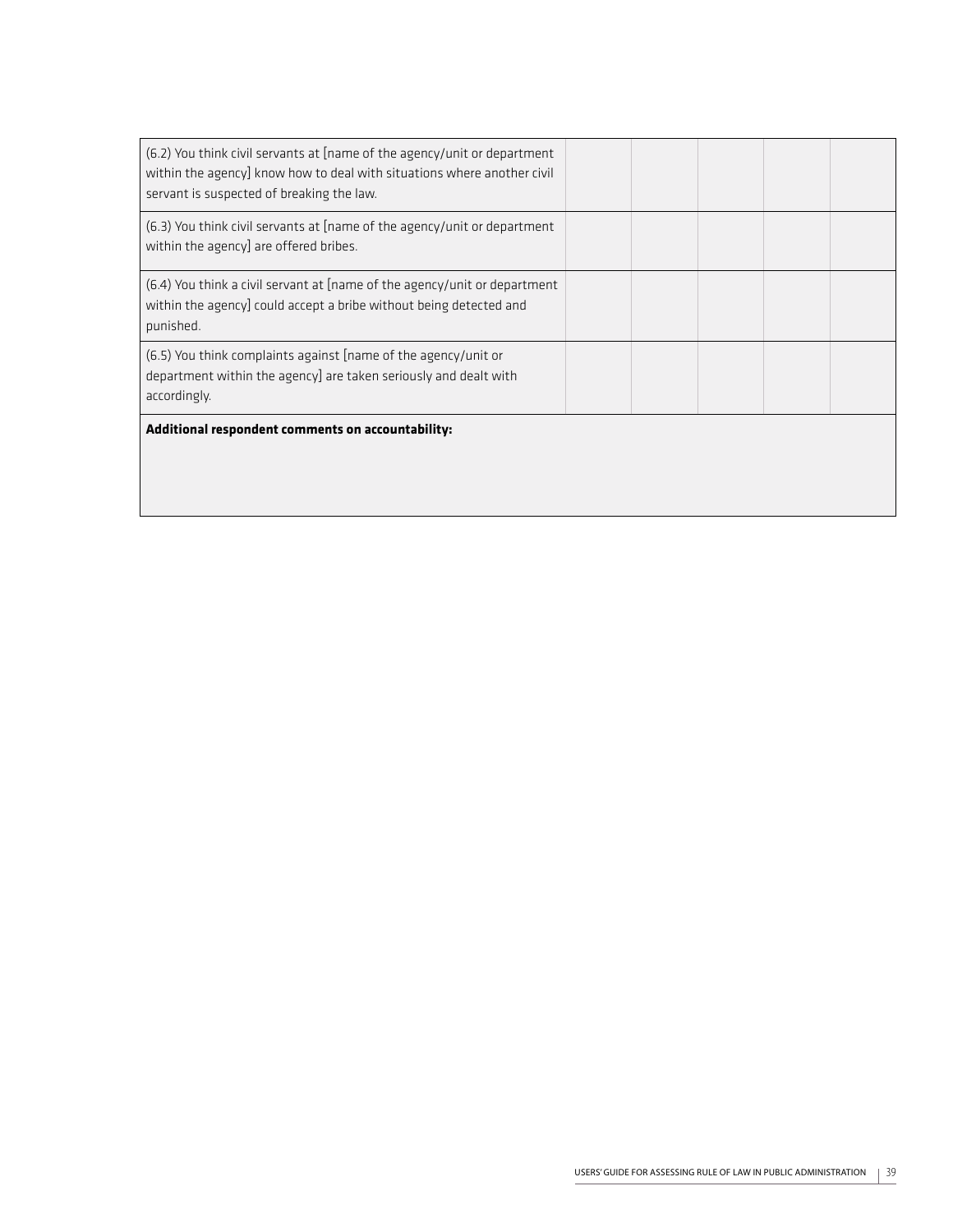**4**

### Sample report outline

#### **Example of report outline**

Foreword (written by the head of the administrative agency, mayor, head of municipality or similar functions) Executive summary 1. Introduction and overview 2. Results of the self-assessment and overall analysis 3. Review of selected rule of law principles/challenges and strengths

4. Conclusions, recommendations and follow-up actions

Appendix (additional charts, graphs and tables)

#### **Executive summary**

Describes the main findings and outlines the main rule of law policy recommendations for the assessed area, e.g. housing, social protection, informal squatters, civic registration, in each context.

#### **Introduction and overview**

It is not necessary to provide a detailed description of the methods for data collection. Instead, this section should describe the way in which the surveys have been used, problems related to data cleaning and possible biases and overall delimitations and risks.

The introduction should include a short discussion on how and why the process was initiated, and a background description of the administrative agency or agencies. The introduction should also clearly state the aim of the rule of law assessment, and support, commitments and endorsements from departments or ministerial authorities should be particularly emphasised.

The introduction should include a brief history of public administration in the country, past and ongoing reform initiatives in the public sector, and the current state of public administration. The background should also contain information and narratives specifically relevant to the participating administrative agency.

#### **Results of the self-assessment and overall analysis**

The narrative should outline the cumulative analysis of rule of law challenges for the administrative agency or agencies. This should be an easy to understand text and format. It requires that the external expert together with the participating agency and agency coordinator weigh together the responses from the formal mapping, the agency staff survey and the user survey.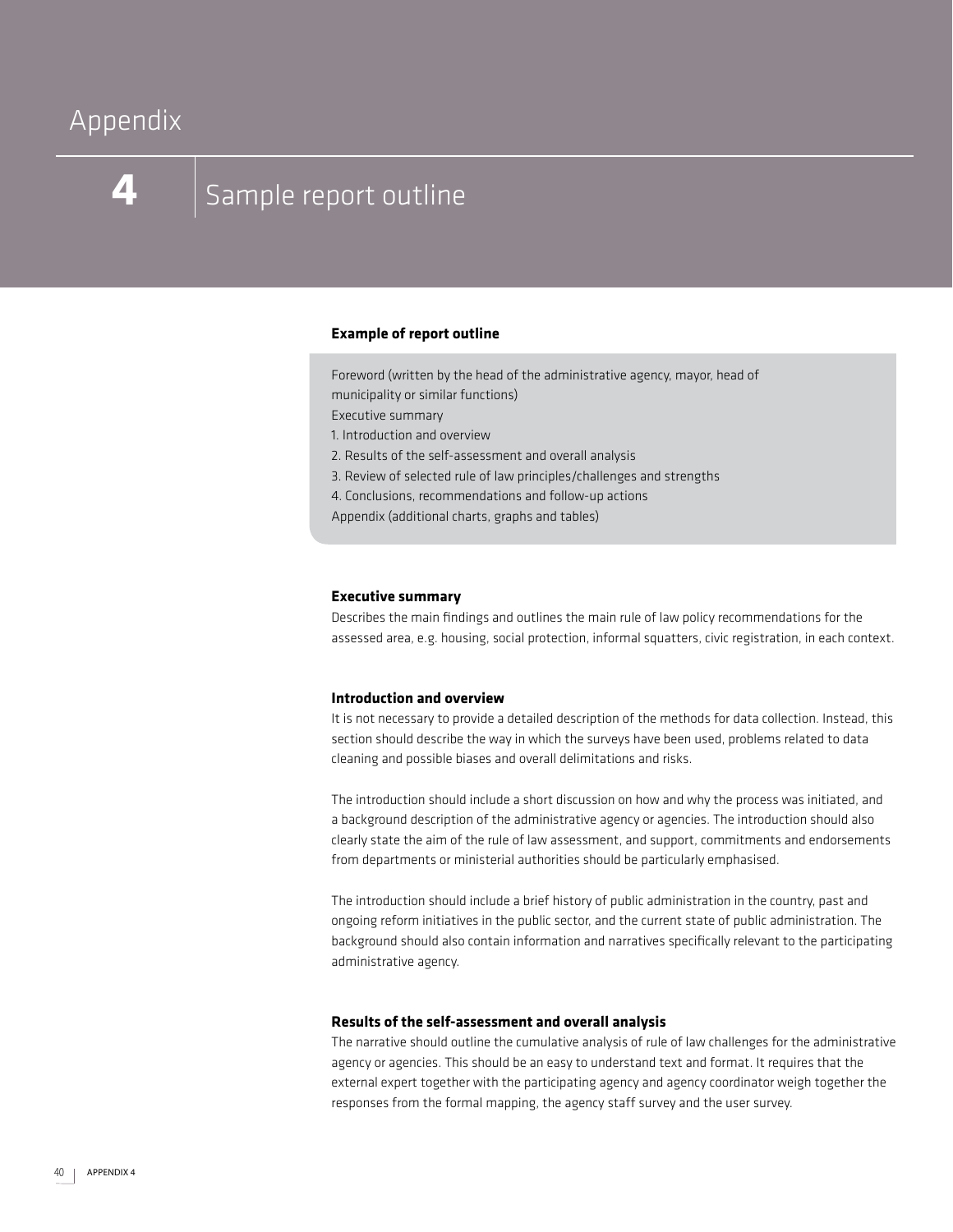#### **Review of selected rule of law principles: challenges and strengths**

After the overall analysis, in which the rule of law as a whole for the administrative agency or agencies is described, the report should cover individual principles.

Not all the principles must be described and the external expert together with the administrative agency and agency coordinator should identify those areas where there are specific challenges, opportunities or disagreements between the agency, service users or the formal mapping survey.

#### **Conclusions, recommendations and follow-up actions**

This section can also outline recommendations for implementation, or the next phase if developing a potential project.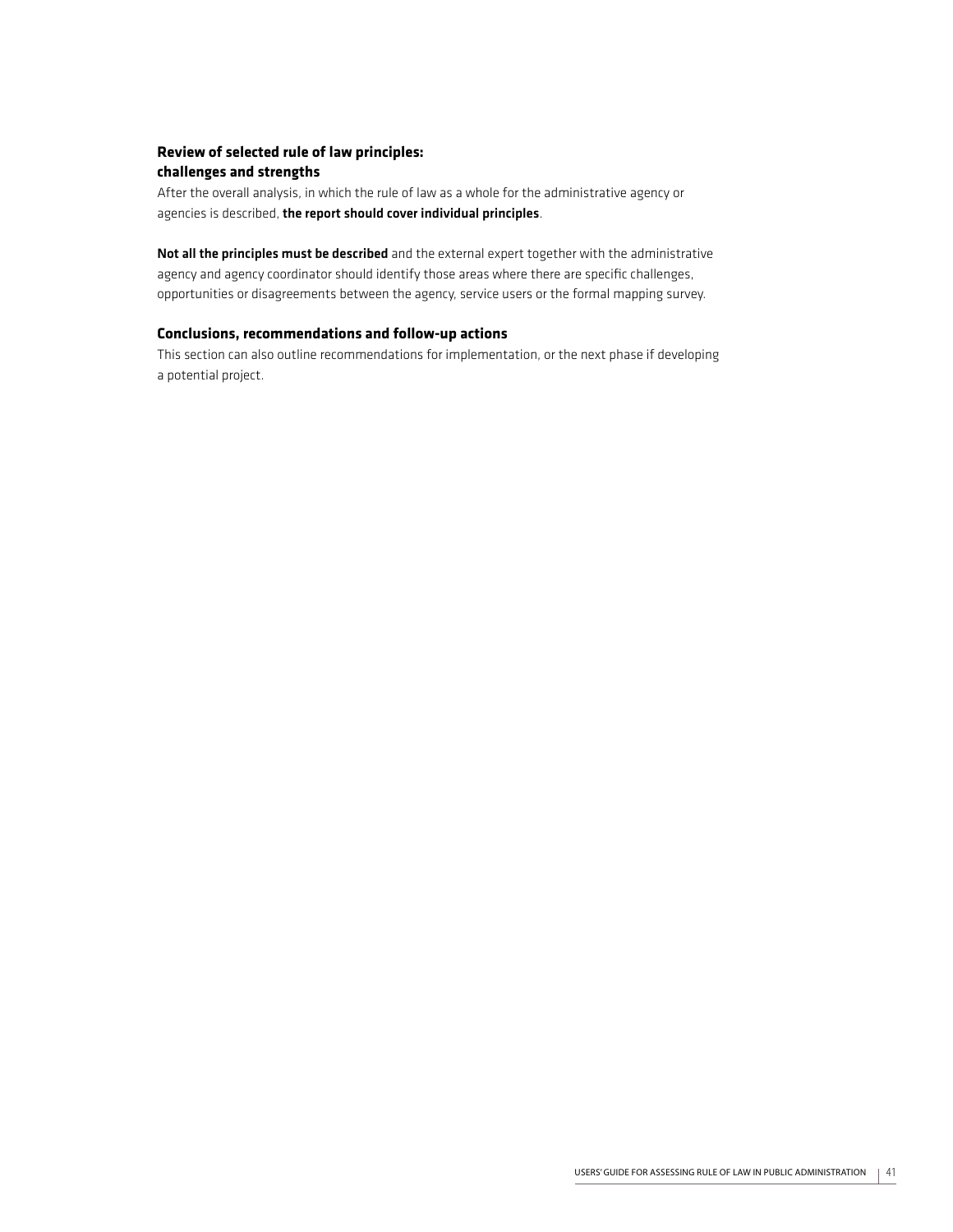**5**

# Survey sampling strategies

A survey sampling strategy could help reduce time, costs and the need for human resources, and improve the quality of the survey. The sampling strategy should, however, be adapted to the objectives and context of the assessment, and balanced with the resources available. Irrespective of the assessment objectives and application of the tool, the sample size, selection of respondents etc., should be based on accepted statistical methods. Some general considerations and principles in the development of sampling strategies are set out below.

| <b>Agency</b><br>staff<br>survey | <b>Decide on sample size</b><br>for agency staff survey<br><b>Select respondents for</b><br>the agency staff survey | Sample size of respondents depends on the number of agencies participating in<br>the self-assessment:<br>If the group of civil servants (the population of interests) is small in size<br>(e.g. 50-70), the Agency survey should include as many as possible. If the<br>population of interests is large, a random sample may be used.<br>Use the employment records of civil servants if the population size is large.<br>Focus on junior to mid-level civil servants as well as respondents with direct |  |  |  |  |
|----------------------------------|---------------------------------------------------------------------------------------------------------------------|-----------------------------------------------------------------------------------------------------------------------------------------------------------------------------------------------------------------------------------------------------------------------------------------------------------------------------------------------------------------------------------------------------------------------------------------------------------------------------------------------------------|--|--|--|--|
|                                  |                                                                                                                     | responsibility for decision-making.                                                                                                                                                                                                                                                                                                                                                                                                                                                                       |  |  |  |  |
| <b>User</b><br>survey            | Decide on a sample size<br>and select respondents<br>for user survey                                                | Selection of respondents depends on the size of the population of interest.                                                                                                                                                                                                                                                                                                                                                                                                                               |  |  |  |  |
|                                  | <b>Identify legal and ethical</b><br>regulations on surveys<br>and data collection                                  | Identifying an interest population through public records and archives must<br>consider legal and ethical principles on integrity and privacy in the particular<br>context of measurement e.g. confidentiality or disclosure policies.                                                                                                                                                                                                                                                                    |  |  |  |  |
|                                  | <b>Identify and select</b><br>respondents for the<br>user survey                                                    | If possible, use reliable records and archives to identify actual users of an<br>agency in order to reach a population of interest or sample population of<br>interests. If it is not possible to use records, target users directly in relation to<br>the agency. Alternatively, use a snowball approach or a random sample.                                                                                                                                                                             |  |  |  |  |
|                                  |                                                                                                                     | Create a sample on the basis of records, or use other approaches where records<br>are not available. If it is a matter which appears with significant frequency, for<br>example, the issuance of civil registration documents, a large random sample<br>from the general population can be used.                                                                                                                                                                                                          |  |  |  |  |
|                                  |                                                                                                                     | Irrespective of the approach to data collection, standard methodological<br>considerations for the selection of respondents should be followed.                                                                                                                                                                                                                                                                                                                                                           |  |  |  |  |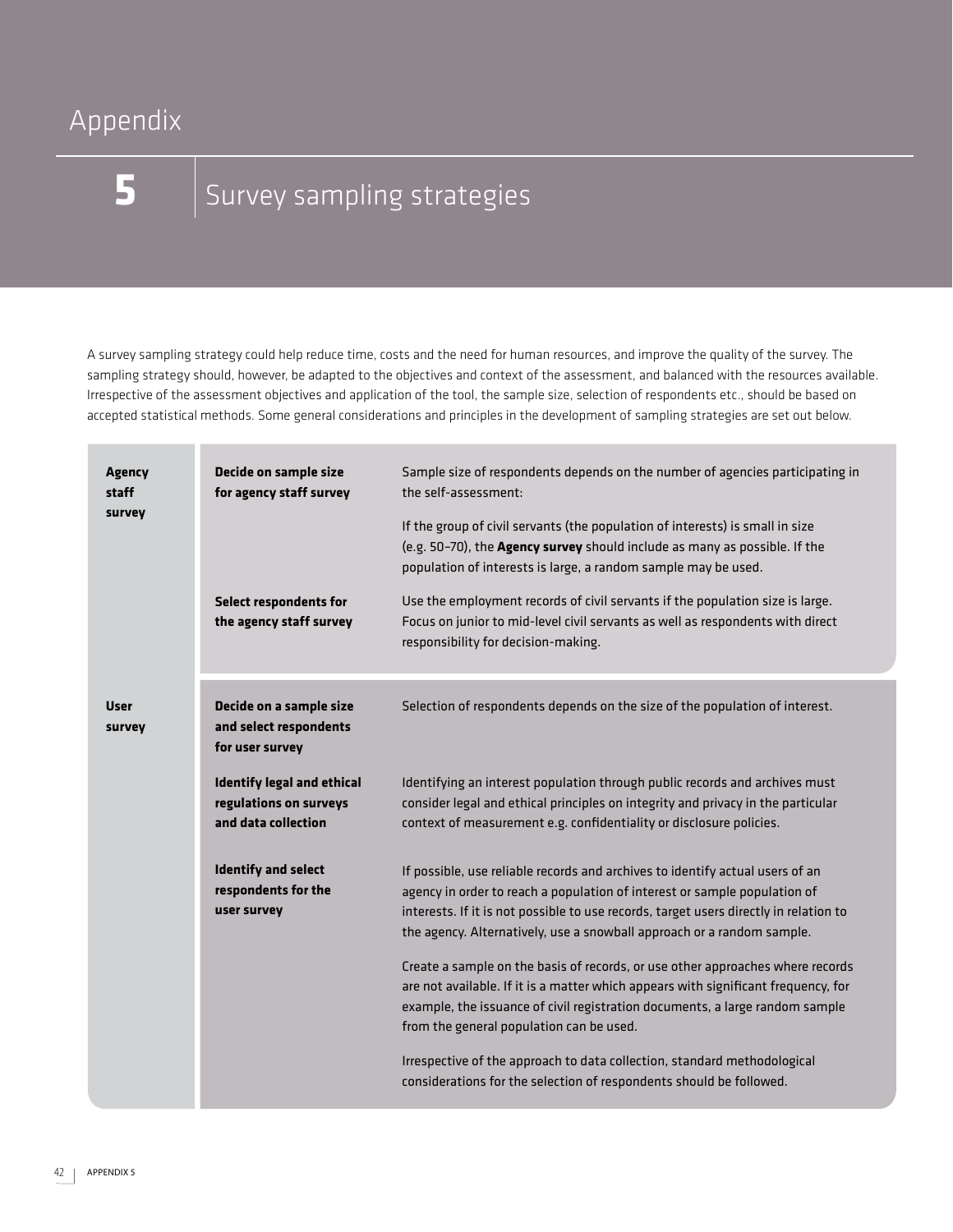**6**

# Sample guidelines for training enumerators

| <b>Preparation</b>                        | - Familiarise interviewers with the survey. Go through the principles during the preparation to sort out possible questions<br>and misunderstandings.<br>- Let interviewers test the interview on each other so that they get familiar with reading out the questions aloud and<br>to see if or where someone could have problems in answering the questions.                                                                                                                                                                                                                                                            |
|-------------------------------------------|--------------------------------------------------------------------------------------------------------------------------------------------------------------------------------------------------------------------------------------------------------------------------------------------------------------------------------------------------------------------------------------------------------------------------------------------------------------------------------------------------------------------------------------------------------------------------------------------------------------------------|
| <b>Ensuring correct</b><br>answers        | - Interviewers have to be sure about the respondent's answer and must never draw his/her own conclusion about what<br>the respondent really means.<br>- Interviewers are not allowed to give explanations and should avoid synonymous or probing questions. If the person still<br>does not understand the question, they comment on that and go on to the next question. This means that there will be<br>no answer to that question.<br>- If the respondent misunderstands the question interviewers can only ask him/her to listen carefully and read the<br>question once again and accept whatever answer they get. |
| <b>Location</b> and<br><b>logistics</b>   | - Interviewers should be prepared to conduct interviews at the agency (agency staff survey); and "on the spot" interviews<br>at the agency, on the streets or other locations where a sample of users might be found (user survey).<br>- Interviewers should try to be alone with the respondent since he/she will give more honest answers and be able to<br>answer without interruption or influence.<br>- Interviewers should cover 10-12 respondents per day on average.                                                                                                                                             |
| <b>Approaching</b><br>respondents         | - Interviewers have to be fully transparent in explaining the purpose of the survey and ensuring that the respondent is<br>comfortable with the situation and fully understands the purpose of the interview.<br>- Interviewers should stress the anonymity of the respondent.                                                                                                                                                                                                                                                                                                                                           |
| <b>Conducting the</b><br><b>interview</b> | - Interviewers have to ask the questions exactly as they are formulated in the questionnaire. Interviewers have to repeat<br>the answer alternatives after each question.<br>- Interviewers are not allowed to give explanations and should avoid synonymous or probing questions.<br>- Answer alternatives have to be repeated after every question with no exceptions. Only one alternative can be marked.<br>If two alternatives are marked the questionnaire will be void.                                                                                                                                           |
| <b>Reporting</b>                          | - Reporting should be done continuously to the supervisor/external expert on how the survey is going and about non-<br>responses.                                                                                                                                                                                                                                                                                                                                                                                                                                                                                        |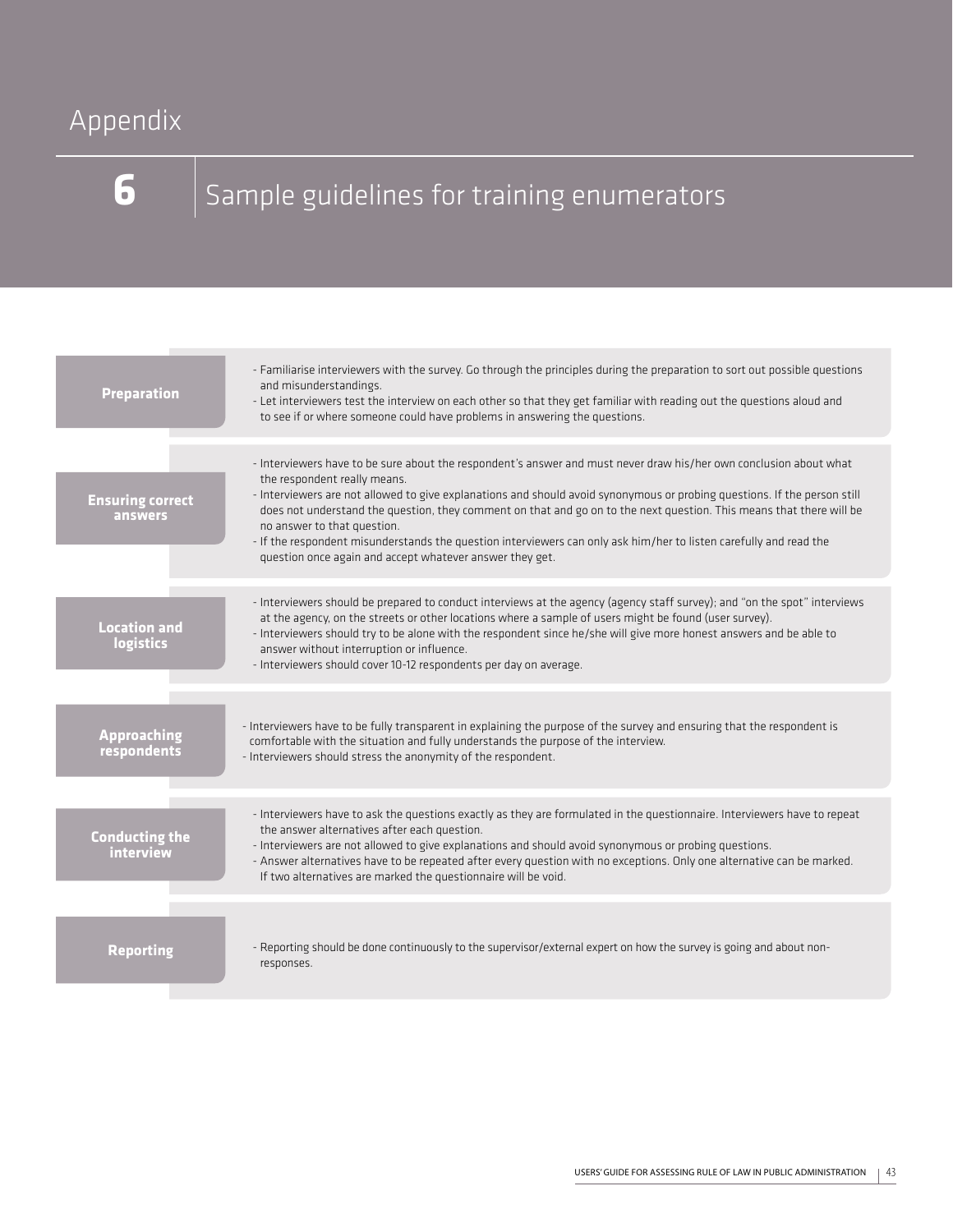**7**

### Sample terms of reference for external expert

SSA: External expert Location: Duration: Start Date:

#### **Scope of Work**

To assist in coordinating and facilitating the implementation of the assessment of [name of agency/region], the [name of agency/or contracting agency if other] are looking for an external expert.

Specifically, the expert will perform the following tasks:

(A) Provide substantive advice and support to the [name of agency];

(B) Ensure necessary logistical preparations and follow up, including organisation of meetings with stakeholders to address operational and substantive issues as they arise and address needs in a timely manner;

(C) Strategically manage partnerships and cooperation between the assessment implementation team and the agency stakeholders;

(D) Produce periodic updates on the implementation of the project;

(E) Assist the [name of agency] in implementing the formal mapping, agency staff and service user surveys (i.e. customise the sample questionnaires, identify enumerators, identify training facility(ies) for enumerators, monitor the collection of data);

(F) Analyse data and draft a preliminary report;

(G) Organise and conduct a stakeholder workshop to collect feedback on the preliminary report;

(H) Draft a final report and assist dissemination activities.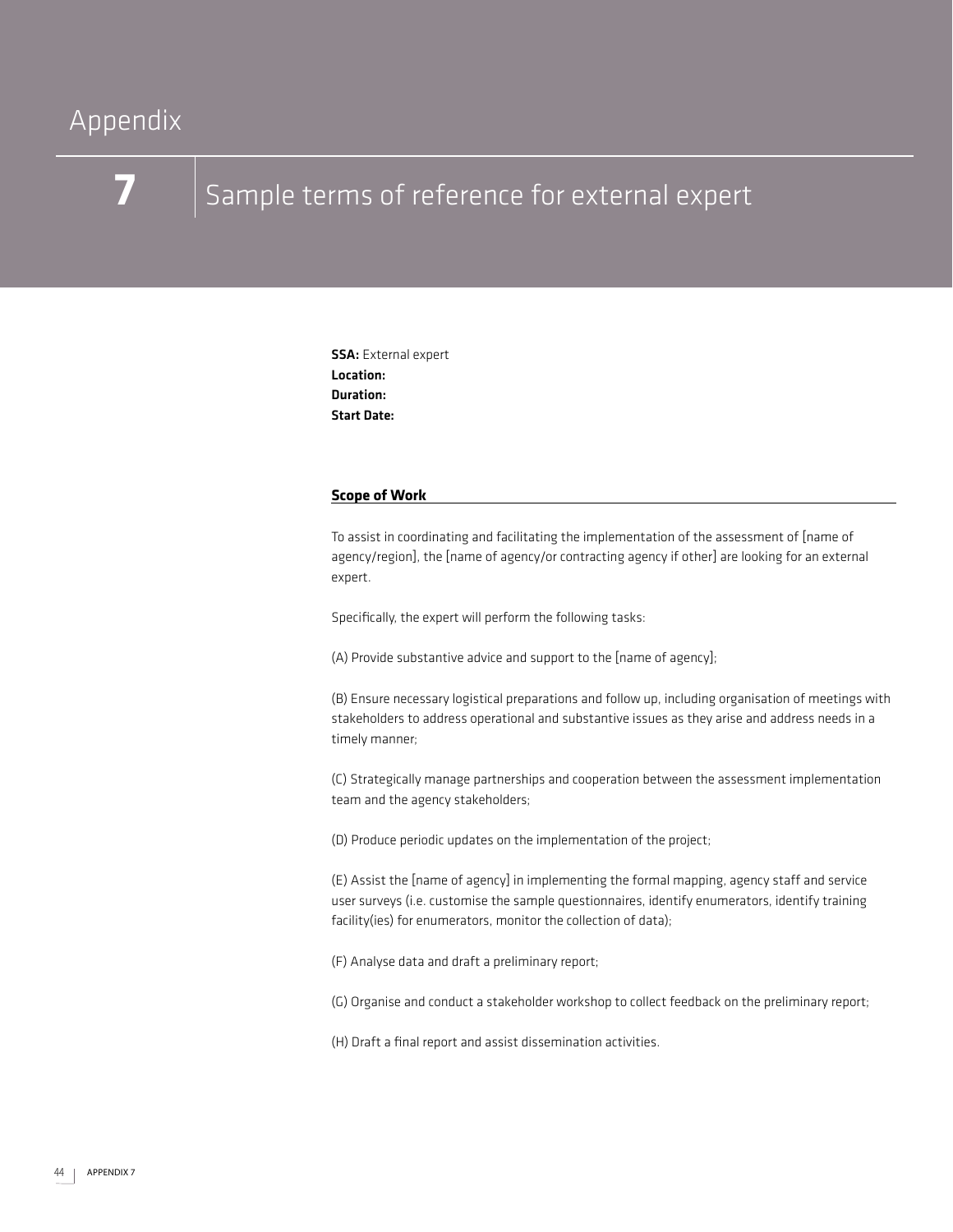#### **Required Competencies**

The selected candidate should have a good understanding of the issues and challenges associated with both public administration and rule of law reform, ideally with hands-on experience and skills in the implementation, management and coordination of related programmes. Experience with a national government entity and/or international agency working in the [name of country/region/ city] is important.

In addition, the external expert should have a mix of operational and managerial competencies that will enable him/her to perform well in this challenging post and produce high-quality outputs. He/ She should have:

- 1) Good understanding of the political nature and of the possible sensitivity around public administration reform and rule of law issues in [name of country/region/city] and the capacity to operate diplomatically and sensitively with the various national stakeholders;
- 2) Demonstrated ability to research and analyse complex programming issues related to public administration and the rule of law, and the ability to work in a process-oriented manner;
- 3) Excellent organisational and planning capacity with good time and task management skills;
- 4) Effective ability to interpret and define alternative solutions to emerging challenges and issues.

#### **Required Education and Experience**

- A Master's Degree or equivalent in Law, Economics, Social Sciences, Human Rights, International Development, Public Policy, Public Administration or a closely related field;
- At least 10 years of professional experience, including at least seven years of substantive experience on issues related to Public Administration and/or Rule of Law reforms;
- A proven track record of working effectively with national governments, civil society, international organizations and other stakeholders;
- Excellent written and oral communication skills in English, and a native level knowledge of [official language].

Candidates affiliated with an academic or research institution in the [name of country] are also encouraged to apply.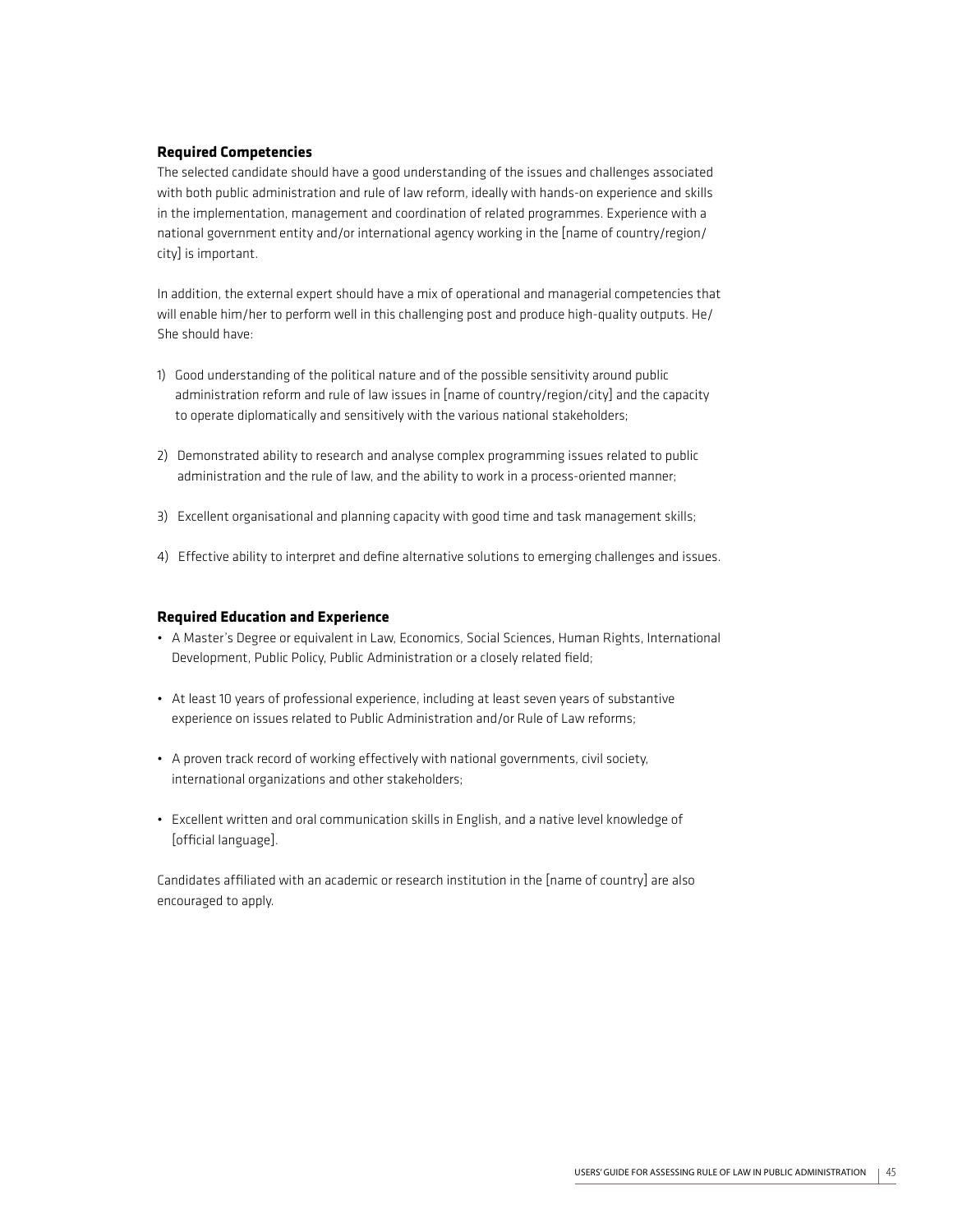**8**

## Sample terms of reference for the Advisory Committee

#### **Terms of Reference**

**SSA:** Advisory Committee for pilot implementation Location: Duration: Start Date:

#### **Scope of Work**

In order to facilitate the implementation of the assessment in [name of country], and to provide inputs on the conduct of the assessment exercise, an Advisory Committee will be appointed consisting of representatives from the [name of participating stakeholders].

Specifically, the Advisory Committee will perform the following tasks:

- Oversee the administrative, programmatic and logistical aspects of the process from preparation to final presentation of the report;
- Be responsible for ensuring a smooth implementation process for the duration of the assessment process by enabling speedy and thorough decision-making processes;
- Provide substantive advice and support to [name of lead expert] and other implementing partners involved in the assessment process;
- Together with [name of lead expert] and the [name of administrative agency] assist in publishing and disseminating the decision to initiate the diagnostic process through relevant media and communication channels;
- Oversee the necessary logistical preparations and follow up, including organisation of meetings with [lead expert] to address operational and substantive issues as they arise and address needs in a timely manner;
- Through their representation on the Advisory Committee, strategically manage partnerships and cooperation between the external expert and their respective agencies;
- Assist in data analysis and presentation.